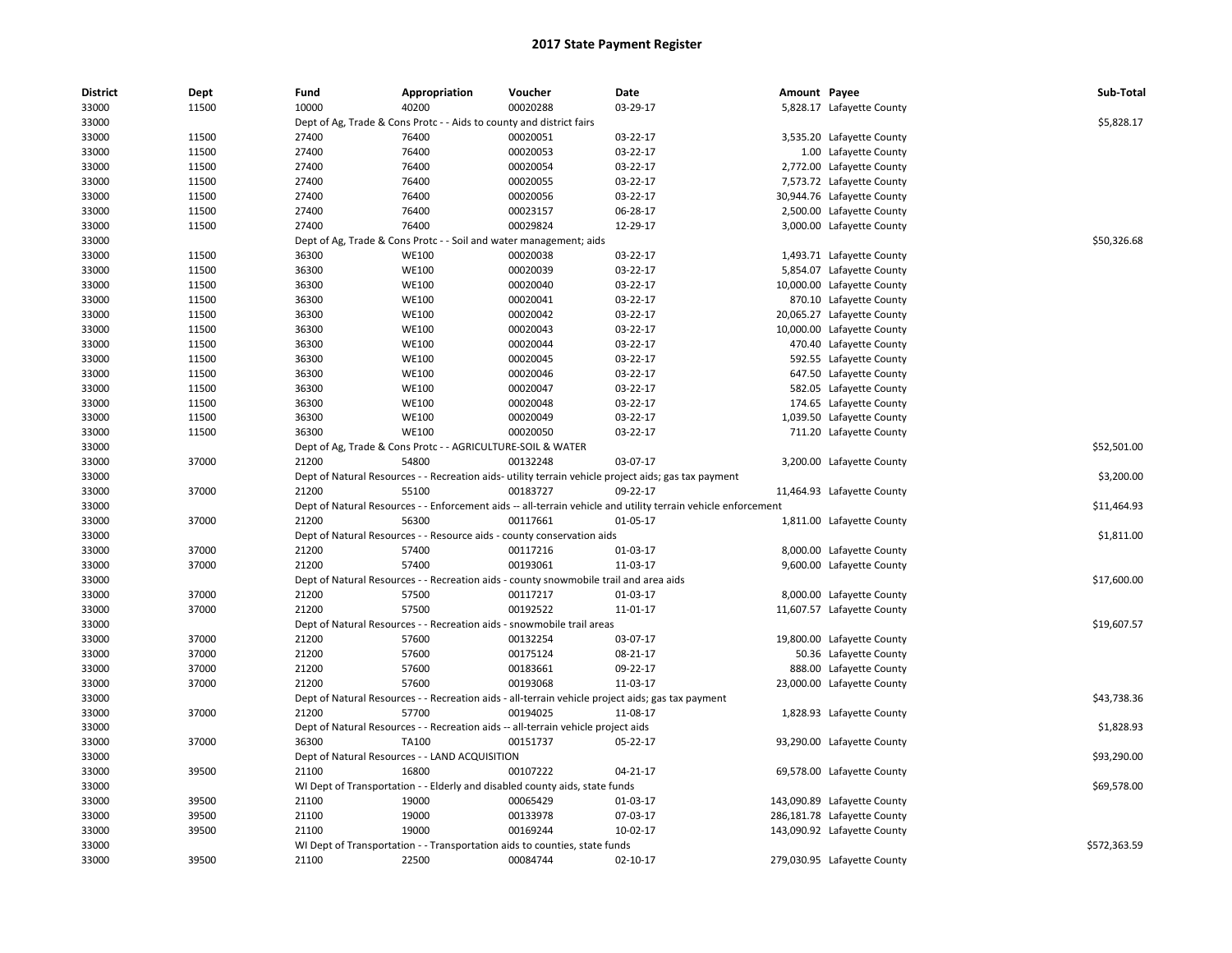| <b>District</b> | Dept  | Fund  | Appropriation                                        | Voucher                                                                               | Date                                                                                                    | Amount Payee |                             | Sub-Total      |
|-----------------|-------|-------|------------------------------------------------------|---------------------------------------------------------------------------------------|---------------------------------------------------------------------------------------------------------|--------------|-----------------------------|----------------|
| 33000           | 39500 | 21100 | 22500                                                | 00102594                                                                              | 04-04-17                                                                                                |              | 45,916.40 Lafayette County  |                |
| 33000           |       |       |                                                      | WI Dept of Transportation - - Transportation alternatives program, state funds        |                                                                                                         |              |                             | \$324,947.35   |
| 33000           | 39500 | 21100 | 22600                                                | 00070857                                                                              | 01-05-17                                                                                                |              | 259.34 Lafayette County     |                |
| 33000           | 39500 | 21100 | 22600                                                | 00084744                                                                              | 02-10-17                                                                                                |              | 69,757.74 Lafayette County  |                |
| 33000           | 39500 | 21100 | 22600                                                | 00102594                                                                              | 04-04-17                                                                                                |              | 11,479.10 Lafayette County  |                |
| 33000           |       |       |                                                      | WI Dept of Transportation - - Transportation alternatives program, local funds        |                                                                                                         |              |                             | \$81.496.18    |
| 33000           | 39500 | 21100 | 27800                                                | 00200767                                                                              | 12-13-17                                                                                                |              | 3,525.45 Lafayette County   |                |
| 33000           |       |       |                                                      | WI Dept of Transportation - - Local roads improvement program, state funds            |                                                                                                         |              |                             | \$3,525.45     |
| 33000           | 39500 | 21100 | 36800                                                | 00072477                                                                              | $01 - 10 - 17$                                                                                          |              | 67,072.53 Lafayette County  |                |
| 33000           | 39500 | 21100 | 36800                                                | 00094188                                                                              | 03-14-17                                                                                                |              | 15,295.69 Lafayette County  |                |
| 33000           | 39500 | 21100 | 36800                                                | 00157812                                                                              | 08-23-17                                                                                                |              | 66,317.00 Lafayette County  |                |
| 33000           | 39500 | 21100 | 36800                                                | 00072147                                                                              | $01 - 10 - 17$                                                                                          |              | 572.88 Lafayette County     |                |
| 33000           | 39500 | 21100 | 36800                                                | 00072148                                                                              | $01 - 10 - 17$                                                                                          |              | 7,072.00 Lafayette County   |                |
| 33000           | 39500 | 21100 | 36800                                                | 00090490                                                                              | 03-01-17                                                                                                |              | 191,136.91 Lafayette County |                |
| 33000           | 39500 | 21100 | 36800                                                | 00111580                                                                              | 05-01-17                                                                                                |              | 157,603.75 Lafayette County |                |
| 33000           | 39500 | 21100 | 36800                                                | 00111582                                                                              | 05-01-17                                                                                                |              | 64,242.83 Lafayette County  |                |
| 33000           | 39500 | 21100 | 36800                                                | 00111589                                                                              | 05-01-17                                                                                                |              | 76,585.20 Lafayette County  |                |
| 33000           | 39500 | 21100 | 36800                                                | 00137156                                                                              | 06-29-17                                                                                                |              | 140,625.50 Lafayette County |                |
| 33000           | 39500 | 21100 | 36800                                                | 00145921                                                                              | 07-25-17                                                                                                |              | 43,683.43 Lafayette County  |                |
| 33000           | 39500 | 21100 | 36800                                                | 00166834                                                                              | 09-19-17                                                                                                |              | 34,594.97 Lafayette County  |                |
| 33000           | 39500 | 21100 | 36800                                                | 00179991                                                                              | 10-16-17                                                                                                |              | 22,124.94 Lafayette County  |                |
| 33000           | 39500 | 21100 | 36800                                                | 00179992                                                                              | 10-16-17                                                                                                |              | 297,587.74 Lafayette County |                |
| 33000           | 39500 | 21100 | 36800                                                | 00180838                                                                              | 10-17-17                                                                                                |              | 113,472.73 Lafayette County |                |
| 33000           | 39500 | 21100 | 36800                                                | 00194949                                                                              | 11-21-17                                                                                                |              | 26,071.00 Lafayette County  |                |
| 33000           | 39500 | 21100 | 36800                                                | 00195392                                                                              | 11-24-17                                                                                                |              | 280.06 Lafayette County     |                |
| 33000           | 39500 | 21100 | 36800                                                | 00195399                                                                              | 11-24-17                                                                                                |              | 1,726.51 Lafayette County   |                |
| 33000           | 39500 | 21100 | 36800                                                | 00200617                                                                              | 12-12-17                                                                                                |              |                             |                |
| 33000           |       |       |                                                      |                                                                                       |                                                                                                         |              | 100,291.66 Lafayette County | \$1,426,357.33 |
| 33000           | 39500 | 21100 | 38000                                                | WI Dept of Transportation - - Routine maintenance activities, state funds<br>00200617 | 12-12-17                                                                                                |              | 2,120.17 Lafayette County   |                |
| 33000           |       |       |                                                      | WI Dept of Transportation - - Routine maintenance activities, federal funds           |                                                                                                         |              |                             | \$2,120.17     |
|                 |       |       |                                                      |                                                                                       | 09-19-17                                                                                                |              |                             |                |
| 33000           | 39500 | 21100 | 27600                                                | 00166834                                                                              |                                                                                                         |              | 3,786.18 Lafayette County   |                |
| 33000           | 39500 | 21100 | 27600                                                | 00180838                                                                              | 10-17-17                                                                                                |              | 1,004.97 Lafayette County   |                |
| 33000           |       |       |                                                      |                                                                                       | WI Dept of Transportation - - Local transportation facility improvement assistance, local funds         |              |                             | \$4,791.15     |
| 33000           | 39500 | 21100 | 22700                                                | 00070857                                                                              | 01-05-17                                                                                                |              | 1,037.36 Lafayette County   |                |
| 33000           |       |       |                                                      | WI Dept of Transportation - - Transportation alternatives program, federal funds      |                                                                                                         |              |                             | \$1,037.36     |
| 33000           | 41000 | 10000 | 11600                                                | 00167906                                                                              | 11-07-17                                                                                                |              | 8,432.90 Lafayette County   |                |
| 33000           |       |       |                                                      |                                                                                       | Department of Corrections - - Reimbursing counties for probation, extended supervision and parole holds |              |                             | \$8,432.90     |
| 33000           | 43500 | 10000 | 00000                                                | 90708                                                                                 | $01-02-17$                                                                                              |              | 15,930.00 Lafayette County  |                |
| 33000           | 43500 | 10000 | 00000                                                | 90710                                                                                 | 02-01-17                                                                                                |              | 5,720.00 Lafayette County   |                |
| 33000           | 43500 | 10000 | 00000                                                | 90711                                                                                 | 03-01-17                                                                                                |              | 2,257.00 Lafayette County   |                |
| 33000           | 43500 | 10000 | 00000                                                | 90715                                                                                 | 05-01-17                                                                                                |              | 39,770.00 Lafayette County  |                |
| 33000           | 43500 | 10000 | 00000                                                | 90716                                                                                 | 06-01-17                                                                                                |              | 24,868.00 Lafayette County  |                |
| 33000           | 43500 | 10000 | 00000                                                | 90717                                                                                 | 06-15-17                                                                                                |              | 359.00 Lafayette County     |                |
| 33000           | 43500 | 10000 | 00000                                                | 90800                                                                                 | 07-01-17                                                                                                |              | 27,825.00 Lafayette County  |                |
| 33000           | 43500 | 10000 | 00000                                                | 90801                                                                                 | 08-01-17                                                                                                |              | 351,610.00 Lafayette County |                |
| 33000           | 43500 | 10000 | 00000                                                | 90802                                                                                 | 09-01-17                                                                                                |              | 115,458.00 Lafayette County |                |
| 33000           | 43500 | 10000 | 00000                                                | 90805                                                                                 | 10-02-17                                                                                                |              | 32,401.00 Lafayette County  |                |
| 33000           | 43500 | 10000 | 00000                                                | 90806                                                                                 | 11-01-17                                                                                                |              | 16,010.00 Lafayette County  |                |
| 33000           | 43500 | 10000 | 00000                                                | 90807                                                                                 | 12-01-17                                                                                                |              | 14,702.00 Lafayette County  |                |
| 33000           | 43500 | 10000 | 00000                                                | 90713                                                                                 | 04-01-17                                                                                                |              | 4,588.00 Lafayette County   |                |
| 33000           |       |       | Department of Health Services - - State/Federal Aids |                                                                                       |                                                                                                         |              |                             | \$651,498.00   |
| 33000           | 45500 | 10000 | 20100                                                | 00023757                                                                              | 02-10-17                                                                                                |              | 20,000.00 Lafayette County  |                |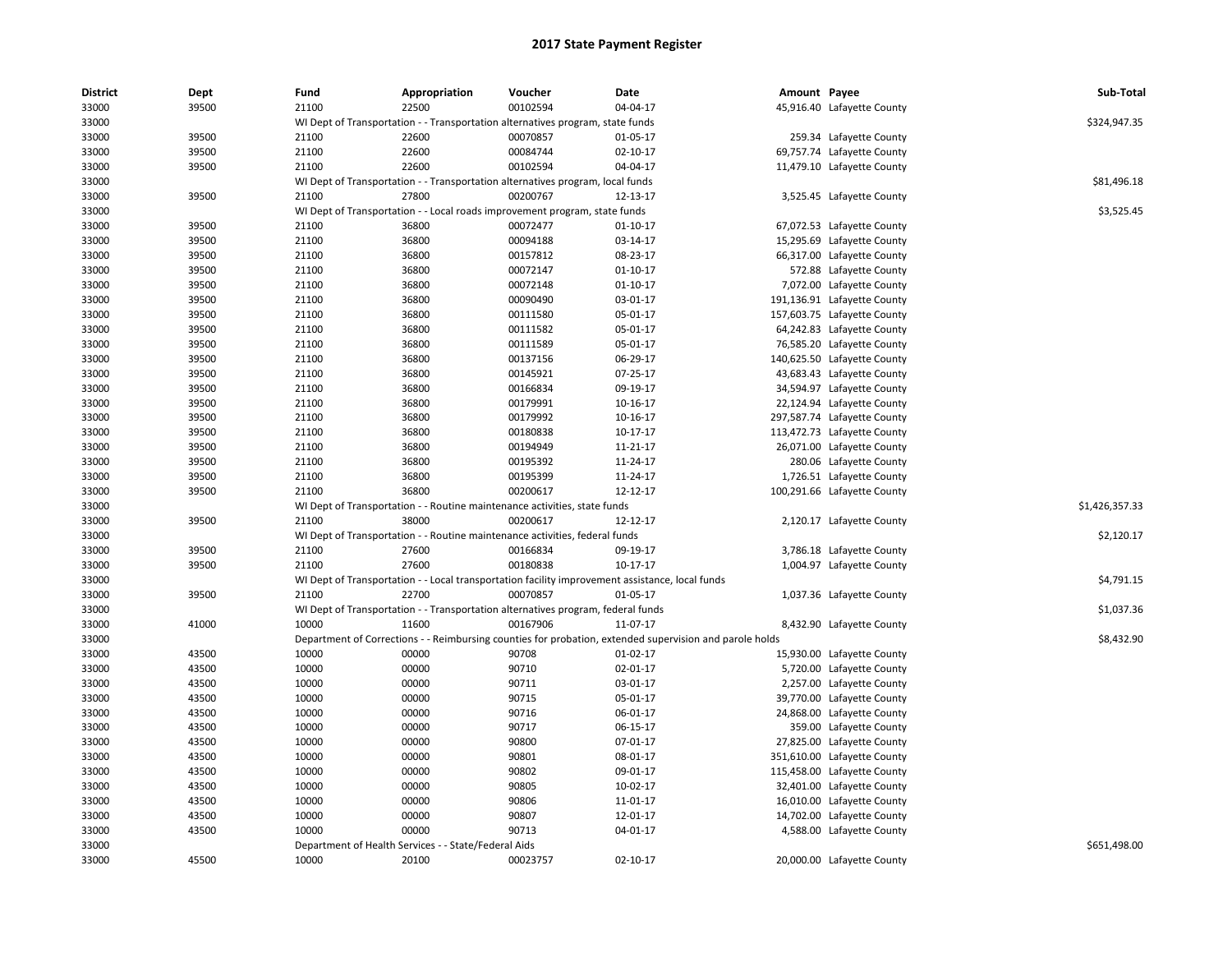| <b>District</b> | Dept  | Fund  | Appropriation                                                    | Voucher                                                                                   | Date                                                                                           | Amount Payee |                            | Sub-Total   |
|-----------------|-------|-------|------------------------------------------------------------------|-------------------------------------------------------------------------------------------|------------------------------------------------------------------------------------------------|--------------|----------------------------|-------------|
| 33000           | 45500 | 10000 | 20100                                                            | 00027914                                                                                  | 05-09-17                                                                                       |              | 15,697.00 Lafayette County |             |
| 33000           | 45500 | 10000 | 20100                                                            | 00027990                                                                                  | 05-10-17                                                                                       |              | 19,722.00 Lafayette County |             |
| 33000           | 45500 | 10000 | 20100                                                            | 00028147                                                                                  | 05-18-17                                                                                       |              | 14,581.00 Lafayette County |             |
| 33000           |       |       | Department of Justice - - General program operations             |                                                                                           |                                                                                                |              |                            | \$70,000.00 |
| 33000           | 45500 | 10000 | 22100                                                            | 00035915                                                                                  | 10-13-17                                                                                       |              | 580.00 Lafayette County    |             |
| 33000           |       |       |                                                                  | Department of Justice - - Crime laboratories; deoxyribonucleic acid analysis              |                                                                                                |              |                            | \$580.00    |
| 33000           | 45500 | 10000 | 23100                                                            | 00036870                                                                                  | 10-30-17                                                                                       |              | 4,960.00 Lafayette County  |             |
| 33000           |       |       |                                                                  | Department of Justice - - Law enforcement training fund, local assistance                 |                                                                                                |              |                            | \$4,960.00  |
| 33000           | 45500 | 10000 | 24100                                                            | 00022251                                                                                  | 01-19-17                                                                                       |              | 1,648.62 Lafayette County  |             |
| 33000           | 45500 | 10000 | 24100                                                            | 00031838                                                                                  | 07-20-17                                                                                       |              | 1,419.00 Lafayette County  |             |
| 33000           |       |       | Department of Justice - - Federal aid, state operations          |                                                                                           |                                                                                                |              |                            | \$3,067.62  |
| 33000           | 45500 | 10000 | 28400                                                            | 00031841                                                                                  | 07-19-17                                                                                       |              | 820.00 Lafayette County    |             |
| 33000           |       |       | Department of Justice - - Internet Crimes Against Childr         |                                                                                           |                                                                                                |              |                            | \$820.00    |
| 33000           | 45500 | 10000 | 53200                                                            | 00024966                                                                                  | 03-03-17                                                                                       |              | 7,376.83 Lafayette County  |             |
| 33000           | 45500 | 10000 | 53200                                                            | 00031711                                                                                  | 07-20-17                                                                                       |              | 8,179.31 Lafayette County  |             |
| 33000           |       |       |                                                                  | Department of Justice - - Crime victim and witness assistance surcharge, general services |                                                                                                |              |                            | \$15,556.14 |
| 33000           | 46500 | 10000 | 30800                                                            | 00021625                                                                                  | 02-06-17                                                                                       |              | 533.90 Lafayette County    |             |
| 33000           |       |       | Department of Military Affairs - - Emergency response equipment  |                                                                                           |                                                                                                |              |                            | \$533.90    |
| 33000           | 46500 | 10000 | 34200                                                            | 00030728                                                                                  | 08-23-17                                                                                       |              | 14,315.84 Lafayette County |             |
| 33000           |       |       | Department of Military Affairs - - Federal aid, local assistance |                                                                                           |                                                                                                |              |                            | \$14,315.84 |
| 33000           | 46500 | 27200 | 36400                                                            | 00027686                                                                                  | 06-14-17                                                                                       |              | 4,274.63 Lafayette County  |             |
| 33000           |       |       |                                                                  |                                                                                           | Department of Military Affairs - - Division of emergency management; petroleum inspection fund |              |                            | \$4,274.63  |
| 33000           | 48500 | 15200 | 12700                                                            | 00024200                                                                                  | 01-24-17                                                                                       |              | 850.00 Lafayette County    |             |
| 33000           |       |       | Department of Veterans Affairs - - Grants to counties            |                                                                                           |                                                                                                |              |                            | \$850.00    |
| 33000           | 48500 | 58200 | 26700                                                            | 00024200                                                                                  | 01-24-17                                                                                       |              | 3,825.00 Lafayette County  |             |
| 33000           |       |       | Department of Veterans Affairs - - County grants                 |                                                                                           |                                                                                                |              |                            | \$3,825.00  |
| 33000           | 48500 | 58300 | 37000                                                            | 00024200                                                                                  | 01-24-17                                                                                       |              | 3,825.00 Lafayette County  |             |
| 33000           |       |       | Department of Veterans Affairs - - County grants                 |                                                                                           |                                                                                                |              |                            | \$3,825.00  |
| 33000           | 50500 | 10000 | 15500                                                            | 00041361                                                                                  | 01-30-17                                                                                       |              | 1,106.00 Lafayette County  |             |
| 33000           | 50500 | 10000 | 15500                                                            | 00045012                                                                                  | 03-14-17                                                                                       |              | 1,020.79 Lafayette County  |             |
| 33000           | 50500 | 10000 | 15500                                                            | 00046125                                                                                  | 03-28-17                                                                                       |              | 1,559.27 Lafayette County  |             |
| 33000           | 50500 | 10000 | 15500                                                            | 00050377                                                                                  | 05-15-17                                                                                       |              | 628.44 Lafayette County    |             |
| 33000           | 50500 | 10000 | 15500                                                            | 00053064                                                                                  | 06-14-17                                                                                       |              | 1,255.30 Lafayette County  |             |
| 33000           | 50500 | 10000 | 15500                                                            | 00055739                                                                                  | 07-14-17                                                                                       |              | 1,511.59 Lafayette County  |             |
| 33000           | 50500 | 10000 | 15500                                                            | 00056688                                                                                  | 07-28-17                                                                                       |              | 1,015.75 Lafayette County  |             |
| 33000           | 50500 | 10000 | 15500                                                            | 00060296                                                                                  | 09-14-17                                                                                       |              | 924.84 Lafayette County    |             |
| 33000           | 50500 | 10000 | 15500                                                            | 00061465                                                                                  | 09-28-17                                                                                       |              | 3,420.67 Lafayette County  |             |
| 33000           | 50500 | 10000 | 15500                                                            | 00065202                                                                                  | 11-14-17                                                                                       |              | 1,192.52 Lafayette County  |             |
| 33000           | 50500 | 10000 | 15500                                                            | 00067464                                                                                  | 12-14-17                                                                                       |              | 1,651.41 Lafayette County  |             |
| 33000           | 50500 | 10000 | 15500                                                            | 00068703                                                                                  | 12-28-17                                                                                       |              | 1,680.57 Lafayette County  |             |
| 33000           |       |       | Department of Administration - - Federal aid; local assistance   |                                                                                           |                                                                                                |              |                            | \$16,967.15 |
| 33000           | 50500 | 23500 | 37100                                                            | 00041361                                                                                  | 01-30-17                                                                                       |              | 2,187.00 Lafayette County  |             |
| 33000           | 50500 | 23500 | 37100                                                            | 00045012                                                                                  | 03-14-17                                                                                       |              | 1,818.22 Lafayette County  |             |
| 33000           | 50500 | 23500 | 37100                                                            | 00046125                                                                                  | 03-28-17                                                                                       |              | 1,596.08 Lafayette County  |             |
| 33000           | 50500 | 23500 | 37100                                                            | 00050377                                                                                  | 05-15-17                                                                                       |              | 514.94 Lafayette County    |             |
| 33000           | 50500 | 23500 | 37100                                                            | 00053064                                                                                  | 06-14-17                                                                                       |              | 436.90 Lafayette County    |             |
| 33000           | 50500 | 23500 | 37100                                                            | 00061465                                                                                  | 09-28-17                                                                                       |              | 250.00 Lafayette County    |             |
| 33000           | 50500 | 23500 | 37100                                                            | 00065202                                                                                  | 11-14-17                                                                                       |              | 2,258.49 Lafayette County  |             |
| 33000           | 50500 | 23500 | 37100                                                            | 00067464                                                                                  | 12-14-17                                                                                       |              | 3,449.61 Lafayette County  |             |
| 33000           | 50500 | 23500 | 37100                                                            | 00068703                                                                                  | 12-28-17                                                                                       |              | 2,878.18 Lafayette County  |             |
| 33000           |       |       | Department of Administration - - Low-income assistance grants    |                                                                                           |                                                                                                |              |                            | \$15,389.42 |
| 33000           | 50500 | 26900 | 16600                                                            | 00041094                                                                                  | 02-07-17                                                                                       |              | 1,000.00 Lafayette County  |             |
|                 |       |       |                                                                  |                                                                                           |                                                                                                |              |                            |             |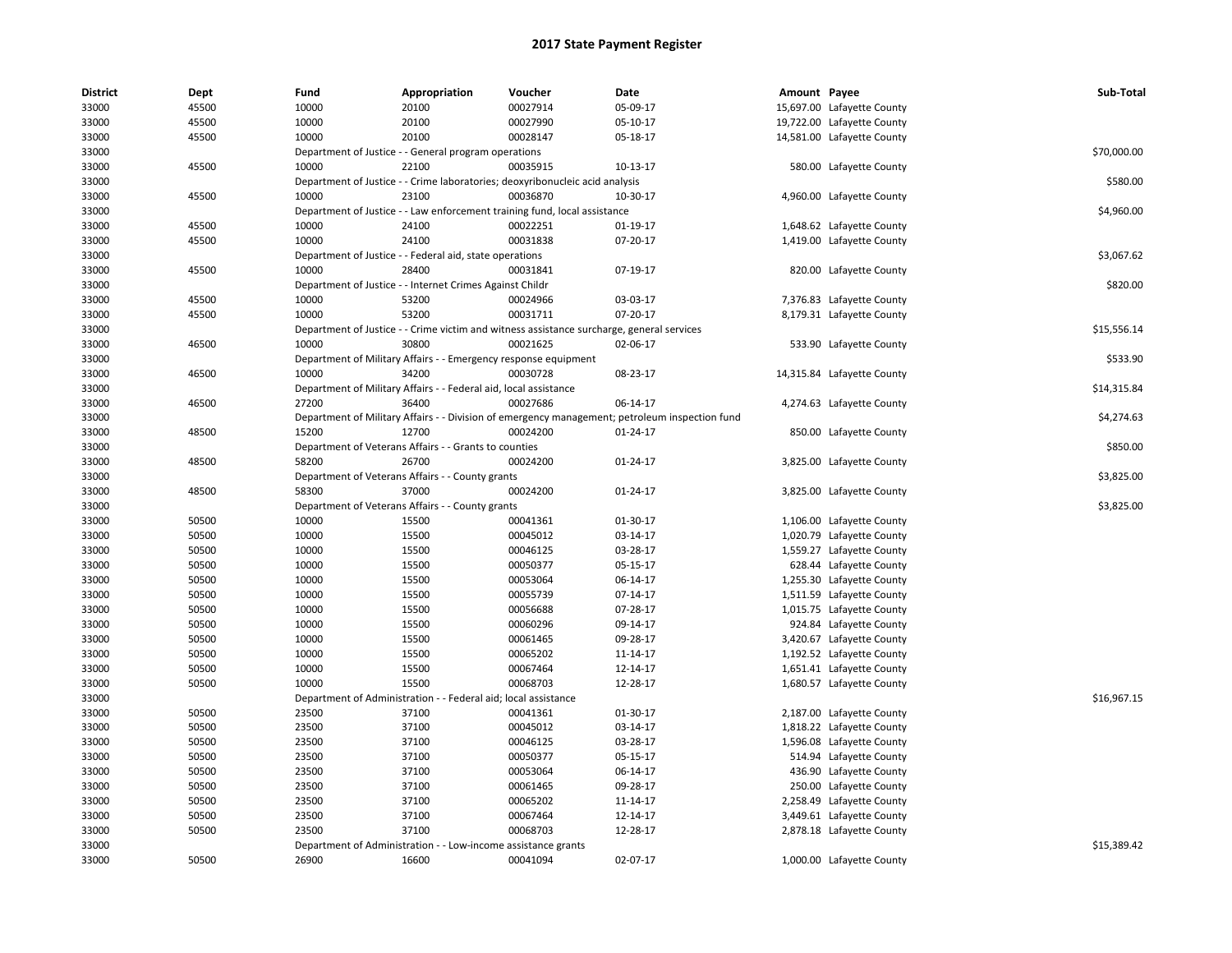| <b>District</b> | Dept  | Fund                                                               | Appropriation                                                                    | Voucher        | Date     | Amount Payee |                               | Sub-Total      |
|-----------------|-------|--------------------------------------------------------------------|----------------------------------------------------------------------------------|----------------|----------|--------------|-------------------------------|----------------|
| 33000           | 50500 | 26900                                                              | 16600                                                                            | 00042972       | 02-21-17 |              | 72,360.00 Lafayette County    |                |
| 33000           | 50500 | 26900                                                              | 16600                                                                            | 00046029       | 04-10-17 |              | 25,000.00 Lafayette County    |                |
| 33000           | 50500 | 26900                                                              | 16600                                                                            | 00050195       | 05-25-17 |              | 25,000.00 Lafayette County    |                |
| 33000           |       | Department of Administration - - Land                              |                                                                                  |                |          |              |                               | \$123,360.00   |
| 33000           | 51000 | 10000                                                              | 12000                                                                            | 00000281       | 01-17-17 |              | 3,605.72 Lafayette County     |                |
| 33000           |       | Elections Commission - - Recount fees                              |                                                                                  |                |          |              |                               | \$3,605.72     |
| 33000           | 83500 | 10000                                                              | 10500                                                                            | 00021066       | 07-24-17 |              | 246,040.43 Lafayette County   |                |
| 33000           | 83500 | 10000                                                              | 10500                                                                            | 00024087       | 11-20-17 |              | 1,394,229.11 Lafayette County |                |
| 33000           |       | Shared Revenue and Tax Relief - - County and municipal aid account |                                                                                  | \$1,640,269.54 |          |              |                               |                |
| 33000           | 83500 | 10000                                                              | 10900                                                                            | 00017347       | 07-24-17 |              | 2,889.00 Lafayette County     |                |
| 33000           |       |                                                                    | Shared Revenue and Tax Relief - - State aid; tax exempt property                 |                |          |              |                               | \$2,889.00     |
| 33000           | 83500 | 10000                                                              | 11000                                                                            | 00021066       | 07-24-17 |              | 5,277.78 Lafayette County     |                |
| 33000           | 83500 | 10000                                                              | 11000                                                                            | 00024087       | 11-20-17 |              | 30,956.53 Lafayette County    |                |
| 33000           |       |                                                                    | Shared Revenue and Tax Relief - - Public utility distribution account            |                |          |              |                               | \$36,234.31    |
| 33000           | 83500 | 10000                                                              | 30200                                                                            | 00020109       | 07-24-17 |              | 552,066.27 Lafayette County   |                |
| 33000           | 83500 | 10000                                                              | 30200                                                                            | 00022154       | 07-24-17 |              | 1,940,989.64 Lafayette County |                |
| 33000           |       |                                                                    | Shared Revenue and Tax Relief - - School levy tax credit and first dollar credit |                |          |              |                               | \$2,493,055.91 |
| 33000           | 83500 | 52100                                                              | 36300                                                                            | 00016159       | 03-27-17 |              | 618,935.26 Lafayette County   |                |
| 33000           |       |                                                                    | Shared Revenue and Tax Relief - - Lottery and gaming credit                      |                |          |              |                               | \$618,935.26   |
| 33000 Total     |       |                                                                    |                                                                                  |                |          |              |                               | \$8,520,658.56 |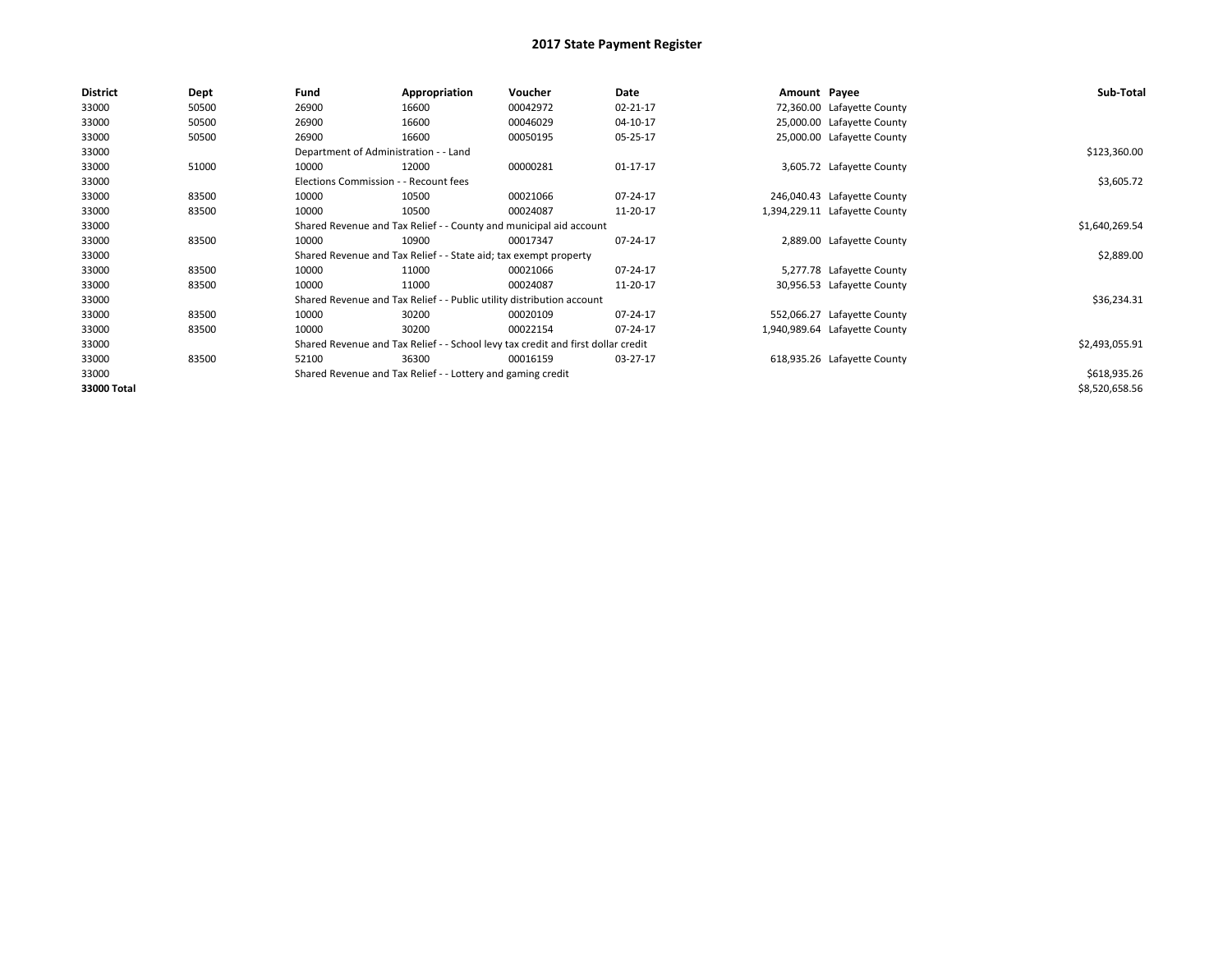| <b>District</b> | Dept  | Fund  | Appropriation                                                                                                | Voucher  | Date     | Amount Payee |                          | Sub-Total    |  |  |
|-----------------|-------|-------|--------------------------------------------------------------------------------------------------------------|----------|----------|--------------|--------------------------|--------------|--|--|
| 33002           | 16500 | 10000 | 22500                                                                                                        | 00011258 | 06-26-17 |              | 1,920.77 Town Of Argyle  |              |  |  |
| 33002           |       |       | Dept of Safety & Prof Services - - Fire dues distribution                                                    |          |          |              |                          | \$1,920.77   |  |  |
| 33002           | 37000 | 10000 | 50300                                                                                                        | 00125732 | 02-06-17 |              | 3,112.53 Town Of Argyle  |              |  |  |
| 33002           | 37000 | 10000 | 50300                                                                                                        | 00142426 | 04-21-17 |              | 1.13 Town Of Argyle      |              |  |  |
| 33002           |       |       | Dept of Natural Resources - - Aids in lieu of taxes - general fund                                           |          |          |              |                          | \$3,113.66   |  |  |
| 33002           | 37000 | 21200 | 16600                                                                                                        | 00157545 | 06-19-17 |              | 300.39 Town Of Argyle    |              |  |  |
| 33002           |       |       | Dept of Natural Resources - - General program operations - state funds; forestry                             |          |          |              |                          | \$300.39     |  |  |
| 33002           | 37000 | 21200 | 57100                                                                                                        | 00157545 | 06-19-17 |              | 167.23 Town Of Argyle    |              |  |  |
| 33002           |       |       | Dept of Natural Resources - - Resource aids -- county forests, forest croplands and managed forest land aids |          |          |              |                          | \$167.23     |  |  |
| 33002           | 37000 | 21200 | 57900                                                                                                        | 00142427 | 04-21-17 |              | 66.82 Town Of Argyle     |              |  |  |
| 33002           |       |       | Dept of Natural Resources - - Aids in lieu of taxes - sum sufficient                                         |          |          |              |                          |              |  |  |
| 33002           | 37000 | 21200 | 58900                                                                                                        | 00157545 | 06-19-17 |              | 1,381.78 Town Of Argyle  |              |  |  |
| 33002           |       |       | Dept of Natural Resources - - Resource aids - distribution of closed acreage fees.                           |          |          |              |                          | \$1,381.78   |  |  |
| 33002           | 39500 | 21100 | 19100                                                                                                        | 00066281 | 01-03-17 |              | 19,983.15 Town Of Argyle |              |  |  |
| 33002           | 39500 | 21100 | 19100                                                                                                        | 00097404 | 04-03-17 |              | 19,983.15 Town Of Argyle |              |  |  |
| 33002           | 39500 | 21100 | 19100                                                                                                        | 00134830 | 07-03-17 |              | 19,983.15 Town Of Argyle |              |  |  |
| 33002           | 39500 | 21100 | 19100                                                                                                        | 00170096 | 10-02-17 |              | 19,983.15 Town Of Argyle |              |  |  |
| 33002           |       |       | WI Dept of Transportation - - Transportation aids to municipalities, state funds                             |          |          |              |                          | \$79,932.60  |  |  |
| 33002           | 83500 | 10000 | 10500                                                                                                        | 00021041 | 07-24-17 |              | 2,246.04 Town Of Argyle  |              |  |  |
| 33002           | 83500 | 10000 | 10500                                                                                                        | 00024061 | 11-20-17 |              | 12,727.57 Town Of Argyle |              |  |  |
| 33002           |       |       | Shared Revenue and Tax Relief - - County and municipal aid account                                           |          |          |              |                          | \$14,973.61  |  |  |
| 33002           | 83500 | 10000 | 10900                                                                                                        | 00018155 | 07-24-17 |              | 14.00 Town Of Argyle     |              |  |  |
| 33002           |       |       | Shared Revenue and Tax Relief - - State aid; tax exempt property                                             |          |          |              |                          | \$14.00      |  |  |
| 33002 Total     |       |       |                                                                                                              |          |          |              |                          | \$101,870.86 |  |  |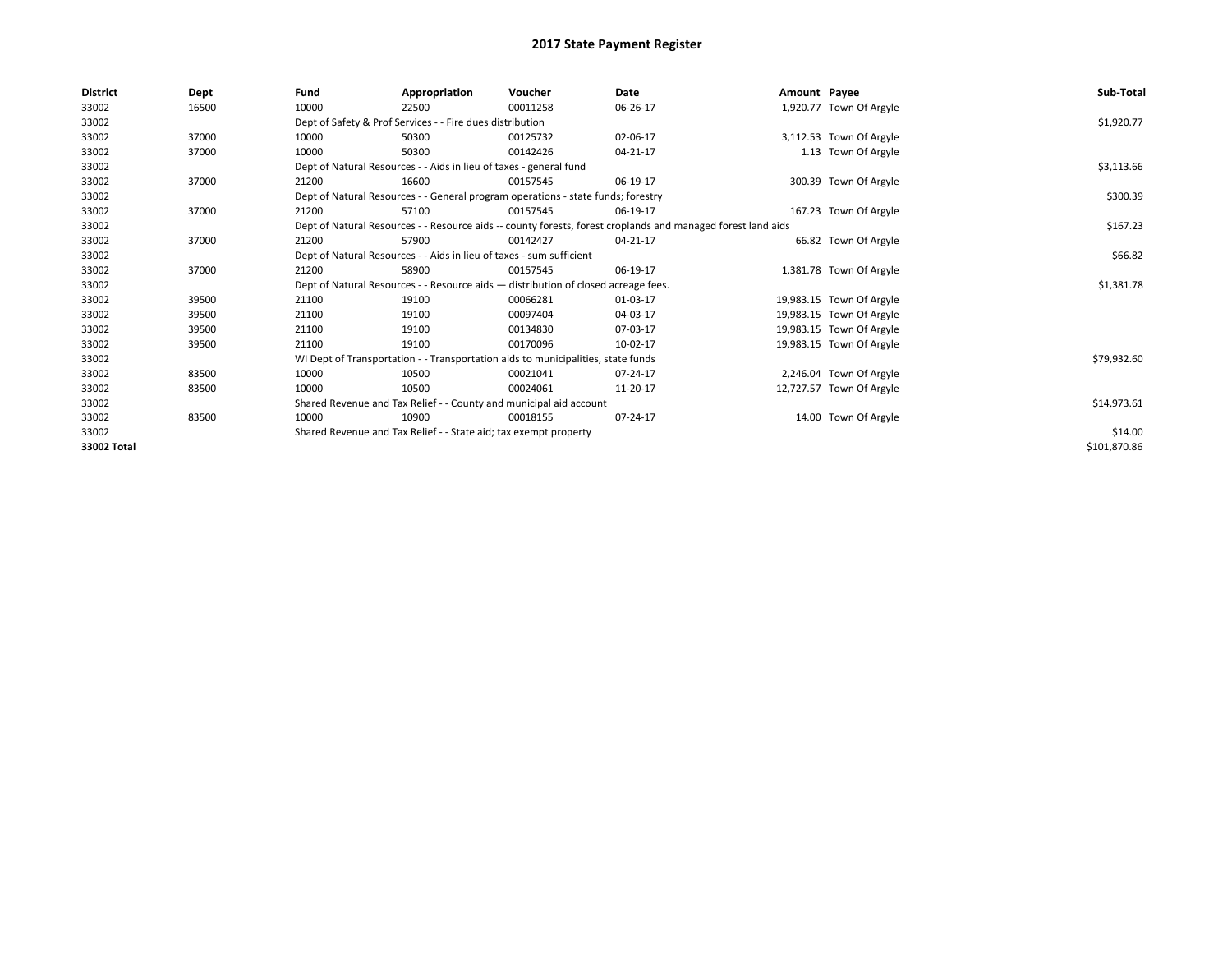| <b>District</b> | Dept  | Fund                                                                     | Appropriation                                                                      | Voucher    | <b>Date</b>                                                                                                  | Amount Payee |                           | Sub-Total    |
|-----------------|-------|--------------------------------------------------------------------------|------------------------------------------------------------------------------------|------------|--------------------------------------------------------------------------------------------------------------|--------------|---------------------------|--------------|
| 33004           | 16500 | 10000                                                                    | 22500                                                                              | 00011259   | 06-26-17                                                                                                     |              | 2,226.73 Town of Belmont  |              |
| 33004           |       |                                                                          | Dept of Safety & Prof Services - - Fire dues distribution                          |            |                                                                                                              |              |                           | \$2,226.73   |
| 33004           | 37000 | 10000                                                                    | 50300                                                                              | 00135979   | 03-22-17                                                                                                     |              | 5,429.20 Town of Belmont  |              |
| 33004           | 37000 | 10000                                                                    | 50300                                                                              | 00143962   | 04-21-17                                                                                                     |              | 269.83 Town of Belmont    |              |
| 33004           |       |                                                                          | Dept of Natural Resources - - Aids in lieu of taxes - general fund                 |            | \$5,699.03                                                                                                   |              |                           |              |
| 33004           | 37000 | 21200                                                                    | 16600                                                                              | 00157546   | 06-19-17                                                                                                     |              | 332.67 Town of Belmont    |              |
| 33004           |       |                                                                          | Dept of Natural Resources - - General program operations - state funds; forestry   |            |                                                                                                              |              |                           | \$332.67     |
| 33004           | 37000 | 21200                                                                    | 57100                                                                              | 00157546   | 06-19-17                                                                                                     |              | 152.26 Town of Belmont    |              |
| 33004           |       |                                                                          |                                                                                    |            | Dept of Natural Resources - - Resource aids -- county forests, forest croplands and managed forest land aids |              |                           | \$152.26     |
| 33004           | 37000 | 21200                                                                    | 57900                                                                              | 00143963   | 04-21-17                                                                                                     |              | 6.08 Town of Belmont      |              |
| 33004           |       |                                                                          | Dept of Natural Resources - - Aids in lieu of taxes - sum sufficient               |            |                                                                                                              |              |                           | \$6.08       |
| 33004           | 37000 | 21200                                                                    | 58900                                                                              | 00157546   | 06-19-17                                                                                                     |              | 1,530.27 Town of Belmont  |              |
| 33004           |       |                                                                          | Dept of Natural Resources - - Resource aids - distribution of closed acreage fees. |            |                                                                                                              |              |                           | \$1,530.27   |
| 33004           | 37000 | 27400                                                                    | 67000                                                                              | 00154268   | 06-01-17                                                                                                     |              | 2,076.03 Town of Belmont  |              |
| 33004           |       | Dept of Natural Resources - - Financial assistance for responsible units |                                                                                    | \$2,076.03 |                                                                                                              |              |                           |              |
| 33004           | 39500 | 21100                                                                    | 19100                                                                              | 00066282   | 01-03-17                                                                                                     |              | 25,548.70 Town of Belmont |              |
| 33004           | 39500 | 21100                                                                    | 19100                                                                              | 00097405   | 04-03-17                                                                                                     |              | 25.548.70 Town of Belmont |              |
| 33004           | 39500 | 21100                                                                    | 19100                                                                              | 00134831   | 07-03-17                                                                                                     |              | 25,548.70 Town of Belmont |              |
| 33004           | 39500 | 21100                                                                    | 19100                                                                              | 00170097   | 10-02-17                                                                                                     |              | 25,548.72 Town of Belmont |              |
| 33004           |       |                                                                          | WI Dept of Transportation - - Transportation aids to municipalities, state funds   |            |                                                                                                              |              |                           | \$102,194.82 |
| 33004           | 83500 | 10000                                                                    | 10500                                                                              | 00021042   | 07-24-17                                                                                                     |              | 4.929.01 Town of Belmont  |              |
| 33004           | 83500 | 10000                                                                    | 10500                                                                              | 00024062   | 11-20-17                                                                                                     |              | 28,188.76 Town of Belmont |              |
| 33004           |       |                                                                          | Shared Revenue and Tax Relief - - County and municipal aid account                 |            |                                                                                                              |              |                           | \$33,117.77  |
| 33004           | 83500 | 10000                                                                    | 10900                                                                              | 00018156   | 07-24-17                                                                                                     |              | 2.00 Town of Belmont      |              |
| 33004           |       |                                                                          | Shared Revenue and Tax Relief - - State aid; tax exempt property                   |            |                                                                                                              |              |                           | \$2.00       |
| 33004           | 83500 | 10000                                                                    | 11000                                                                              | 00021042   | 07-24-17                                                                                                     |              | 27.03 Town of Belmont     |              |
| 33004           | 83500 | 10000                                                                    | 11000                                                                              | 00024062   | 11-20-17                                                                                                     |              | 166.31 Town of Belmont    |              |
| 33004           |       |                                                                          | Shared Revenue and Tax Relief - - Public utility distribution account              |            |                                                                                                              |              |                           | \$193.34     |
| 33004           | 83500 | 10000                                                                    | 50100                                                                              | 00015299   | 01-31-17                                                                                                     |              | 52.03 Town of Belmont     |              |
| 33004           |       |                                                                          | Shared Revenue and Tax Relief - - Payments for municipal services                  |            |                                                                                                              |              |                           | \$52.03      |
| 33004           | 83500 | 52100                                                                    | 36300                                                                              | 00015875   | 03-27-17                                                                                                     |              | 5,186.88 Town of Belmont  |              |
| 33004           |       |                                                                          | Shared Revenue and Tax Relief - - Lottery and gaming credit                        |            |                                                                                                              |              |                           | \$5,186.88   |
| 33004 Total     |       |                                                                          |                                                                                    |            |                                                                                                              |              |                           | \$152,769.91 |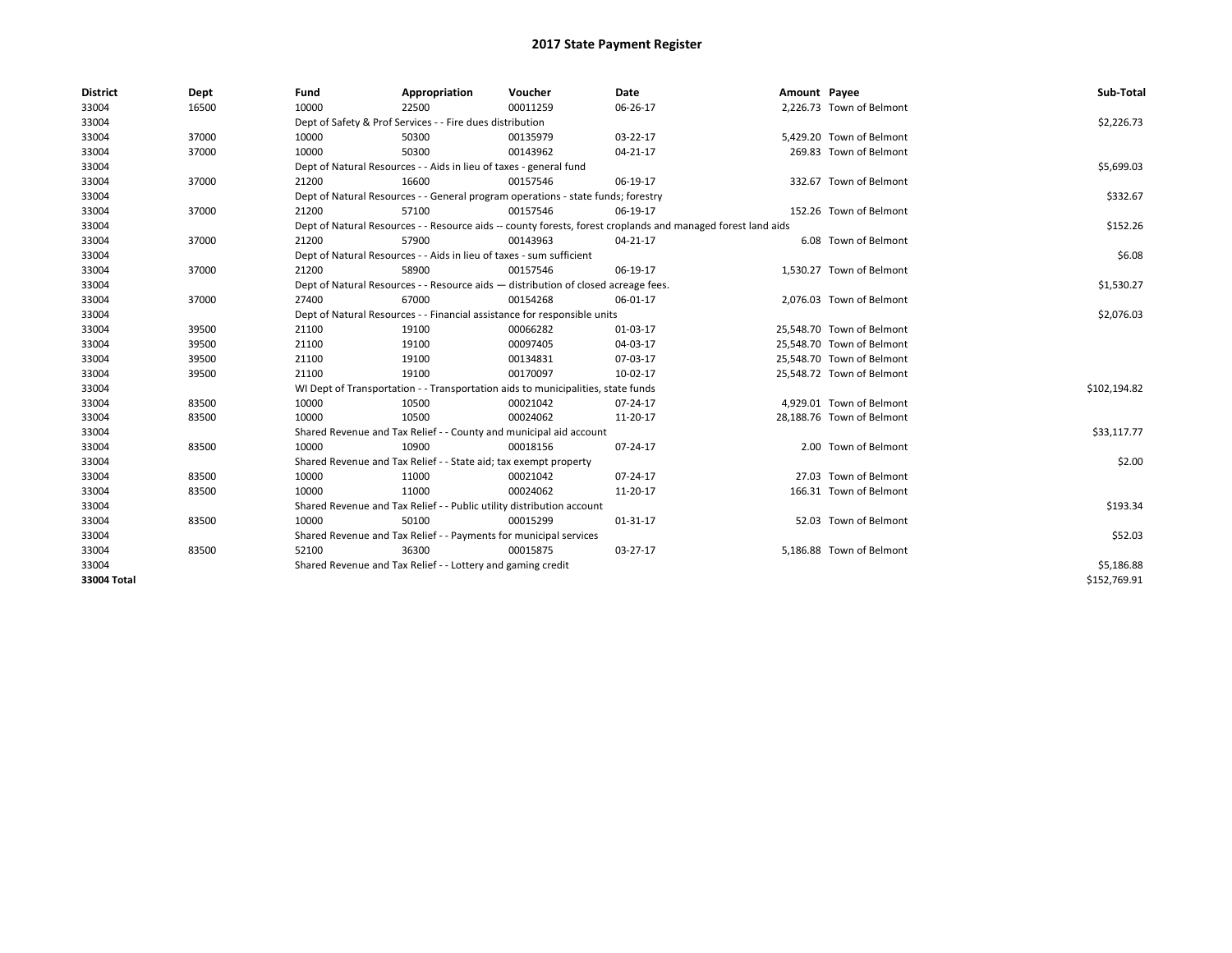| <b>District</b> | Dept  | Fund  | Appropriation                                                                      | Voucher  | Date                                                                                                         | Amount Payee |                          | Sub-Total   |
|-----------------|-------|-------|------------------------------------------------------------------------------------|----------|--------------------------------------------------------------------------------------------------------------|--------------|--------------------------|-------------|
| 33006           | 16500 | 10000 | 22500                                                                              | 00011260 | 06-26-17                                                                                                     |              | 1,604.65 Town Of Benton  |             |
| 33006           |       |       | Dept of Safety & Prof Services - - Fire dues distribution                          |          |                                                                                                              |              |                          | \$1,604.65  |
| 33006           | 37000 | 10000 | 50300                                                                              | 00126291 | 02-06-17                                                                                                     |              | 1,721.35 Town Of Benton  |             |
| 33006           |       |       | Dept of Natural Resources - - Aids in lieu of taxes - general fund                 |          |                                                                                                              |              |                          | \$1,721.35  |
| 33006           | 37000 | 21200 | 16600                                                                              | 00157547 | 06-19-17                                                                                                     |              | 54.15 Town Of Benton     |             |
| 33006           |       |       | Dept of Natural Resources - - General program operations - state funds; forestry   |          |                                                                                                              |              |                          | \$54.15     |
| 33006           | 37000 | 21200 | 57100                                                                              | 00157547 | 06-19-17                                                                                                     |              | 24.78 Town Of Benton     |             |
| 33006           |       |       |                                                                                    |          | Dept of Natural Resources - - Resource aids -- county forests, forest croplands and managed forest land aids |              |                          | \$24.78     |
| 33006           | 37000 | 21200 | 58900                                                                              | 00157547 | 06-19-17                                                                                                     |              | 249.08 Town Of Benton    |             |
| 33006           |       |       | Dept of Natural Resources - - Resource aids - distribution of closed acreage fees. |          |                                                                                                              |              |                          | \$249.08    |
| 33006           | 37000 | 27400 | 67000                                                                              | 00154986 | 06-01-17                                                                                                     |              | 227.41 Town Of Benton    |             |
| 33006           |       |       | Dept of Natural Resources - - Financial assistance for responsible units           |          |                                                                                                              |              |                          | \$227.41    |
| 33006           | 39500 | 21100 | 19100                                                                              | 00066283 | 01-03-17                                                                                                     |              | 17.423.32 Town Of Benton |             |
| 33006           | 39500 | 21100 | 19100                                                                              | 00097406 | 04-03-17                                                                                                     |              | 17,423.32 Town Of Benton |             |
| 33006           | 39500 | 21100 | 19100                                                                              | 00134832 | 07-03-17                                                                                                     |              | 17,423.32 Town Of Benton |             |
| 33006           | 39500 | 21100 | 19100                                                                              | 00170098 | 10-02-17                                                                                                     |              | 17,423.34 Town Of Benton |             |
| 33006           |       |       | WI Dept of Transportation - - Transportation aids to municipalities, state funds   |          |                                                                                                              |              |                          | \$69,693.30 |
| 33006           | 83500 | 10000 | 10500                                                                              | 00021043 | 07-24-17                                                                                                     |              | 3.074.99 Town Of Benton  |             |
| 33006           | 83500 | 10000 | 10500                                                                              | 00024063 | 11-20-17                                                                                                     |              | 17,424.95 Town Of Benton |             |
| 33006           |       |       | Shared Revenue and Tax Relief - - County and municipal aid account                 |          |                                                                                                              |              |                          | \$20,499.94 |
| 33006           | 83500 | 10000 | 11000                                                                              | 00021043 | $07 - 24 - 17$                                                                                               |              | 166.37 Town Of Benton    |             |
| 33006           | 83500 | 10000 | 11000                                                                              | 00024063 | 11-20-17                                                                                                     |              | 979.48 Town Of Benton    |             |
| 33006           |       |       | Shared Revenue and Tax Relief - - Public utility distribution account              |          |                                                                                                              |              |                          | \$1,145.85  |
| 33006 Total     |       |       |                                                                                    |          |                                                                                                              |              |                          | \$95,220.51 |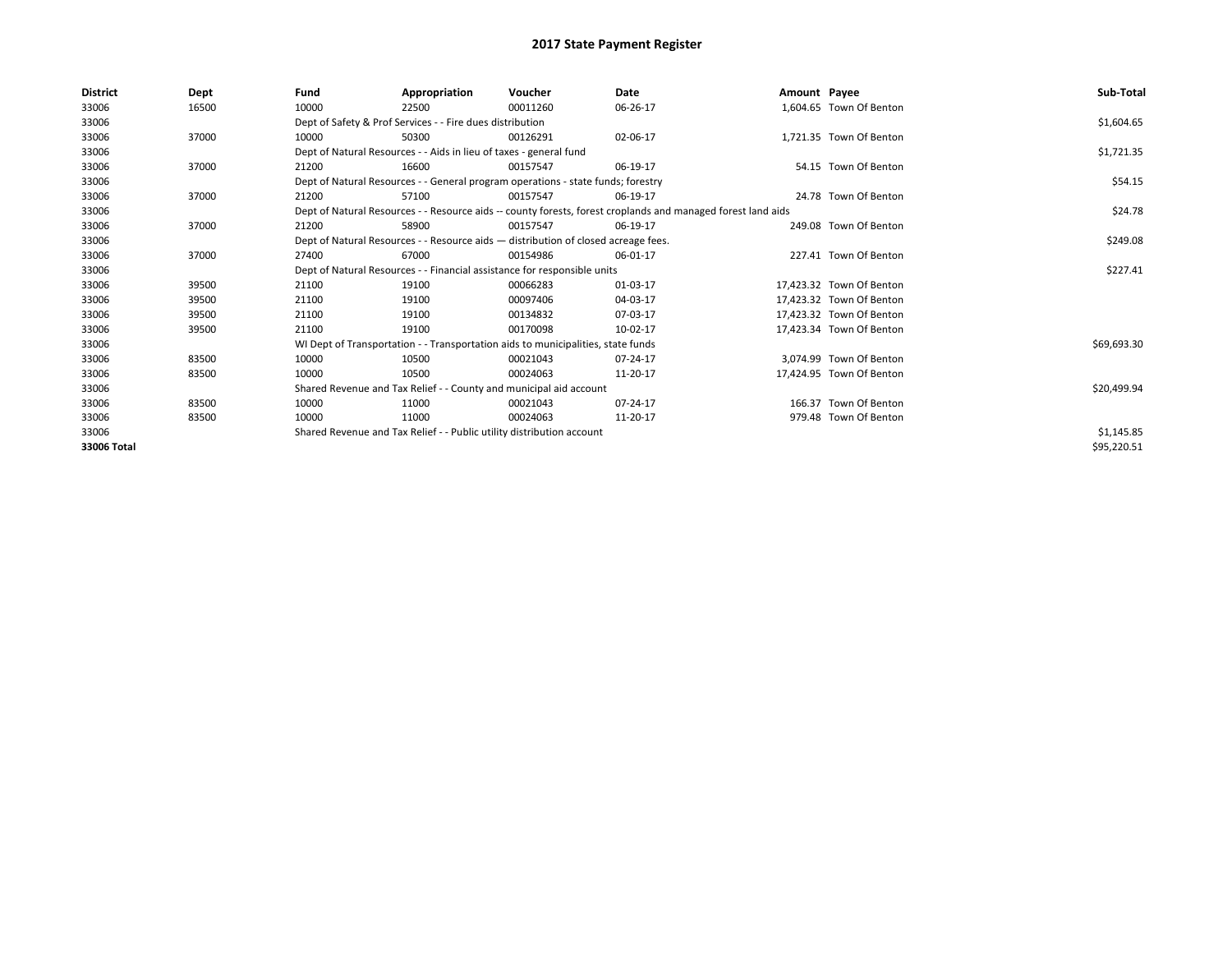| <b>District</b> | Dept  | Fund  | Appropriation                                                                                                | Voucher  | Date     | Amount Payee |                             | Sub-Total    |  |
|-----------------|-------|-------|--------------------------------------------------------------------------------------------------------------|----------|----------|--------------|-----------------------------|--------------|--|
| 33008           | 16500 | 10000 | 22500                                                                                                        | 00011261 | 06-26-17 |              | 913.28 Town Of Blanchard    |              |  |
| 33008           |       |       | Dept of Safety & Prof Services - - Fire dues distribution                                                    |          |          |              |                             | \$913.28     |  |
| 33008           | 37000 | 10000 | 50300                                                                                                        | 00142958 | 04-21-17 |              | 57.02 Town Of Blanchard     |              |  |
| 33008           |       |       | Dept of Natural Resources - - Aids in lieu of taxes - general fund                                           |          |          |              |                             | \$57.02      |  |
| 33008           | 37000 | 21200 | 16600                                                                                                        | 00157548 | 06-19-17 |              | 156.47 Town Of Blanchard    |              |  |
| 33008           |       |       | Dept of Natural Resources - - General program operations - state funds; forestry                             |          |          |              |                             | \$156.47     |  |
| 33008           | 37000 | 21200 | 57100                                                                                                        | 00157548 | 06-19-17 |              | 71.61 Town Of Blanchard     |              |  |
| 33008           |       |       | Dept of Natural Resources - - Resource aids -- county forests, forest croplands and managed forest land aids |          |          |              |                             |              |  |
| 33008           | 37000 | 21200 | 58900                                                                                                        | 00157548 | 06-19-17 |              | 719.77 Town Of Blanchard    |              |  |
| 33008           |       |       | Dept of Natural Resources - - Resource aids - distribution of closed acreage fees.                           |          |          |              |                             | \$719.77     |  |
| 33008           | 37000 | 27400 | 67000                                                                                                        | 00154315 | 06-01-17 |              | 724.23 Town Of Blanchard    |              |  |
| 33008           |       |       | Dept of Natural Resources - - Financial assistance for responsible units                                     |          |          |              |                             | \$724.23     |  |
| 33008           | 39500 | 21100 | 19100                                                                                                        | 00066284 | 01-03-17 |              | 11,654.08 Town Of Blanchard |              |  |
| 33008           | 39500 | 21100 | 19100                                                                                                        | 00097407 | 04-03-17 |              | 11.654.08 Town Of Blanchard |              |  |
| 33008           | 39500 | 21100 | 19100                                                                                                        | 00134833 | 07-03-17 |              | 11,654.08 Town Of Blanchard |              |  |
| 33008           | 39500 | 21100 | 19100                                                                                                        | 00170099 | 10-02-17 |              | 11,654.10 Town Of Blanchard |              |  |
| 33008           |       |       | WI Dept of Transportation - - Transportation aids to municipalities, state funds                             |          |          |              |                             | \$46,616.34  |  |
| 33008           | 39500 | 21100 | 27800                                                                                                        | 00084187 | 02-09-17 |              | 30,105.85 Town Of Blanchard |              |  |
| 33008           | 39500 | 21100 | 27800                                                                                                        | 00084190 | 02-09-17 |              | 20,000.00 Town Of Blanchard |              |  |
| 33008           |       |       | WI Dept of Transportation - - Local roads improvement program, state funds                                   |          |          |              |                             | \$50,105.85  |  |
| 33008           | 83500 | 10000 | 10500                                                                                                        | 00021044 | 07-24-17 |              | 2,186.73 Town Of Blanchard  |              |  |
| 33008           | 83500 | 10000 | 10500                                                                                                        | 00024064 | 11-20-17 |              | 12,391.44 Town Of Blanchard |              |  |
| 33008           |       |       | Shared Revenue and Tax Relief - - County and municipal aid account                                           |          |          |              |                             | \$14,578.17  |  |
| 33008           | 83500 | 10000 | 10900                                                                                                        | 00018157 | 07-24-17 |              | 2.00 Town Of Blanchard      |              |  |
| 33008           |       |       | Shared Revenue and Tax Relief - - State aid; tax exempt property                                             |          |          |              |                             | \$2.00       |  |
| 33008           | 83500 | 10000 | 11000                                                                                                        | 00021044 | 07-24-17 |              | 7.14 Town Of Blanchard      |              |  |
| 33008           | 83500 | 10000 | 11000                                                                                                        | 00024064 | 11-20-17 |              | 52.08 Town Of Blanchard     |              |  |
| 33008           |       |       | Shared Revenue and Tax Relief - - Public utility distribution account                                        |          |          |              |                             | \$59.22      |  |
| 33008 Total     |       |       |                                                                                                              |          |          |              |                             | \$114.003.96 |  |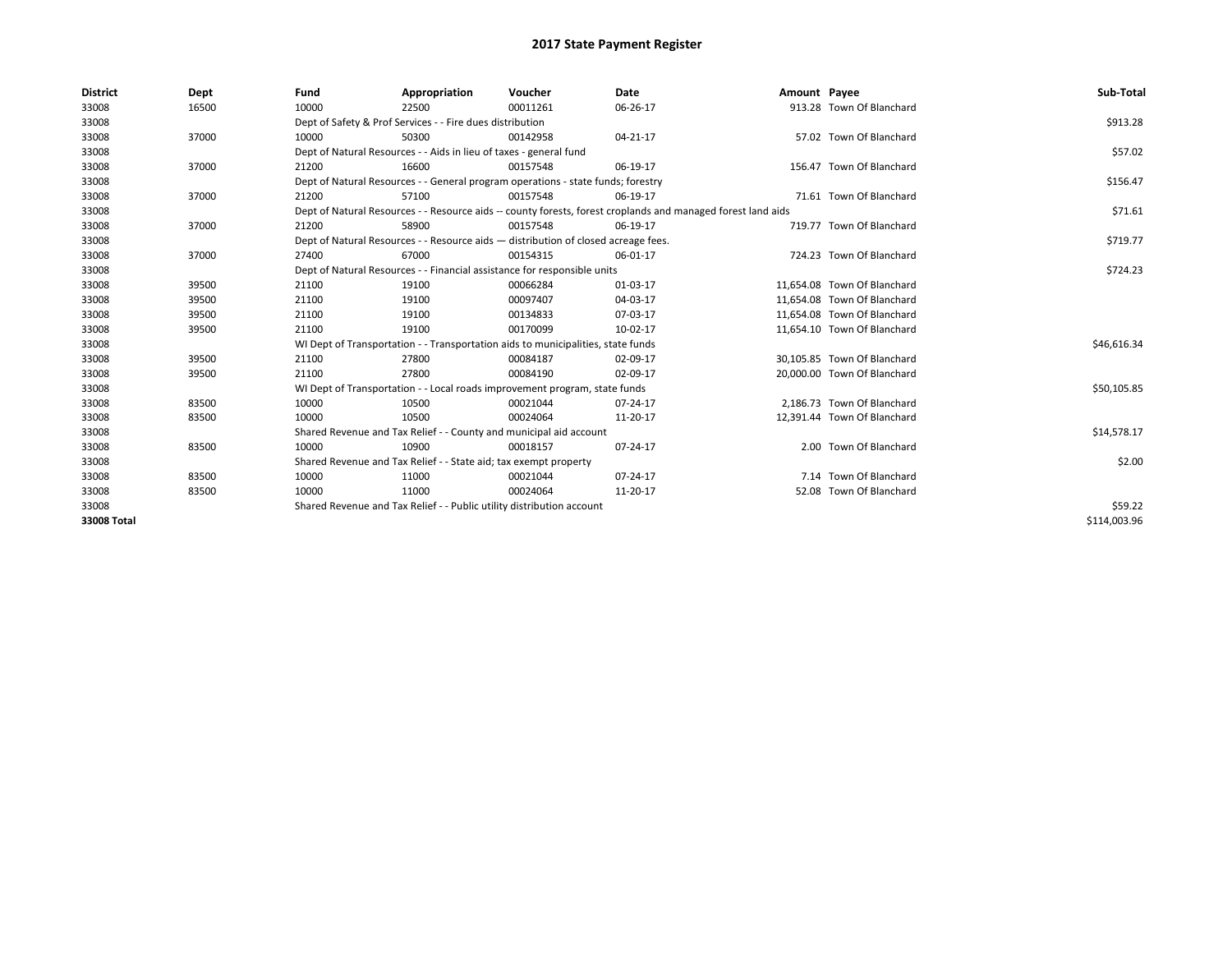| District    | Dept  | Fund  | Appropriation                                                                      | Voucher  | Date                                                                                                         | Amount Payee |                              | Sub-Total    |
|-------------|-------|-------|------------------------------------------------------------------------------------|----------|--------------------------------------------------------------------------------------------------------------|--------------|------------------------------|--------------|
| 33010       | 16500 | 10000 | 22500                                                                              | 00011262 | 06-26-17                                                                                                     |              | 3,114.77 Town Of Darlington  |              |
| 33010       |       |       | Dept of Safety & Prof Services - - Fire dues distribution                          |          |                                                                                                              |              |                              | \$3,114.77   |
| 33010       | 37000 | 21200 | 16600                                                                              | 00157549 | 06-19-17                                                                                                     |              | 156.98 Town Of Darlington    |              |
| 33010       |       |       | Dept of Natural Resources - - General program operations - state funds; forestry   |          |                                                                                                              |              |                              | \$156.98     |
| 33010       | 37000 | 21200 | 57100                                                                              | 00157549 | 06-19-17                                                                                                     |              | 71.85 Town Of Darlington     |              |
| 33010       |       |       |                                                                                    |          | Dept of Natural Resources - - Resource aids -- county forests, forest croplands and managed forest land aids |              |                              | \$71.85      |
| 33010       | 37000 | 21200 | 58900                                                                              | 00157549 | 06-19-17                                                                                                     |              | 722.10 Town Of Darlington    |              |
| 33010       |       |       | Dept of Natural Resources - - Resource aids - distribution of closed acreage fees. |          |                                                                                                              |              |                              | \$722.10     |
| 33010       | 37000 | 27400 | 67000                                                                              | 00154954 | 06-01-17                                                                                                     |              | 683.03 Town Of Darlington    |              |
| 33010       |       |       | Dept of Natural Resources - - Financial assistance for responsible units           |          |                                                                                                              |              |                              | \$683.03     |
| 33010       | 39500 | 21100 | 19100                                                                              | 00066285 | 01-03-17                                                                                                     |              | 29,831.59 Town Of Darlington |              |
| 33010       | 39500 | 21100 | 19100                                                                              | 00097408 | 04-03-17                                                                                                     |              | 29,831.59 Town Of Darlington |              |
| 33010       | 39500 | 21100 | 19100                                                                              | 00134834 | 07-03-17                                                                                                     |              | 29,831.59 Town Of Darlington |              |
| 33010       | 39500 | 21100 | 19100                                                                              | 00170100 | 10-02-17                                                                                                     |              | 29,831.61 Town Of Darlington |              |
| 33010       |       |       | WI Dept of Transportation - - Transportation aids to municipalities, state funds   |          |                                                                                                              |              |                              | \$119,326.38 |
| 33010       | 83500 | 10000 | 10500                                                                              | 00021045 | 07-24-17                                                                                                     |              | 2,049.24 Town Of Darlington  |              |
| 33010       | 83500 | 10000 | 10500                                                                              | 00024065 | 11-20-17                                                                                                     |              | 11,746.73 Town Of Darlington |              |
| 33010       |       |       | Shared Revenue and Tax Relief - - County and municipal aid account                 |          |                                                                                                              |              |                              | \$13,795.97  |
| 33010       | 83500 | 10000 | 10900                                                                              | 00018158 | 07-24-17                                                                                                     |              | 24.00 Town Of Darlington     |              |
| 33010       |       |       | Shared Revenue and Tax Relief - - State aid; tax exempt property                   |          |                                                                                                              |              |                              | \$24.00      |
| 33010       | 83500 | 10000 | 11000                                                                              | 00021045 | 07-24-17                                                                                                     |              | 931.00 Town Of Darlington    |              |
| 33010       | 83500 | 10000 | 11000                                                                              | 00024065 | 11-20-17                                                                                                     |              | 5,454.68 Town Of Darlington  |              |
| 33010       |       |       | Shared Revenue and Tax Relief - - Public utility distribution account              |          |                                                                                                              |              |                              | \$6,385.68   |
| 33010 Total |       |       |                                                                                    |          |                                                                                                              |              |                              | \$144,280.76 |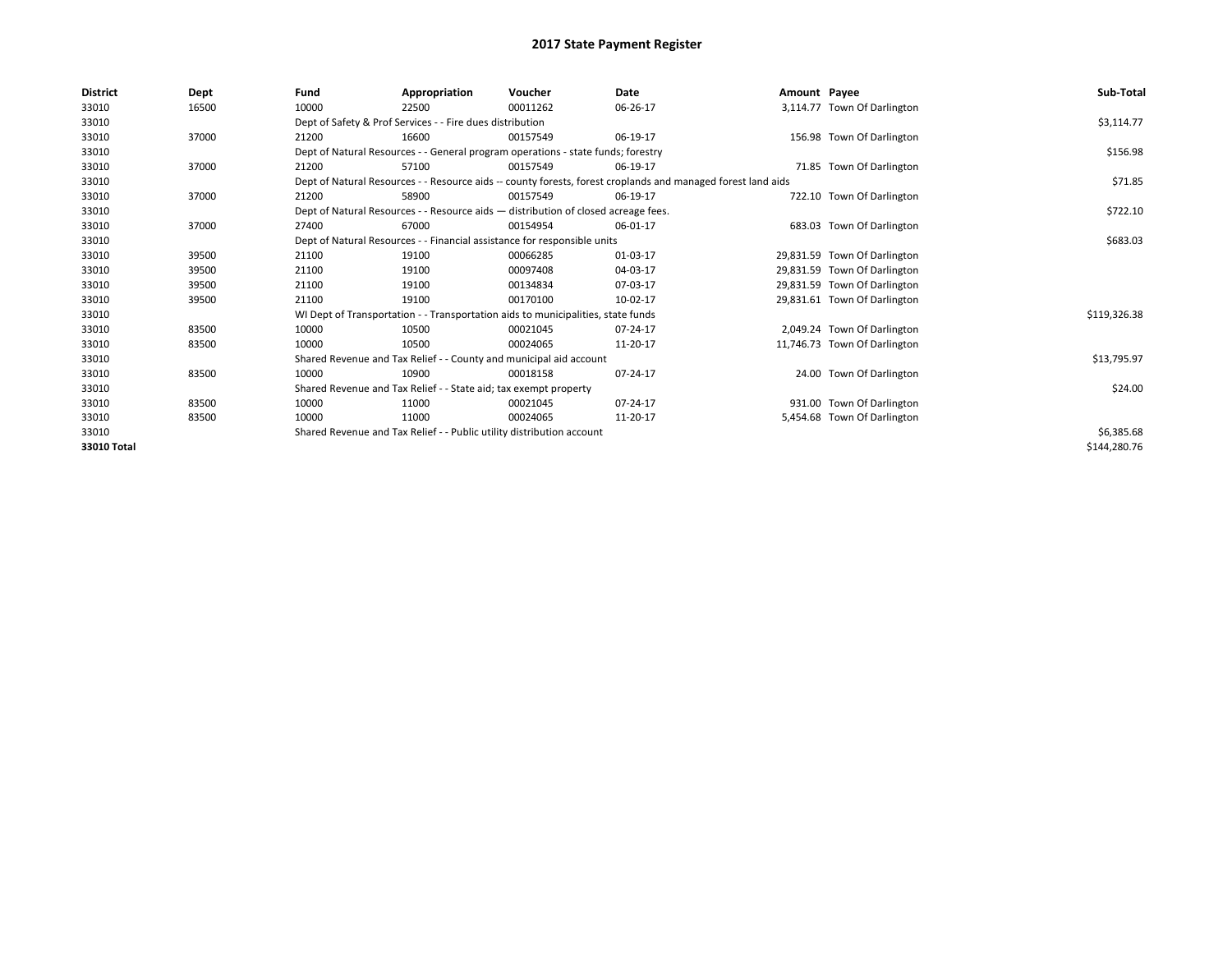| <b>District</b> | Dept  | Fund  | Appropriation                                                                                                | Voucher  | Date     | Amount Payee |                             | Sub-Total    |
|-----------------|-------|-------|--------------------------------------------------------------------------------------------------------------|----------|----------|--------------|-----------------------------|--------------|
| 33012           | 16500 | 10000 | 22500                                                                                                        | 00011263 | 06-26-17 |              | 1,602.30 Town Of Elk Grove  |              |
| 33012           |       |       | Dept of Safety & Prof Services - - Fire dues distribution                                                    |          |          |              |                             | \$1,602.30   |
| 33012           | 37000 | 10000 | 50300                                                                                                        | 00143488 | 04-21-17 |              | 66.61 Town Of Elk Grove     |              |
| 33012           |       |       | Dept of Natural Resources - - Aids in lieu of taxes - general fund                                           |          |          |              |                             | \$66.61      |
| 33012           | 37000 | 21200 | 16600                                                                                                        | 00157550 | 06-19-17 |              | 17.92 Town Of Elk Grove     |              |
| 33012           |       |       | Dept of Natural Resources - - General program operations - state funds; forestry                             |          |          |              |                             | \$17.92      |
| 33012           | 37000 | 21200 | 57100                                                                                                        | 00157550 | 06-19-17 |              | 10.20 Town Of Elk Grove     |              |
| 33012           |       |       | Dept of Natural Resources - - Resource aids -- county forests, forest croplands and managed forest land aids |          | \$10.20  |              |                             |              |
| 33012           | 37000 | 21200 | 58900                                                                                                        | 00157550 | 06-19-17 |              | 82.42 Town Of Elk Grove     |              |
| 33012           |       |       | Dept of Natural Resources - - Resource aids - distribution of closed acreage fees.                           |          |          |              |                             | \$82.42      |
| 33012           | 37000 | 27400 | 67000                                                                                                        | 00154276 | 06-01-17 |              | 566.55 Town Of Elk Grove    |              |
| 33012           |       |       | Dept of Natural Resources - - Financial assistance for responsible units                                     |          |          |              |                             | \$566.55     |
| 33012           | 39500 | 21100 | 19100                                                                                                        | 00066286 | 01-03-17 |              | 21,799.80 Town Of Elk Grove |              |
| 33012           | 39500 | 21100 | 19100                                                                                                        | 00097409 | 04-03-17 |              | 21,799.80 Town Of Elk Grove |              |
| 33012           | 39500 | 21100 | 19100                                                                                                        | 00134835 | 07-03-17 |              | 21.799.80 Town Of Elk Grove |              |
| 33012           | 39500 | 21100 | 19100                                                                                                        | 00170101 | 10-02-17 |              | 21,799.80 Town Of Elk Grove |              |
| 33012           |       |       | WI Dept of Transportation - - Transportation aids to municipalities, state funds                             |          |          |              |                             | \$87,199.20  |
| 33012           | 83500 | 10000 | 10500                                                                                                        | 00021046 | 07-24-17 |              | 2.709.11 Town Of Elk Grove  |              |
| 33012           | 83500 | 10000 | 10500                                                                                                        | 00024066 | 11-20-17 |              | 15,351.65 Town Of Elk Grove |              |
| 33012           |       |       | Shared Revenue and Tax Relief - - County and municipal aid account                                           |          |          |              |                             | \$18,060.76  |
| 33012           | 83500 | 10000 | 10900                                                                                                        | 00018159 | 07-24-17 |              | 2.00 Town Of Elk Grove      |              |
| 33012           |       |       | Shared Revenue and Tax Relief - - State aid; tax exempt property                                             |          |          |              |                             | \$2.00       |
| 33012           | 83500 | 10000 | 50100                                                                                                        | 00015300 | 01-31-17 |              | 1.173.88 Town Of Elk Grove  |              |
| 33012           |       |       | Shared Revenue and Tax Relief - - Payments for municipal services                                            |          |          |              |                             | \$1,173.88   |
| 33012 Total     |       |       |                                                                                                              |          |          |              |                             | \$108,781.84 |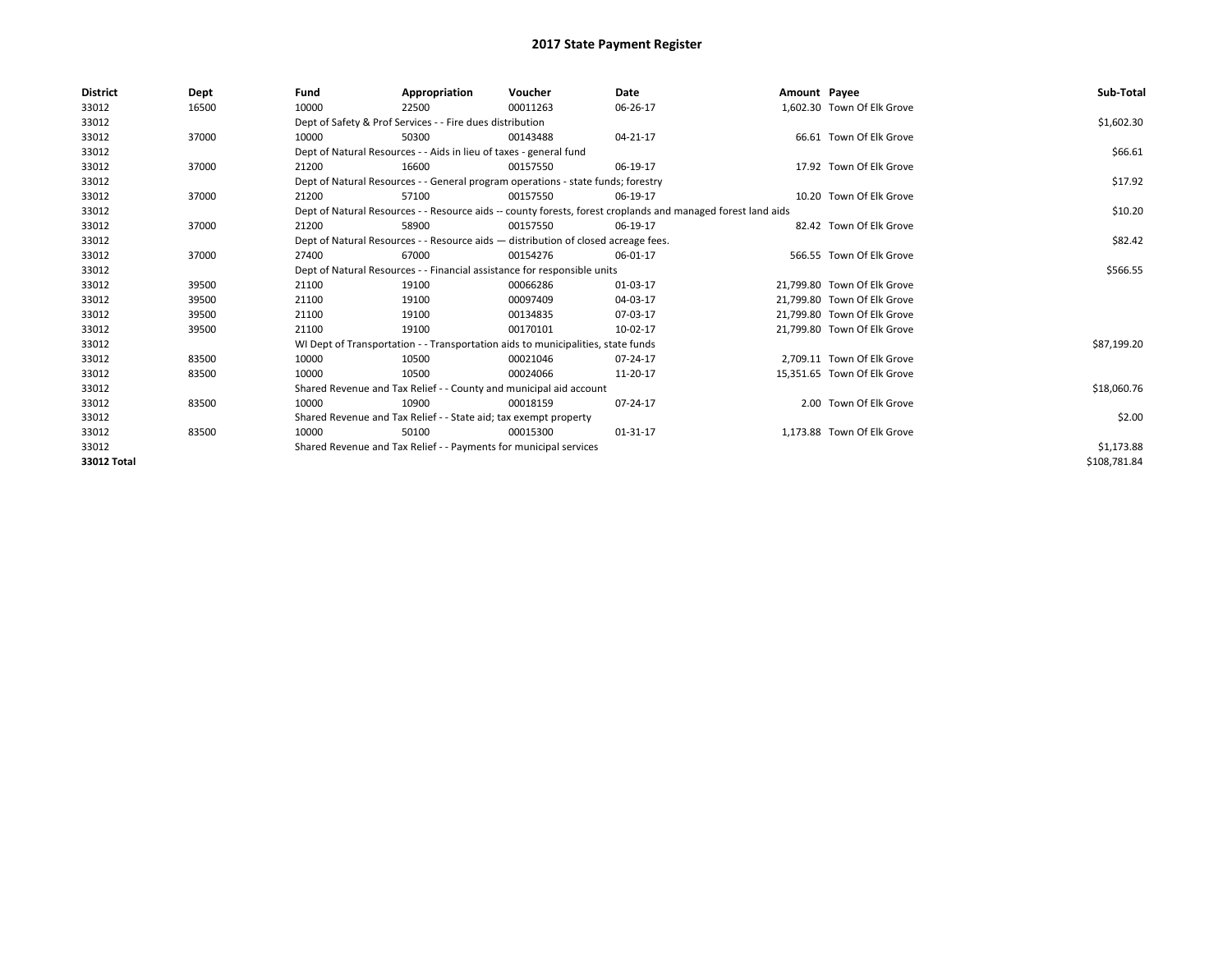| <b>District</b>    | Dept  | Fund  | Appropriation                                                                                                | Voucher  | Date           | Amount Payee |                            | Sub-Total    |  |  |  |
|--------------------|-------|-------|--------------------------------------------------------------------------------------------------------------|----------|----------------|--------------|----------------------------|--------------|--|--|--|
| 33014              | 16500 | 10000 | 22500                                                                                                        | 00011264 | 06-26-17       |              | 1,285.76 Fayette, Town of  |              |  |  |  |
| 33014              |       |       | Dept of Safety & Prof Services - - Fire dues distribution                                                    |          |                |              |                            | \$1,285.76   |  |  |  |
| 33014              | 37000 | 10000 | 50300                                                                                                        | 00125775 | 02-06-17       |              | 21,417.53 Fayette, Town of |              |  |  |  |
| 33014              | 37000 | 10000 | 50300                                                                                                        | 00125776 | 02-06-17       |              | 1,879.70 Fayette, Town of  |              |  |  |  |
| 33014              | 37000 | 10000 | 50300                                                                                                        | 00125777 | 02-06-17       |              | 1,638.00 Fayette, Town of  |              |  |  |  |
| 33014              | 37000 | 10000 | 50300                                                                                                        | 00142561 | 04-21-17       |              | 2,781.72 Fayette, Town of  |              |  |  |  |
| 33014              | 37000 | 10000 | 50300                                                                                                        | 00142562 | 04-21-17       |              | 467.55 Fayette, Town of    |              |  |  |  |
| 33014              |       |       | Dept of Natural Resources - - Aids in lieu of taxes - general fund                                           |          |                |              |                            |              |  |  |  |
| 33014              | 37000 | 21200 | 16600                                                                                                        | 00157551 | 06-19-17       |              | 257.99 Fayette, Town of    |              |  |  |  |
| 33014              |       |       | Dept of Natural Resources - - General program operations - state funds; forestry                             |          |                |              |                            | \$257.99     |  |  |  |
| 33014              | 37000 | 21200 | 57100                                                                                                        | 00157551 | 06-19-17       |              | 121.28 Fayette, Town of    |              |  |  |  |
| 33014              |       |       | Dept of Natural Resources - - Resource aids -- county forests, forest croplands and managed forest land aids |          |                |              |                            | \$121.28     |  |  |  |
| 33014              | 37000 | 21200 | 57900                                                                                                        | 00142560 | $04 - 21 - 17$ |              | 372.82 Fayette, Town of    |              |  |  |  |
| 33014              | 37000 | 21200 | 57900                                                                                                        | 00142563 | 04-21-17       |              | 1,495.44 Fayette, Town of  |              |  |  |  |
| 33014              |       |       | Dept of Natural Resources - - Aids in lieu of taxes - sum sufficient                                         |          |                |              |                            |              |  |  |  |
| 33014              | 37000 | 21200 | 58900                                                                                                        | 00157551 | 06-19-17       |              | 1,186.76 Fayette, Town of  |              |  |  |  |
| 33014              |       |       | Dept of Natural Resources - - Resource aids - distribution of closed acreage fees.                           |          |                |              |                            | \$1,186.76   |  |  |  |
| 33014              | 37000 | 27400 | 67000                                                                                                        | 00154284 | 06-01-17       |              | 534.86 Fayette, Town of    |              |  |  |  |
| 33014              |       |       | Dept of Natural Resources - - Financial assistance for responsible units                                     |          |                |              |                            | \$534.86     |  |  |  |
| 33014              | 39500 | 21100 | 19100                                                                                                        | 00066287 | 01-03-17       |              | 13,349.39 Fayette, Town of |              |  |  |  |
| 33014              | 39500 | 21100 | 19100                                                                                                        | 00097410 | 04-03-17       |              | 13,349.39 Fayette, Town of |              |  |  |  |
| 33014              | 39500 | 21100 | 19100                                                                                                        | 00134836 | 07-03-17       |              | 13,349.39 Fayette, Town of |              |  |  |  |
| 33014              | 39500 | 21100 | 19100                                                                                                        | 00170102 | 10-02-17       |              | 13,349.40 Fayette, Town of |              |  |  |  |
| 33014              |       |       | WI Dept of Transportation - - Transportation aids to municipalities, state funds                             |          |                |              |                            | \$53,397.57  |  |  |  |
| 33014              | 83500 | 10000 | 10500                                                                                                        | 00021047 | 07-24-17       |              | 3,185.70 Fayette, Town of  |              |  |  |  |
| 33014              | 83500 | 10000 | 10500                                                                                                        | 00024067 | 11-20-17       |              | 18,052.33 Fayette, Town of |              |  |  |  |
| 33014              |       |       | Shared Revenue and Tax Relief - - County and municipal aid account                                           |          |                |              |                            | \$21,238.03  |  |  |  |
| 33014              | 83500 | 10000 | 10900                                                                                                        | 00018160 | 07-24-17       |              | 2.00 Fayette, Town of      |              |  |  |  |
| 33014              |       |       | Shared Revenue and Tax Relief - - State aid; tax exempt property                                             |          |                |              |                            | \$2.00       |  |  |  |
| 33014              | 83500 | 10000 | 50100                                                                                                        | 00015301 | 01-31-17       |              | 497.75 Fayette, Town of    |              |  |  |  |
| 33014              |       |       | Shared Revenue and Tax Relief - - Payments for municipal services                                            |          |                |              |                            | \$497.75     |  |  |  |
| <b>33014 Total</b> |       |       |                                                                                                              |          |                |              |                            | \$108,574.76 |  |  |  |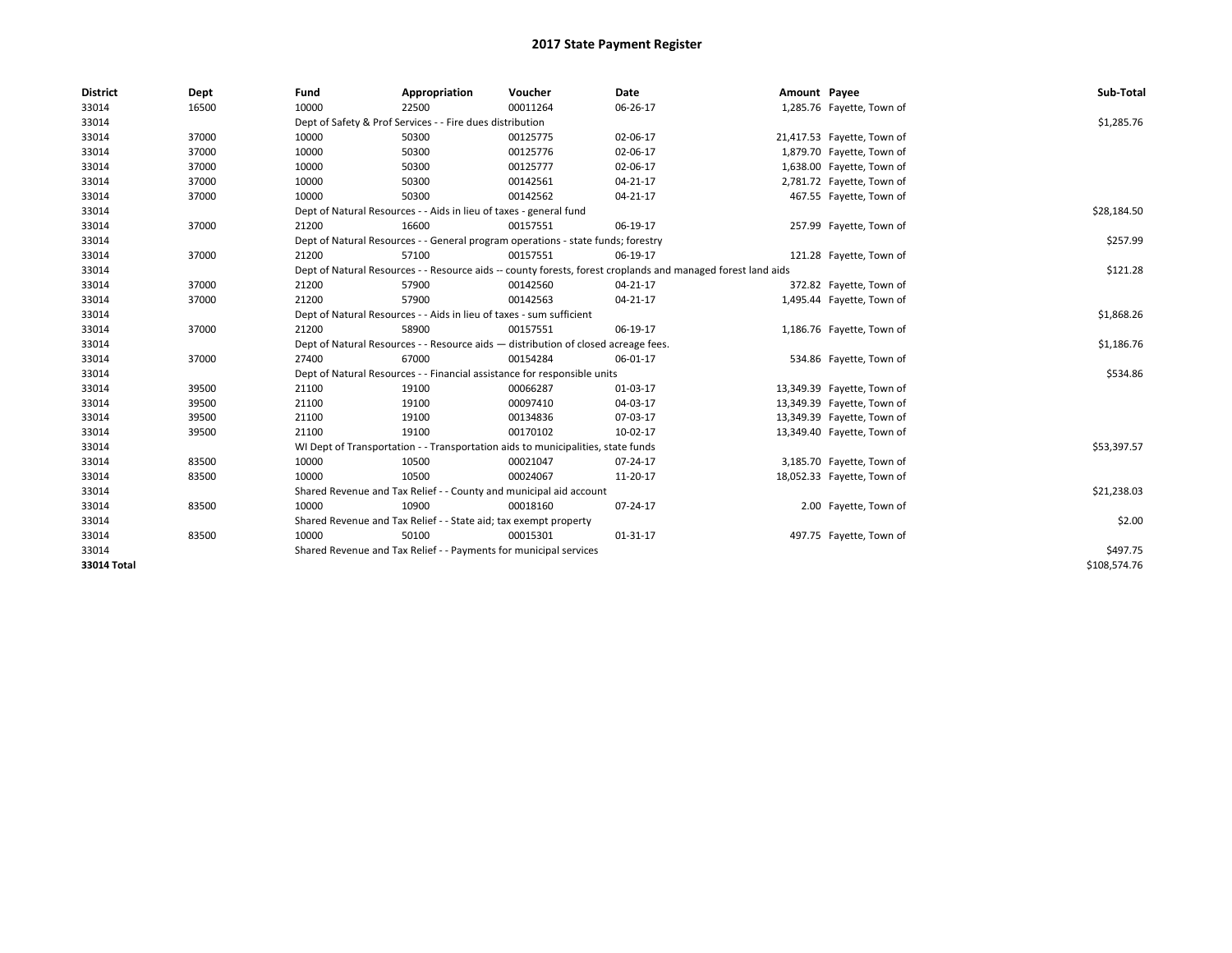| <b>District</b> | Dept  | Fund  | Appropriation                                                                      | Voucher  | Date                                                                                                         | Amount Payee |                           | Sub-Total    |
|-----------------|-------|-------|------------------------------------------------------------------------------------|----------|--------------------------------------------------------------------------------------------------------------|--------------|---------------------------|--------------|
| 33016           | 16500 | 10000 | 22500                                                                              | 00011265 | 06-26-17                                                                                                     |              | 1,766.52 Town Of Gratiot  |              |
| 33016           |       |       | Dept of Safety & Prof Services - - Fire dues distribution                          |          |                                                                                                              |              |                           | \$1,766.52   |
| 33016           | 37000 | 21200 | 16600                                                                              | 00157552 | 06-19-17                                                                                                     |              | 119.98 Town Of Gratiot    |              |
| 33016           |       |       | Dept of Natural Resources - - General program operations - state funds; forestry   |          |                                                                                                              |              |                           | \$119.98     |
| 33016           | 37000 | 21200 | 57100                                                                              | 00157552 | 06-19-17                                                                                                     |              | 65.91 Town Of Gratiot     |              |
| 33016           |       |       |                                                                                    |          | Dept of Natural Resources - - Resource aids -- county forests, forest croplands and managed forest land aids |              |                           | \$65.91      |
| 33016           | 37000 | 21200 | 58900                                                                              | 00157552 | 06-19-17                                                                                                     |              | 551.90 Town Of Gratiot    |              |
| 33016           |       |       | Dept of Natural Resources - - Resource aids - distribution of closed acreage fees. |          |                                                                                                              |              |                           | \$551.90     |
| 33016           | 37000 | 27400 | 67000                                                                              | 00154880 | 06-01-17                                                                                                     |              | 3.157.61 Town Of Gratiot  |              |
| 33016           |       |       | Dept of Natural Resources - - Financial assistance for responsible units           |          |                                                                                                              |              |                           | \$3,157.61   |
| 33016           | 39500 | 21100 | 19100                                                                              | 00066288 | 01-03-17                                                                                                     |              | 33.982.36 Town Of Gratiot |              |
| 33016           | 39500 | 21100 | 19100                                                                              | 00097411 | 04-03-17                                                                                                     |              | 33,982.36 Town Of Gratiot |              |
| 33016           | 39500 | 21100 | 19100                                                                              | 00134837 | 07-03-17                                                                                                     |              | 33,982.36 Town Of Gratiot |              |
| 33016           | 39500 | 21100 | 19100                                                                              | 00170103 | 10-02-17                                                                                                     |              | 33,982.38 Town Of Gratiot |              |
| 33016           |       |       | WI Dept of Transportation - - Transportation aids to municipalities, state funds   |          |                                                                                                              |              |                           | \$135,929.46 |
| 33016           | 83500 | 10000 | 10100                                                                              | 00021048 | 07-24-17                                                                                                     |              | 1,454.11 Town Of Gratiot  |              |
| 33016           |       |       | Shared Revenue and Tax Relief - - Expenditure restraint program account            |          |                                                                                                              |              |                           | \$1,454.11   |
| 33016           | 83500 | 10000 | 10500                                                                              | 00021048 | 07-24-17                                                                                                     |              | 3.236.40 Town Of Gratiot  |              |
| 33016           | 83500 | 10000 | 10500                                                                              | 00024068 | 11-20-17                                                                                                     |              | 18,339.61 Town Of Gratiot |              |
| 33016           |       |       | Shared Revenue and Tax Relief - - County and municipal aid account                 |          |                                                                                                              |              |                           | \$21,576.01  |
| 33016           | 83500 | 10000 | 10900                                                                              | 00018161 | 07-24-17                                                                                                     |              | 10.00 Town Of Gratiot     |              |
| 33016           |       |       | Shared Revenue and Tax Relief - - State aid; tax exempt property                   |          |                                                                                                              |              |                           | \$10.00      |
| 33016           | 83500 | 10000 | 11000                                                                              | 00021048 | 07-24-17                                                                                                     |              | 82.25 Town Of Gratiot     |              |
| 33016           | 83500 | 10000 | 11000                                                                              | 00024068 | 11-20-17                                                                                                     |              | 477.82 Town Of Gratiot    |              |
| 33016           |       |       | Shared Revenue and Tax Relief - - Public utility distribution account              |          |                                                                                                              |              |                           | \$560.07     |
| 33016 Total     |       |       |                                                                                    |          |                                                                                                              |              |                           | \$165,191.57 |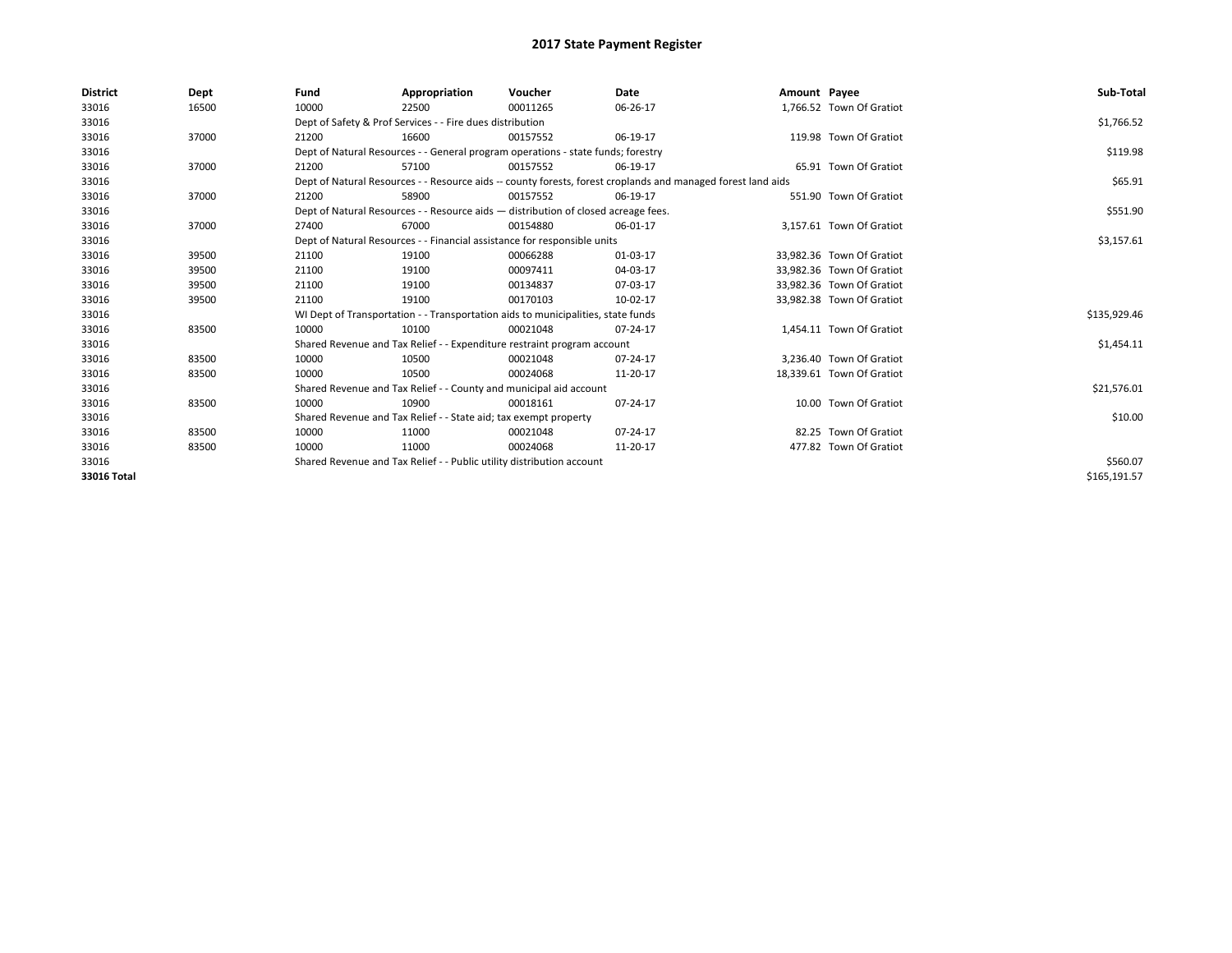| <b>District</b>    | Dept  | Fund  | Appropriation                                                                      | Voucher  | Date                                                                                                         | Amount Payee |                           | Sub-Total    |
|--------------------|-------|-------|------------------------------------------------------------------------------------|----------|--------------------------------------------------------------------------------------------------------------|--------------|---------------------------|--------------|
| 33018              | 16500 | 10000 | 22500                                                                              | 00011266 | 06-26-17                                                                                                     |              | 1,414.20 Town Of Kendall  |              |
| 33018              |       |       | Dept of Safety & Prof Services - - Fire dues distribution                          |          |                                                                                                              |              |                           | \$1,414.20   |
| 33018              | 37000 | 10000 | 50300                                                                              | 00143554 | 04-21-17                                                                                                     |              | 34.58 Town Of Kendall     |              |
| 33018              |       |       | Dept of Natural Resources - - Aids in lieu of taxes - general fund                 |          |                                                                                                              |              |                           | \$34.58      |
| 33018              | 37000 | 21200 | 16600                                                                              | 00157553 | 06-19-17                                                                                                     |              | 181.13 Town Of Kendall    |              |
| 33018              |       |       | Dept of Natural Resources - - General program operations - state funds; forestry   |          |                                                                                                              |              |                           | \$181.13     |
| 33018              | 37000 | 21200 | 57100                                                                              | 00157553 | 06-19-17                                                                                                     |              | 82.90 Town Of Kendall     |              |
| 33018              |       |       |                                                                                    |          | Dept of Natural Resources - - Resource aids -- county forests, forest croplands and managed forest land aids |              |                           | \$82.90      |
| 33018              | 37000 | 21200 | 58900                                                                              | 00157553 | 06-19-17                                                                                                     |              | 833.20 Town Of Kendall    |              |
| 33018              |       |       | Dept of Natural Resources - - Resource aids - distribution of closed acreage fees. |          |                                                                                                              |              |                           | \$833.20     |
| 33018              | 37000 | 27400 | 67000                                                                              | 00154295 | 06-01-17                                                                                                     |              | 741.67 Town Of Kendall    |              |
| 33018              |       |       | Dept of Natural Resources - - Financial assistance for responsible units           |          |                                                                                                              |              |                           | \$741.67     |
| 33018              | 39500 | 21100 | 19100                                                                              | 00066289 | 01-03-17                                                                                                     |              | 22,064.04 Town Of Kendall |              |
| 33018              | 39500 | 21100 | 19100                                                                              | 00097412 | 04-03-17                                                                                                     |              | 22.064.04 Town Of Kendall |              |
| 33018              | 39500 | 21100 | 19100                                                                              | 00134838 | 07-03-17                                                                                                     |              | 22,064.04 Town Of Kendall |              |
| 33018              | 39500 | 21100 | 19100                                                                              | 00170104 | 10-02-17                                                                                                     |              | 22,064.04 Town Of Kendall |              |
| 33018              |       |       | WI Dept of Transportation - - Transportation aids to municipalities, state funds   |          |                                                                                                              |              |                           | \$88,256.16  |
| 33018              | 39500 | 21100 | 27800                                                                              | 00144765 | 07-24-17                                                                                                     |              | 20.731.95 Town Of Kendall |              |
| 33018              |       |       | WI Dept of Transportation - - Local roads improvement program, state funds         |          |                                                                                                              |              |                           | \$20,731.95  |
| 33018              | 83500 | 10000 | 10100                                                                              | 00021049 | 07-24-17                                                                                                     |              | 3,250.73 Town Of Kendall  |              |
| 33018              |       |       | Shared Revenue and Tax Relief - - Expenditure restraint program account            |          |                                                                                                              |              |                           | \$3,250.73   |
| 33018              | 83500 | 10000 | 10500                                                                              | 00021049 | 07-24-17                                                                                                     |              | 2,324.96 Town Of Kendall  |              |
| 33018              | 83500 | 10000 | 10500                                                                              | 00024069 | 11-20-17                                                                                                     |              | 13,174.68 Town Of Kendall |              |
| 33018              |       |       | Shared Revenue and Tax Relief - - County and municipal aid account                 |          |                                                                                                              |              |                           | \$15,499.64  |
| 33018              | 83500 | 10000 | 10900                                                                              | 00018162 | 07-24-17                                                                                                     |              | 2.00 Town Of Kendall      |              |
| 33018              |       |       | Shared Revenue and Tax Relief - - State aid; tax exempt property                   |          |                                                                                                              |              |                           | \$2.00       |
| <b>33018 Total</b> |       |       |                                                                                    |          |                                                                                                              |              |                           | \$131,028.16 |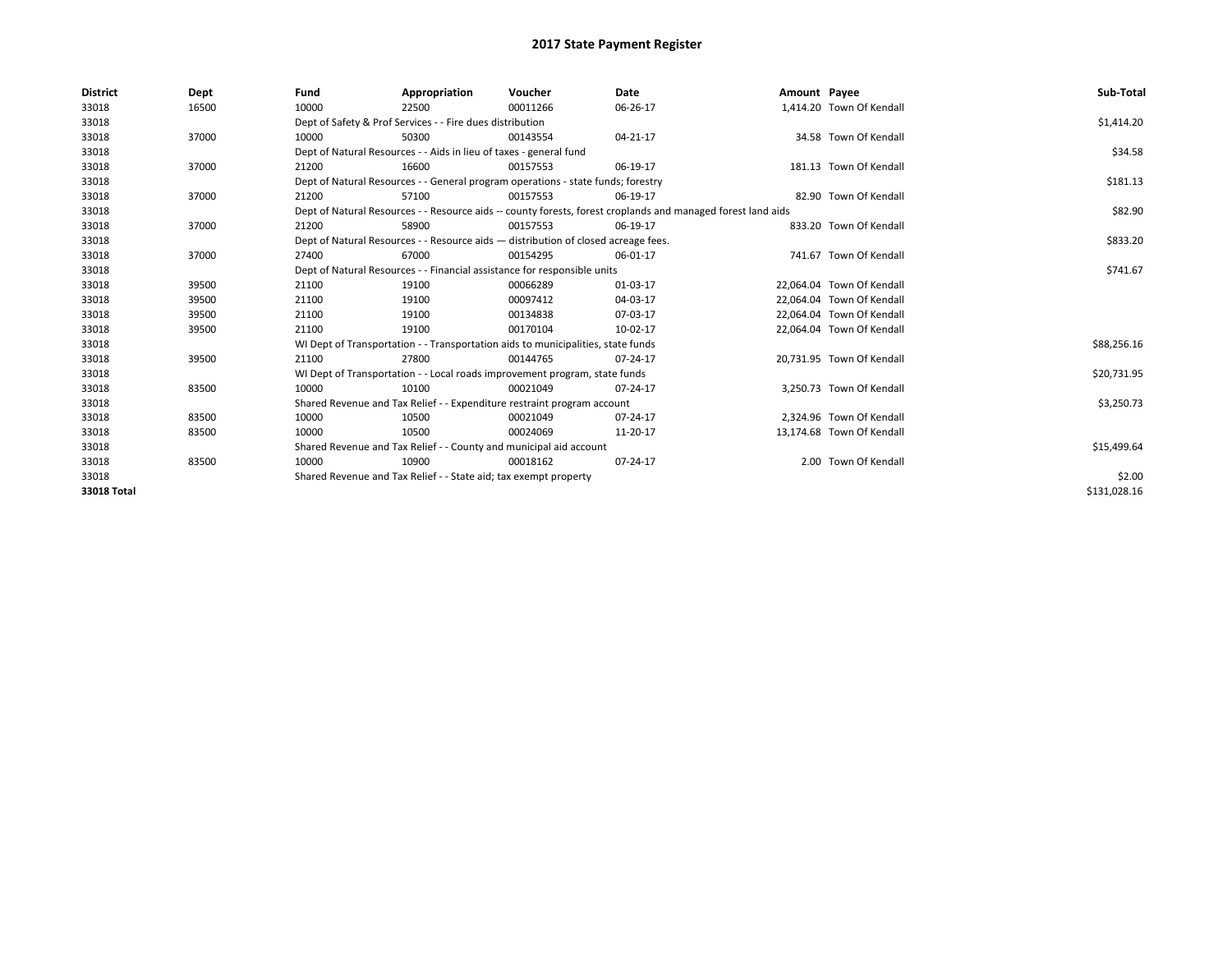| <b>District</b> | Dept  | Fund                                                                  | Appropriation                                                                      | Voucher  | Date                                                                                                         | Amount Payee |                          | Sub-Total   |
|-----------------|-------|-----------------------------------------------------------------------|------------------------------------------------------------------------------------|----------|--------------------------------------------------------------------------------------------------------------|--------------|--------------------------|-------------|
| 33020           | 16500 | 10000                                                                 | 22500                                                                              | 00011267 | 06-26-17                                                                                                     |              | 805.47 Town Of Lamont    |             |
| 33020           |       |                                                                       | Dept of Safety & Prof Services - - Fire dues distribution                          |          |                                                                                                              |              |                          | \$805.47    |
| 33020           | 37000 | 21200                                                                 | 16600                                                                              | 00157554 | 06-19-17                                                                                                     |              | 101.60 Town Of Lamont    |             |
| 33020           |       |                                                                       | Dept of Natural Resources - - General program operations - state funds; forestry   |          |                                                                                                              |              |                          | \$101.60    |
| 33020           | 37000 | 21200                                                                 | 57100                                                                              | 00157554 | 06-19-17                                                                                                     |              | 46.50 Town Of Lamont     |             |
| 33020           |       |                                                                       |                                                                                    |          | Dept of Natural Resources - - Resource aids -- county forests, forest croplands and managed forest land aids |              |                          | \$46.50     |
| 33020           | 37000 | 21200                                                                 | 58900                                                                              | 00157554 | 06-19-17                                                                                                     |              | 467.35 Town Of Lamont    |             |
| 33020           |       |                                                                       | Dept of Natural Resources - - Resource aids - distribution of closed acreage fees. |          |                                                                                                              |              |                          | \$467.35    |
| 33020           | 37000 | 27400                                                                 | 67000                                                                              | 00154297 | 06-01-17                                                                                                     |              | 982.84 Town Of Lamont    |             |
| 33020           |       |                                                                       | Dept of Natural Resources - - Financial assistance for responsible units           |          |                                                                                                              |              |                          | \$982.84    |
| 33020           | 39500 | 21100                                                                 | 19100                                                                              | 00066290 | 01-03-17                                                                                                     |              | 15.887.43 Town Of Lamont |             |
| 33020           | 39500 | 21100                                                                 | 19100                                                                              | 00097413 | 04-03-17                                                                                                     |              | 15,887.43 Town Of Lamont |             |
| 33020           | 39500 | 21100                                                                 | 19100                                                                              | 00134839 | 07-03-17                                                                                                     |              | 15.887.43 Town Of Lamont |             |
| 33020           | 39500 | 21100                                                                 | 19100                                                                              | 00170105 | 10-02-17                                                                                                     |              | 15,887.43 Town Of Lamont |             |
| 33020           |       |                                                                       | WI Dept of Transportation - - Transportation aids to municipalities, state funds   |          |                                                                                                              |              |                          | \$63,549.72 |
| 33020           | 39500 | 21100                                                                 | 27800                                                                              | 00149688 | 08-01-17                                                                                                     |              | 20,558.28 Town Of Lamont |             |
| 33020           |       |                                                                       | WI Dept of Transportation - - Local roads improvement program, state funds         |          |                                                                                                              |              |                          | \$20,558.28 |
| 33020           | 83500 | 10000                                                                 | 10500                                                                              | 00024070 | 11-20-17                                                                                                     |              | 3,238.05 Town Of Lamont  |             |
| 33020           |       |                                                                       | Shared Revenue and Tax Relief - - County and municipal aid account                 |          |                                                                                                              |              |                          | \$3,238.05  |
| 33020           | 83500 | 10000                                                                 | 10900                                                                              | 00018163 | 07-24-17                                                                                                     |              | 4.00 Town Of Lamont      |             |
| 33020           |       |                                                                       | Shared Revenue and Tax Relief - - State aid; tax exempt property                   |          |                                                                                                              |              |                          | \$4.00      |
| 33020           | 83500 | 10000                                                                 | 11000                                                                              | 00024070 | 11-20-17                                                                                                     |              | 500.92 Town Of Lamont    |             |
| 33020           |       | Shared Revenue and Tax Relief - - Public utility distribution account |                                                                                    | \$500.92 |                                                                                                              |              |                          |             |
| 33020 Total     |       |                                                                       |                                                                                    |          |                                                                                                              |              |                          | \$90,254.73 |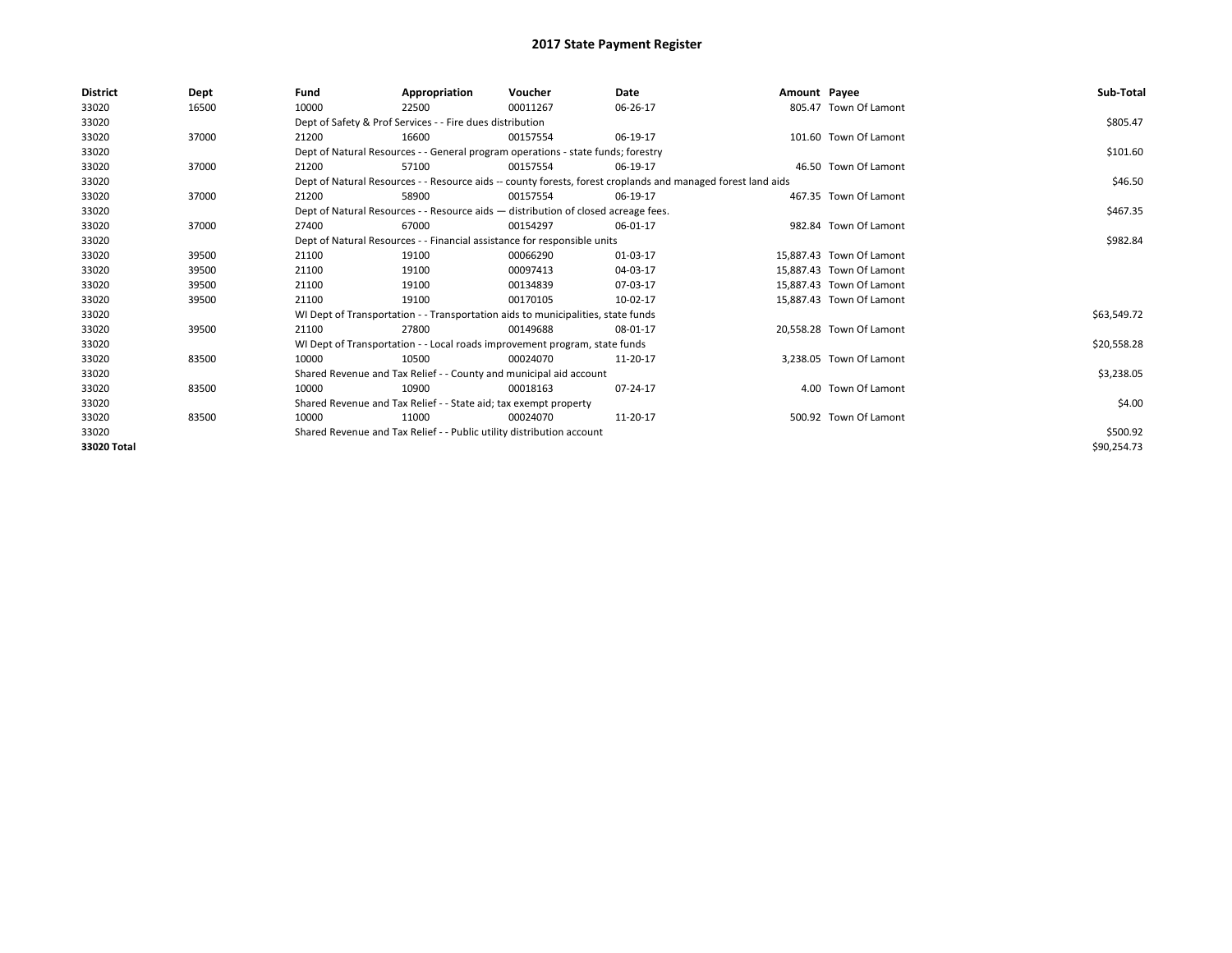| District    | Dept  | Fund  | Appropriation                                                                      | Voucher  | Date                                                                                                         | Amount Payee |                              | Sub-Total   |
|-------------|-------|-------|------------------------------------------------------------------------------------|----------|--------------------------------------------------------------------------------------------------------------|--------------|------------------------------|-------------|
| 33022       | 16500 | 10000 | 22500                                                                              | 00011268 | 06-26-17                                                                                                     |              | 472.01 Town Of Monticello    |             |
| 33022       |       |       | Dept of Safety & Prof Services - - Fire dues distribution                          |          |                                                                                                              |              |                              | \$472.01    |
| 33022       | 37000 | 21200 | 16600                                                                              | 00157555 | 06-19-17                                                                                                     |              | 88.71 Town Of Monticello     |             |
| 33022       |       |       | Dept of Natural Resources - - General program operations - state funds; forestry   |          |                                                                                                              |              |                              | \$88.71     |
| 33022       | 37000 | 21200 | 57100                                                                              | 00157555 | 06-19-17                                                                                                     |              | 40.60 Town Of Monticello     |             |
| 33022       |       |       |                                                                                    |          | Dept of Natural Resources - - Resource aids -- county forests, forest croplands and managed forest land aids |              |                              | \$40.60     |
| 33022       | 37000 | 21200 | 58900                                                                              | 00157555 | 06-19-17                                                                                                     |              | 408.06 Town Of Monticello    |             |
| 33022       |       |       | Dept of Natural Resources - - Resource aids - distribution of closed acreage fees. |          |                                                                                                              |              |                              | \$408.06    |
| 33022       | 37000 | 27400 | 67000                                                                              | 00154874 | 06-01-17                                                                                                     |              | 409.66 Town Of Monticello    |             |
| 33022       |       |       | Dept of Natural Resources - - Financial assistance for responsible units           |          |                                                                                                              |              |                              | \$409.66    |
| 33022       | 39500 | 21100 | 19100                                                                              | 00066291 | 01-03-17                                                                                                     |              | 12,876.19 Town Of Monticello |             |
| 33022       | 39500 | 21100 | 19100                                                                              | 00097414 | 04-03-17                                                                                                     |              | 12,876.19 Town Of Monticello |             |
| 33022       | 39500 | 21100 | 19100                                                                              | 00134840 | 07-03-17                                                                                                     |              | 12,876.19 Town Of Monticello |             |
| 33022       | 39500 | 21100 | 19100                                                                              | 00170106 | 10-02-17                                                                                                     |              | 12,876.21 Town Of Monticello |             |
| 33022       |       |       | WI Dept of Transportation - - Transportation aids to municipalities, state funds   |          |                                                                                                              |              |                              | \$51,504.78 |
| 33022       | 83500 | 10000 | 10500                                                                              | 00021050 | 07-24-17                                                                                                     |              | 2,793.59 Town Of Monticello  |             |
| 33022       | 83500 | 10000 | 10500                                                                              | 00024071 | 11-20-17                                                                                                     |              | 15,830.33 Town Of Monticello |             |
| 33022       |       |       | Shared Revenue and Tax Relief - - County and municipal aid account                 |          |                                                                                                              |              |                              | \$18,623.92 |
| 33022       | 83500 | 10000 | 11000                                                                              | 00021050 | 07-24-17                                                                                                     |              | 28.69 Town Of Monticello     |             |
| 33022       | 83500 | 10000 | 11000                                                                              | 00024071 | 11-20-17                                                                                                     |              | 187.62 Town Of Monticello    |             |
| 33022       |       |       | Shared Revenue and Tax Relief - - Public utility distribution account              |          |                                                                                                              |              |                              | \$216.31    |
| 33022 Total |       |       |                                                                                    |          |                                                                                                              |              |                              | \$71,764.05 |
|             |       |       |                                                                                    |          |                                                                                                              |              |                              |             |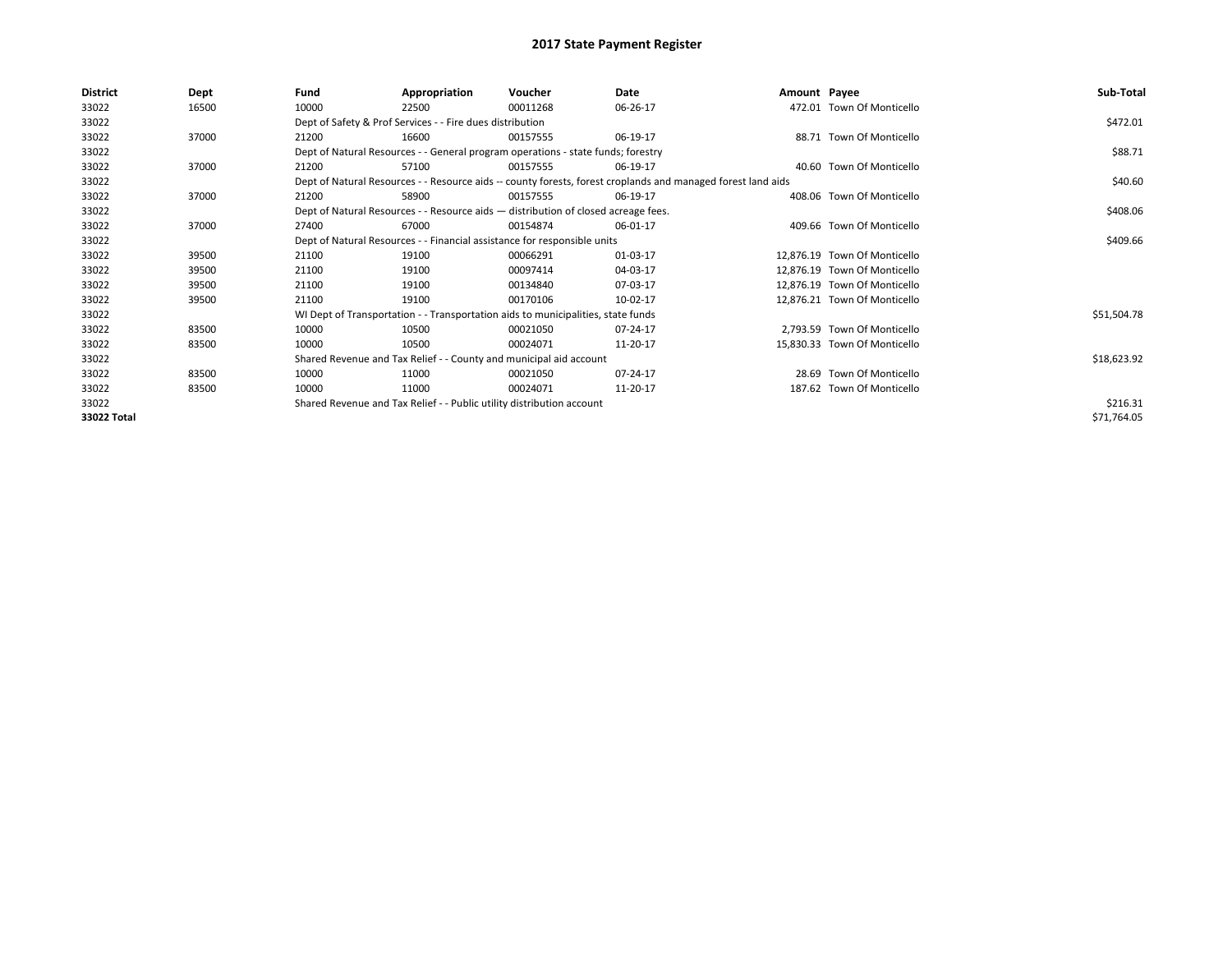| <b>District</b> | Dept  | Fund  | Appropriation                                                                      | Voucher  | <b>Date</b>                                                                                                  | Amount Payee |                                | Sub-Total    |  |  |
|-----------------|-------|-------|------------------------------------------------------------------------------------|----------|--------------------------------------------------------------------------------------------------------------|--------------|--------------------------------|--------------|--|--|
| 33024           | 16500 | 10000 | 22500                                                                              | 00011269 | 06-26-17                                                                                                     |              | 1,185.76 Town Of New Diggings  |              |  |  |
| 33024           |       |       | Dept of Safety & Prof Services - - Fire dues distribution                          |          |                                                                                                              |              |                                | \$1,185.76   |  |  |
| 33024           | 37000 | 21200 | 16600                                                                              | 00157556 | 06-19-17                                                                                                     |              | 173.94 Town Of New Diggings    |              |  |  |
| 33024           |       |       | Dept of Natural Resources - - General program operations - state funds; forestry   |          |                                                                                                              |              |                                | \$173.94     |  |  |
| 33024           | 37000 | 21200 | 57100                                                                              | 00157556 | 06-19-17                                                                                                     |              | 79.61 Town Of New Diggings     |              |  |  |
| 33024           |       |       |                                                                                    |          | Dept of Natural Resources - - Resource aids -- county forests, forest croplands and managed forest land aids |              |                                | \$79.61      |  |  |
| 33024           | 37000 | 21200 | 58900                                                                              | 00157556 | 06-19-17                                                                                                     |              | 800.11 Town Of New Diggings    |              |  |  |
| 33024           |       |       | Dept of Natural Resources - - Resource aids - distribution of closed acreage fees. |          |                                                                                                              |              |                                |              |  |  |
| 33024           | 37000 | 27400 | 67000                                                                              | 00154054 | 06-01-17                                                                                                     |              | 539.61 Town Of New Diggings    |              |  |  |
| 33024           |       |       | Dept of Natural Resources - - Financial assistance for responsible units           |          |                                                                                                              |              |                                | \$539.61     |  |  |
| 33024           | 39500 | 21100 | 19100                                                                              | 00066292 | 01-03-17                                                                                                     |              | 17,538.93 Town Of New Diggings |              |  |  |
| 33024           | 39500 | 21100 | 19100                                                                              | 00097415 | 04-03-17                                                                                                     |              | 17,538.93 Town Of New Diggings |              |  |  |
| 33024           | 39500 | 21100 | 19100                                                                              | 00134841 | 07-03-17                                                                                                     |              | 17,538.93 Town Of New Diggings |              |  |  |
| 33024           | 39500 | 21100 | 19100                                                                              | 00170107 | 10-02-17                                                                                                     |              | 17,538.93 Town Of New Diggings |              |  |  |
| 33024           |       |       | WI Dept of Transportation - - Transportation aids to municipalities, state funds   |          |                                                                                                              |              |                                | \$70,155.72  |  |  |
| 33024           | 83500 | 10000 | 10500                                                                              | 00021051 | 07-24-17                                                                                                     |              | 6,076.15 Town Of New Diggings  |              |  |  |
| 33024           | 83500 | 10000 | 10500                                                                              | 00024072 | 11-20-17                                                                                                     |              | 34,432.79 Town Of New Diggings |              |  |  |
| 33024           |       |       | Shared Revenue and Tax Relief - - County and municipal aid account                 |          |                                                                                                              |              |                                | \$40,508.94  |  |  |
| 33024           | 83500 | 10000 | 10900                                                                              | 00018164 | 07-24-17                                                                                                     |              | 2.00 Town Of New Diggings      |              |  |  |
| 33024           |       |       | Shared Revenue and Tax Relief - - State aid; tax exempt property                   |          |                                                                                                              |              |                                | \$2.00       |  |  |
| 33024           | 83500 | 10000 | 11000                                                                              | 00021051 | 07-24-17                                                                                                     |              | 0.96 Town Of New Diggings      |              |  |  |
| 33024           | 83500 | 10000 | 11000                                                                              | 00024072 | 11-20-17                                                                                                     |              | 6.81 Town Of New Diggings      |              |  |  |
| 33024           |       |       | Shared Revenue and Tax Relief - - Public utility distribution account              |          |                                                                                                              |              |                                | \$7.77       |  |  |
| 33024 Total     |       |       |                                                                                    |          |                                                                                                              |              |                                | \$113,453.46 |  |  |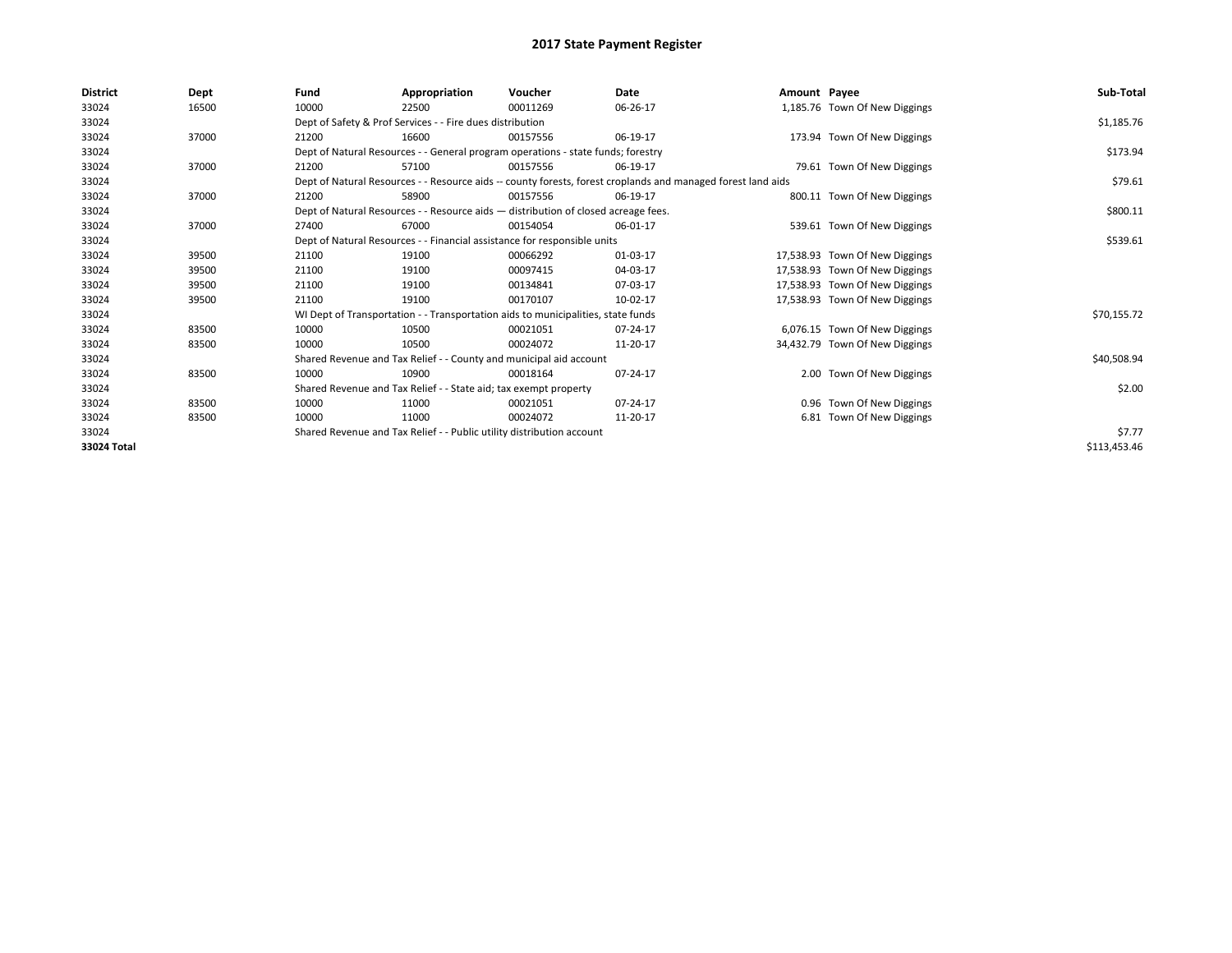| <b>District</b> | Dept  | Fund                                                             | Appropriation                                                                                                | Voucher  | Date     | Amount Payee |                            | Sub-Total    |  |  |
|-----------------|-------|------------------------------------------------------------------|--------------------------------------------------------------------------------------------------------------|----------|----------|--------------|----------------------------|--------------|--|--|
| 33026           | 16500 | 10000                                                            | 22500                                                                                                        | 00011270 | 06-27-17 |              | 1,524.05 Seymour, Town of  |              |  |  |
| 33026           |       |                                                                  | Dept of Safety & Prof Services - - Fire dues distribution                                                    |          |          |              |                            | \$1,524.05   |  |  |
| 33026           | 37000 | 21200                                                            | 16600                                                                                                        | 00157557 | 06-19-17 |              | 4.41 Seymour, Town of      |              |  |  |
| 33026           |       |                                                                  | Dept of Natural Resources - - General program operations - state funds; forestry                             |          |          |              |                            | \$4.41       |  |  |
| 33026           | 37000 | 21200                                                            | 57100                                                                                                        | 00157557 | 06-19-17 |              | 2.02 Seymour, Town of      |              |  |  |
| 33026           |       |                                                                  | Dept of Natural Resources - - Resource aids -- county forests, forest croplands and managed forest land aids |          |          |              |                            |              |  |  |
| 33026           | 37000 | 21200                                                            | 58900                                                                                                        | 00157557 | 06-19-17 |              | 20.30 Seymour, Town of     |              |  |  |
| 33026           |       |                                                                  | Dept of Natural Resources - - Resource aids - distribution of closed acreage fees.                           |          |          |              |                            | \$20.30      |  |  |
| 33026           | 37000 | 27400                                                            | 67000                                                                                                        | 00154375 | 06-01-17 |              | 2,032.44 Seymour, Town of  |              |  |  |
| 33026           |       |                                                                  | Dept of Natural Resources - - Financial assistance for responsible units                                     |          |          |              |                            | \$2,032.44   |  |  |
| 33026           | 39500 | 21100                                                            | 19100                                                                                                        | 00066293 | 01-03-17 |              | 20,087.74 Seymour, Town of |              |  |  |
| 33026           | 39500 | 21100                                                            | 19100                                                                                                        | 00097416 | 04-03-17 |              | 20,087.74 Seymour, Town of |              |  |  |
| 33026           | 39500 | 21100                                                            | 19100                                                                                                        | 00134842 | 07-03-17 |              | 20,087.74 Seymour, Town of |              |  |  |
| 33026           | 39500 | 21100                                                            | 19100                                                                                                        | 00170108 | 10-02-17 |              | 20,087.76 Seymour, Town of |              |  |  |
| 33026           |       |                                                                  | WI Dept of Transportation - - Transportation aids to municipalities, state funds                             |          |          |              |                            | \$80,350.98  |  |  |
| 33026           | 83500 | 10000                                                            | 10500                                                                                                        | 00021052 | 07-24-17 |              | 2,459.17 Seymour, Town of  |              |  |  |
| 33026           | 83500 | 10000                                                            | 10500                                                                                                        | 00024073 | 11-20-17 |              | 13,935.29 Seymour, Town of |              |  |  |
| 33026           |       |                                                                  | Shared Revenue and Tax Relief - - County and municipal aid account                                           |          |          |              |                            | \$16,394.46  |  |  |
| 33026           | 83500 | 10000                                                            | 10900                                                                                                        | 00018165 | 07-24-17 |              | 8.00 Seymour, Town of      |              |  |  |
| 33026           |       | Shared Revenue and Tax Relief - - State aid; tax exempt property |                                                                                                              | \$8.00   |          |              |                            |              |  |  |
| 33026 Total     |       |                                                                  |                                                                                                              |          |          |              |                            | \$100,336.66 |  |  |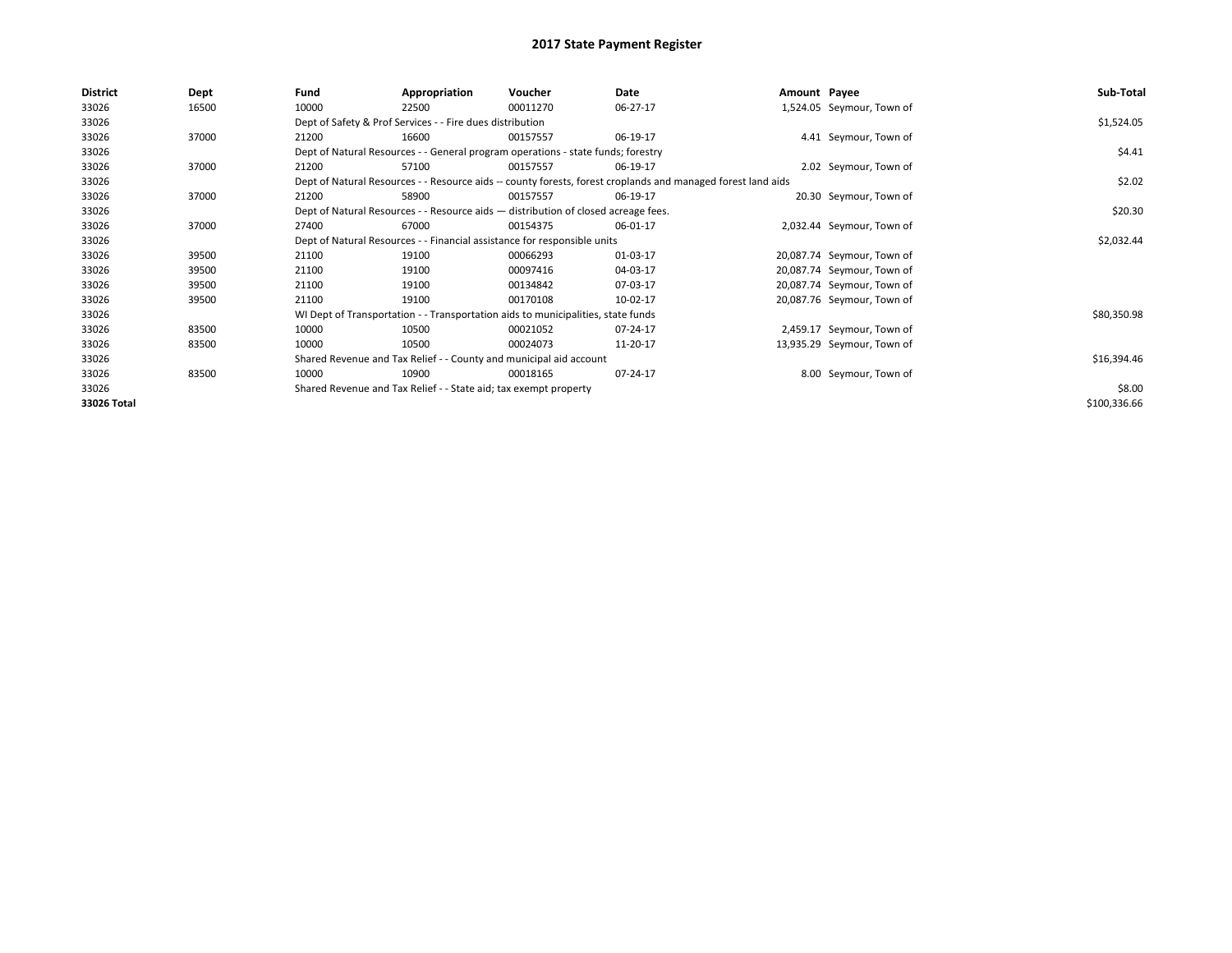| <b>District</b> | Dept  | Fund  | Appropriation                                                            | Voucher                                                                            | <b>Date</b>                                                                                                  | Amount Payee |                              | Sub-Total    |  |  |  |
|-----------------|-------|-------|--------------------------------------------------------------------------|------------------------------------------------------------------------------------|--------------------------------------------------------------------------------------------------------------|--------------|------------------------------|--------------|--|--|--|
| 33028           | 16500 | 10000 | 22500                                                                    | 00011271                                                                           | 06-26-17                                                                                                     |              | 1,978.51 Town Of Shullsburg  |              |  |  |  |
| 33028           |       |       | Dept of Safety & Prof Services - - Fire dues distribution                |                                                                                    |                                                                                                              |              |                              | \$1,978.51   |  |  |  |
| 33028           | 37000 | 21200 | 16600                                                                    | 00157558                                                                           | 06-19-17                                                                                                     |              | 34.78 Town Of Shullsburg     |              |  |  |  |
| 33028           |       |       |                                                                          | Dept of Natural Resources - - General program operations - state funds; forestry   |                                                                                                              |              |                              | \$34.78      |  |  |  |
| 33028           | 37000 | 21200 | 57100                                                                    | 00157558                                                                           | 06-19-17                                                                                                     |              | 15.92 Town Of Shullsburg     |              |  |  |  |
| 33028           |       |       |                                                                          |                                                                                    | Dept of Natural Resources - - Resource aids -- county forests, forest croplands and managed forest land aids |              |                              | \$15.92      |  |  |  |
| 33028           | 37000 | 21200 | 58900                                                                    | 00157558                                                                           | 06-19-17                                                                                                     |              | 159.99 Town Of Shullsburg    |              |  |  |  |
| 33028           |       |       |                                                                          | Dept of Natural Resources - - Resource aids - distribution of closed acreage fees. |                                                                                                              |              |                              | \$159.99     |  |  |  |
| 33028           | 37000 | 27400 | 67000                                                                    | 00154377                                                                           | 06-01-17                                                                                                     |              | 1,275.73 Town Of Shullsburg  |              |  |  |  |
| 33028           |       |       | Dept of Natural Resources - - Financial assistance for responsible units |                                                                                    |                                                                                                              |              |                              |              |  |  |  |
| 33028           | 39500 | 21100 | 19100                                                                    | 00066294                                                                           | 01-03-17                                                                                                     |              | 22,735.65 Town Of Shullsburg |              |  |  |  |
| 33028           | 39500 | 21100 | 19100                                                                    | 00097417                                                                           | 04-03-17                                                                                                     |              | 22,735.65 Town Of Shullsburg |              |  |  |  |
| 33028           | 39500 | 21100 | 19100                                                                    | 00134843                                                                           | 07-03-17                                                                                                     |              | 22,735.65 Town Of Shullsburg |              |  |  |  |
| 33028           | 39500 | 21100 | 19100                                                                    | 00170109                                                                           | 10-02-17                                                                                                     |              | 22,735.65 Town Of Shullsburg |              |  |  |  |
| 33028           |       |       |                                                                          | WI Dept of Transportation - - Transportation aids to municipalities, state funds   |                                                                                                              |              |                              | \$90,942.60  |  |  |  |
| 33028           | 43500 | 00005 | 16300                                                                    | 01LGS                                                                              | 11-17-17                                                                                                     |              | 2,377.36 Town Of Shullsburg  |              |  |  |  |
| 33028           |       |       | Department of Health Services - - Guardianship grant program             |                                                                                    |                                                                                                              |              |                              | \$2,377.36   |  |  |  |
| 33028           | 83500 | 10000 | 10500                                                                    | 00021053                                                                           | 07-24-17                                                                                                     |              | 2,237.11 Town Of Shullsburg  |              |  |  |  |
| 33028           | 83500 | 10000 | 10500                                                                    | 00024074                                                                           | 11-20-17                                                                                                     |              | 10,299.62 Town Of Shullsburg |              |  |  |  |
| 33028           |       |       |                                                                          | Shared Revenue and Tax Relief - - County and municipal aid account                 |                                                                                                              |              |                              | \$12,536.73  |  |  |  |
| 33028           | 83500 | 10000 | 10900                                                                    | 00018166                                                                           | 07-24-17                                                                                                     |              | 94.00 Town Of Shullsburg     |              |  |  |  |
| 33028           |       |       | Shared Revenue and Tax Relief - - State aid; tax exempt property         |                                                                                    |                                                                                                              |              |                              | \$94.00      |  |  |  |
| 33028           | 83500 | 10000 | 11000                                                                    | 00021053                                                                           | 07-24-17                                                                                                     |              | 400.51 Town Of Shullsburg    |              |  |  |  |
| 33028           | 83500 | 10000 | 11000                                                                    | 00024074                                                                           | 11-20-17                                                                                                     |              | 2,306.11 Town Of Shullsburg  |              |  |  |  |
| 33028           |       |       | Shared Revenue and Tax Relief - - Public utility distribution account    |                                                                                    |                                                                                                              |              |                              | \$2,706.62   |  |  |  |
| 33028 Total     |       |       |                                                                          |                                                                                    |                                                                                                              |              |                              | \$112,122.24 |  |  |  |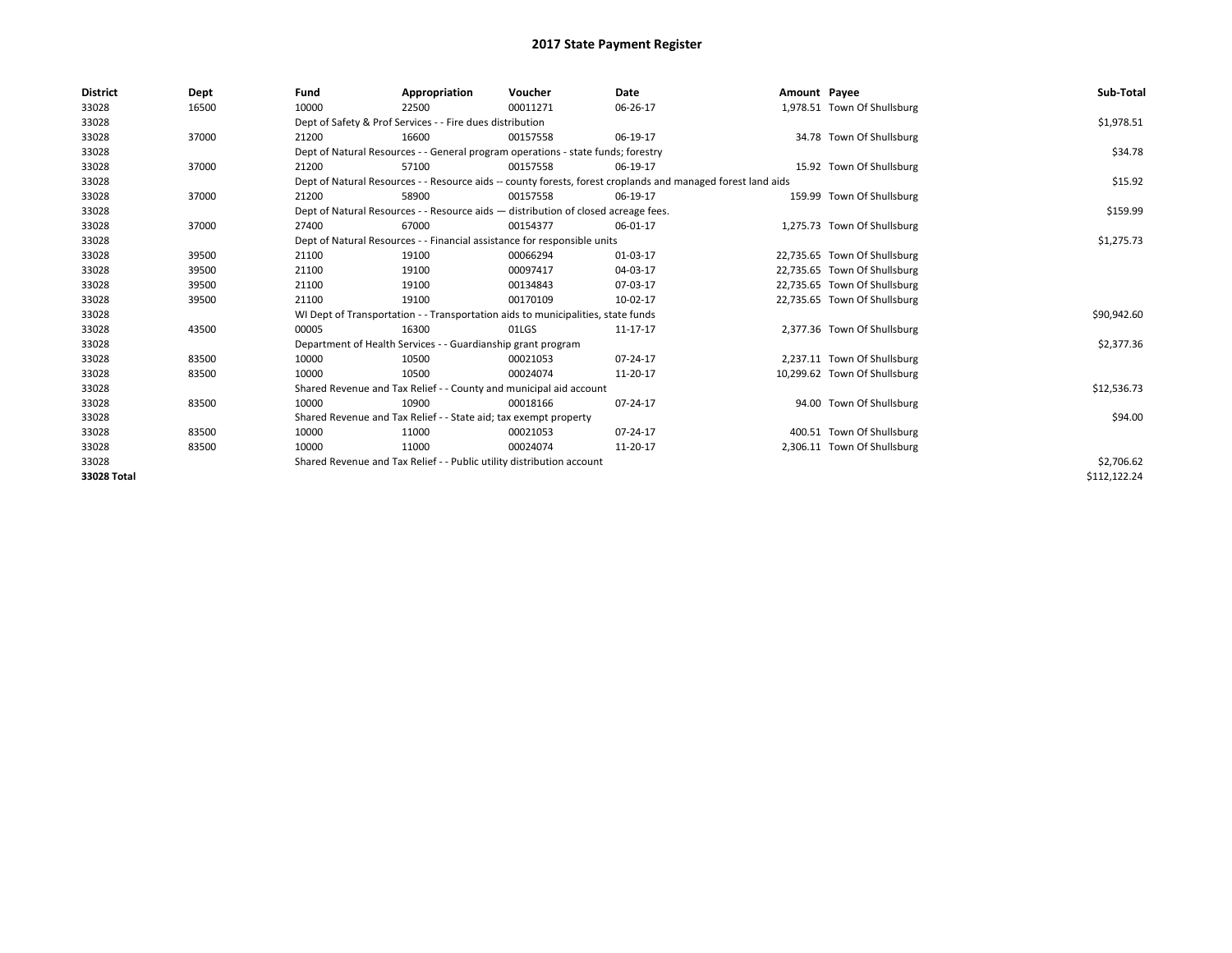| <b>District</b> | <b>Dept</b> | Fund  | Appropriation                                                                      | Voucher  | Date                                                                                                         | Amount Payee |                         | Sub-Total    |
|-----------------|-------------|-------|------------------------------------------------------------------------------------|----------|--------------------------------------------------------------------------------------------------------------|--------------|-------------------------|--------------|
| 33030           | 16500       | 10000 | 22500                                                                              | 00011272 | 06-26-17                                                                                                     |              | 1,406.93 Town Of Wayne  |              |
| 33030           |             |       | Dept of Safety & Prof Services - - Fire dues distribution                          |          |                                                                                                              |              |                         | \$1,406.93   |
| 33030           | 37000       | 21200 | 16600                                                                              | 00157559 | 06-19-17                                                                                                     |              | 182.00 Town Of Wayne    |              |
| 33030           |             |       | Dept of Natural Resources - - General program operations - state funds; forestry   |          |                                                                                                              |              |                         | \$182.00     |
| 33030           | 37000       | 21200 | 57100                                                                              | 00157559 | 06-19-17                                                                                                     |              | 85.30 Town Of Wayne     |              |
| 33030           |             |       |                                                                                    |          | Dept of Natural Resources - - Resource aids -- county forests, forest croplands and managed forest land aids |              |                         | \$85.30      |
| 33030           | 37000       | 21200 | 58900                                                                              | 00157559 | 06-19-17                                                                                                     |              | 837.22 Town Of Wayne    |              |
| 33030           |             |       | Dept of Natural Resources - - Resource aids - distribution of closed acreage fees. |          | \$837.22                                                                                                     |              |                         |              |
| 33030           | 37000       | 27400 | 67000                                                                              | 00154922 | 06-01-17                                                                                                     |              | 5,774.03 Town Of Wayne  |              |
| 33030           |             |       | Dept of Natural Resources - - Financial assistance for responsible units           |          |                                                                                                              |              |                         | \$5,774.03   |
| 33030           | 39500       | 21100 | 19100                                                                              | 00066295 | 01-03-17                                                                                                     |              | 23,522.86 Town Of Wayne |              |
| 33030           | 39500       | 21100 | 19100                                                                              | 00097418 | 04-03-17                                                                                                     |              | 23,522.86 Town Of Wayne |              |
| 33030           | 39500       | 21100 | 19100                                                                              | 00134844 | 07-03-17                                                                                                     |              | 23,522.86 Town Of Wayne |              |
| 33030           | 39500       | 21100 | 19100                                                                              | 00170110 | 10-02-17                                                                                                     |              | 23,522.88 Town Of Wayne |              |
| 33030           |             |       | WI Dept of Transportation - - Transportation aids to municipalities, state funds   |          |                                                                                                              |              |                         | \$94,091.46  |
| 33030           | 83500       | 10000 | 10500                                                                              | 00021054 | 07-24-17                                                                                                     |              | 2,824.03 Town Of Wayne  |              |
| 33030           | 83500       | 10000 | 10500                                                                              | 00024075 | 11-20-17                                                                                                     |              | 16,002.81 Town Of Wayne |              |
| 33030           |             |       | Shared Revenue and Tax Relief - - County and municipal aid account                 |          |                                                                                                              |              |                         | \$18,826.84  |
| 33030           | 83500       | 10000 | 10900                                                                              | 00018167 | 07-24-17                                                                                                     |              | 17.00 Town Of Wayne     |              |
| 33030           |             |       | Shared Revenue and Tax Relief - - State aid; tax exempt property                   |          |                                                                                                              |              |                         | \$17.00      |
| 33030 Total     |             |       |                                                                                    |          |                                                                                                              |              |                         | \$121,220.78 |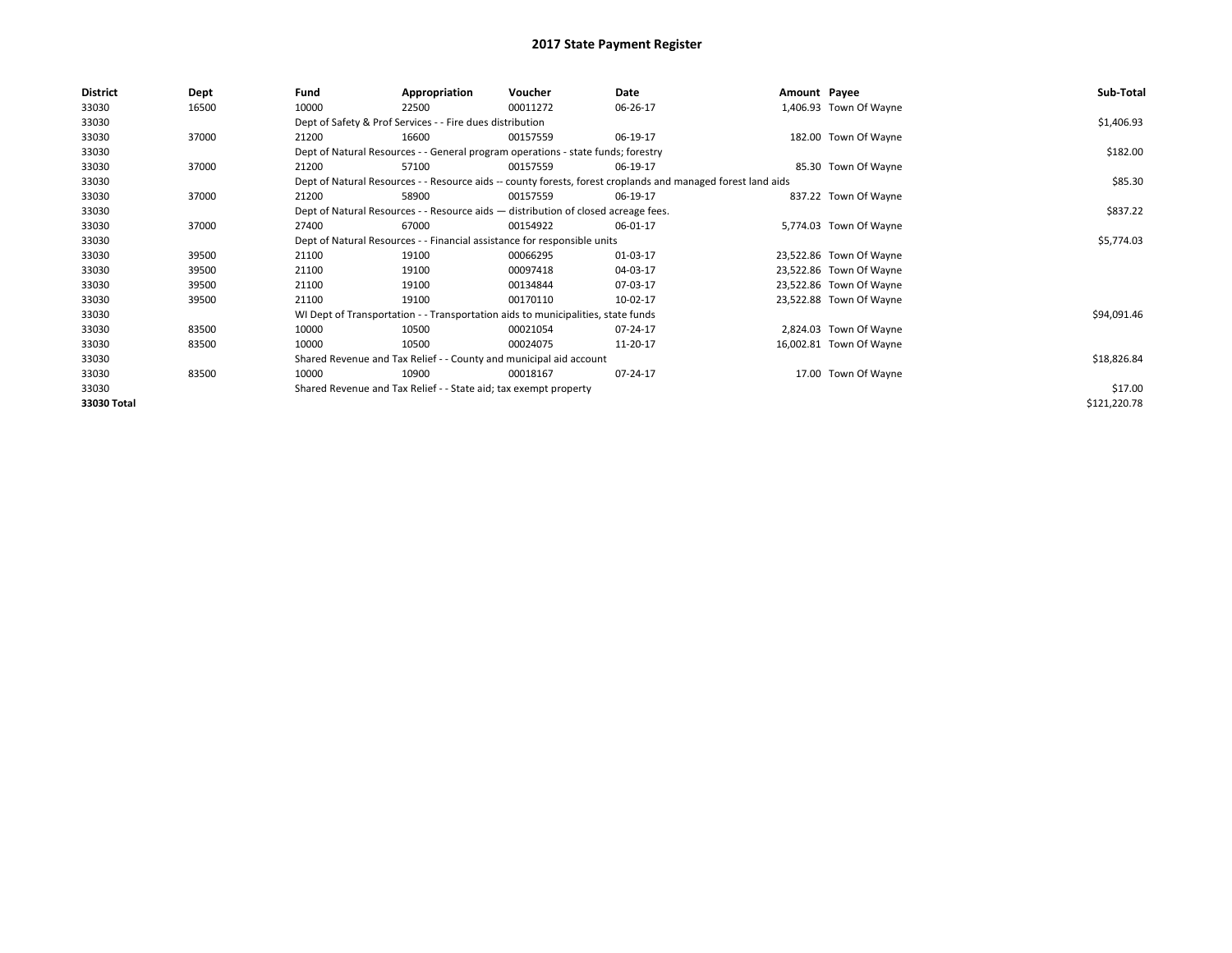| <b>District</b> | Dept  | Fund  | Appropriation                                                                      | Voucher  | Date                                                                                                         | Amount Payee |                                     | Sub-Total   |
|-----------------|-------|-------|------------------------------------------------------------------------------------|----------|--------------------------------------------------------------------------------------------------------------|--------------|-------------------------------------|-------------|
| 33032           | 16500 | 10000 | 22500                                                                              | 00011273 | 06-26-17                                                                                                     |              | 372.70 Town Of White Oak Springs    |             |
| 33032           |       |       | Dept of Safety & Prof Services - - Fire dues distribution                          |          |                                                                                                              |              |                                     | \$372.70    |
| 33032           | 37000 | 21200 | 16600                                                                              | 00157560 | 06-19-17                                                                                                     |              | 6.99 Town Of White Oak Springs      |             |
| 33032           |       |       | Dept of Natural Resources - - General program operations - state funds; forestry   |          |                                                                                                              |              |                                     | \$6.99      |
| 33032           | 37000 | 21200 | 57100                                                                              | 00157560 | 06-19-17                                                                                                     |              | 3.20 Town Of White Oak Springs      |             |
| 33032           |       |       |                                                                                    |          | Dept of Natural Resources - - Resource aids -- county forests, forest croplands and managed forest land aids |              |                                     | \$3.20      |
| 33032           | 37000 | 21200 | 58900                                                                              | 00157560 | 06-19-17                                                                                                     |              | 32.16 Town Of White Oak Springs     |             |
| 33032           |       |       | Dept of Natural Resources - - Resource aids - distribution of closed acreage fees. |          |                                                                                                              |              |                                     | \$32.16     |
| 33032           | 37000 | 27400 | 67000                                                                              | 00154810 | 06-01-17                                                                                                     |              | 392.23 Town Of White Oak Springs    |             |
| 33032           |       |       | Dept of Natural Resources - - Financial assistance for responsible units           |          |                                                                                                              |              |                                     | \$392.23    |
| 33032           | 39500 | 21100 | 19100                                                                              | 00066296 | 01-03-17                                                                                                     |              | 9,220.87 Town Of White Oak Springs  |             |
| 33032           | 39500 | 21100 | 19100                                                                              | 00097419 | 04-03-17                                                                                                     |              | 9,220.87 Town Of White Oak Springs  |             |
| 33032           | 39500 | 21100 | 19100                                                                              | 00134845 | 07-03-17                                                                                                     |              | 9,220.87 Town Of White Oak Springs  |             |
| 33032           | 39500 | 21100 | 19100                                                                              | 00170111 | 10-02-17                                                                                                     |              | 9,220.89 Town Of White Oak Springs  |             |
| 33032           |       |       | WI Dept of Transportation - - Transportation aids to municipalities, state funds   |          |                                                                                                              |              |                                     | \$36,883.50 |
| 33032           | 83500 | 10000 | 10500                                                                              | 00021055 | 07-24-17                                                                                                     |              | 2,991.74 Town Of White Oak Springs  |             |
| 33032           | 83500 | 10000 | 10500                                                                              | 00024076 | 11-20-17                                                                                                     |              | 16,953.22 Town Of White Oak Springs |             |
| 33032           |       |       | Shared Revenue and Tax Relief - - County and municipal aid account                 |          |                                                                                                              |              |                                     | \$19,944.96 |
| 33032           | 83500 | 10000 | 10900                                                                              | 00018168 | 07-24-17                                                                                                     |              | 1.00 Town Of White Oak Springs      |             |
| 33032           |       |       | Shared Revenue and Tax Relief - - State aid; tax exempt property                   |          |                                                                                                              |              |                                     | \$1.00      |
| 33032           | 83500 | 10000 | 11000                                                                              | 00021055 | 07-24-17                                                                                                     |              | 44.71 Town Of White Oak Springs     |             |
| 33032           | 83500 | 10000 | 11000                                                                              | 00024076 | 11-20-17                                                                                                     |              | 340.44 Town Of White Oak Springs    |             |
| 33032           |       |       | Shared Revenue and Tax Relief - - Public utility distribution account              |          |                                                                                                              |              |                                     | \$385.15    |
| 33032 Total     |       |       |                                                                                    |          |                                                                                                              |              |                                     | \$58,021.89 |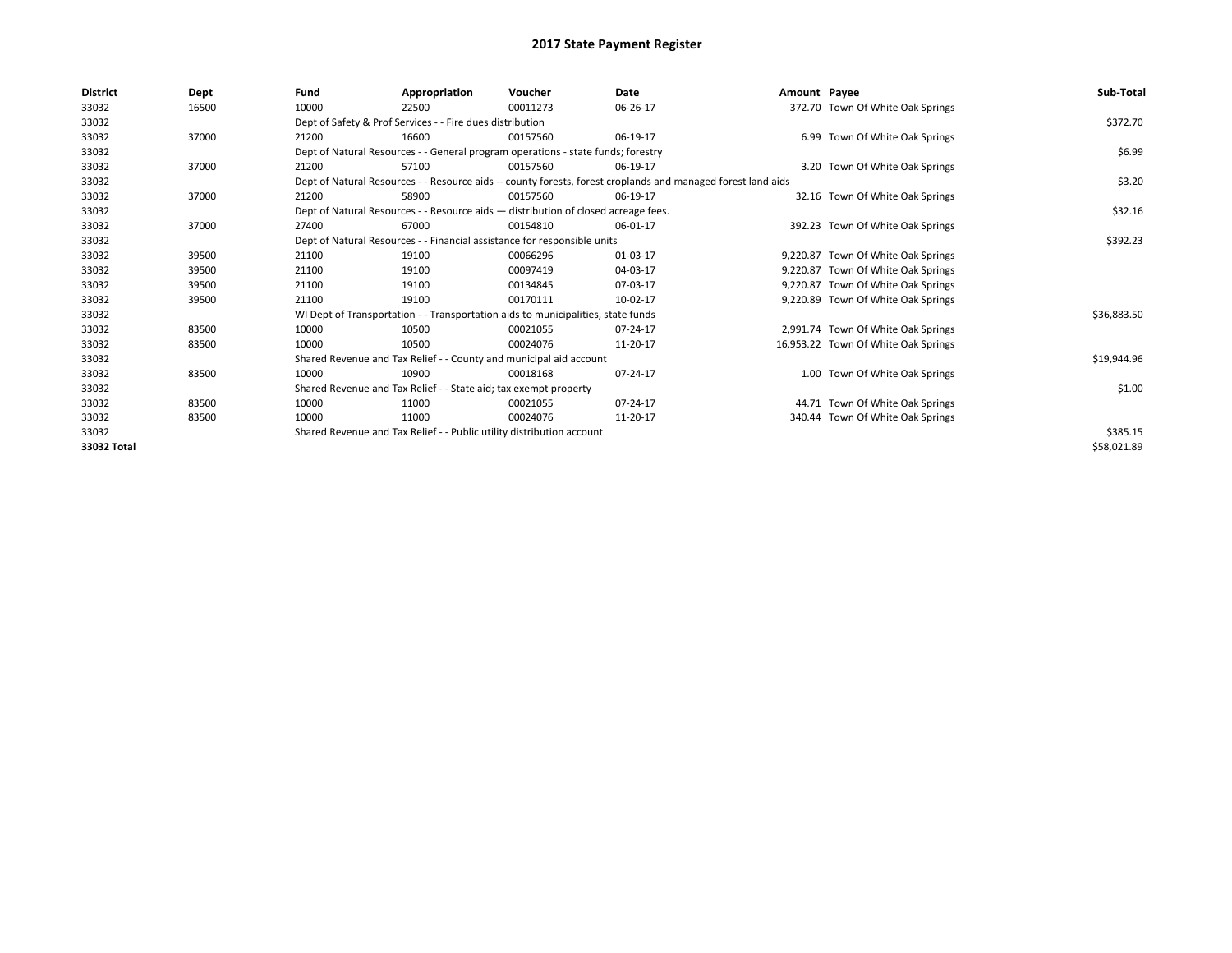| <b>District</b> | Dept  | Fund  | Appropriation                                                                                                | Voucher  | Date     | Amount Payee |                                  | Sub-Total    |  |  |
|-----------------|-------|-------|--------------------------------------------------------------------------------------------------------------|----------|----------|--------------|----------------------------------|--------------|--|--|
| 33034           | 16500 | 10000 | 22500                                                                                                        | 00011274 | 06-26-17 |              | 2,752.10 Town of Willow Springs  |              |  |  |
| 33034           |       |       | Dept of Safety & Prof Services - - Fire dues distribution                                                    |          |          |              |                                  | \$2,752.10   |  |  |
| 33034           | 37000 | 10000 | 50300                                                                                                        | 00143830 | 04-21-17 |              | 19.37 Town of Willow Springs     |              |  |  |
| 33034           |       |       | Dept of Natural Resources - - Aids in lieu of taxes - general fund                                           |          |          |              |                                  | \$19.37      |  |  |
| 33034           | 37000 | 21200 | 16600                                                                                                        | 00157561 | 06-19-17 |              | 287.38 Town of Willow Springs    |              |  |  |
| 33034           |       |       | Dept of Natural Resources - - General program operations - state funds; forestry                             |          |          |              |                                  | \$287.38     |  |  |
| 33034           | 37000 | 21200 | 57100                                                                                                        | 00157561 | 06-19-17 |              | 133.53 Town of Willow Springs    |              |  |  |
| 33034           |       |       | Dept of Natural Resources - - Resource aids -- county forests, forest croplands and managed forest land aids |          |          |              |                                  |              |  |  |
| 33034           | 37000 | 21200 | 58900                                                                                                        | 00157561 | 06-19-17 |              | 1,321.96 Town of Willow Springs  |              |  |  |
| 33034           |       |       | Dept of Natural Resources - - Resource aids - distribution of closed acreage fees.                           |          |          |              |                                  | \$1,321.96   |  |  |
| 33034           | 37000 | 27400 | 67000                                                                                                        | 00154458 | 06-01-17 |              | 1,810.58 Town of Willow Springs  |              |  |  |
| 33034           |       |       | Dept of Natural Resources - - Financial assistance for responsible units                                     |          |          |              |                                  |              |  |  |
| 33034           | 39500 | 21100 | 19100                                                                                                        | 00066297 | 01-03-17 |              | 26,996.52 Town of Willow Springs |              |  |  |
| 33034           | 39500 | 21100 | 19100                                                                                                        | 00097420 | 04-03-17 |              | 26,996.52 Town of Willow Springs |              |  |  |
| 33034           | 39500 | 21100 | 19100                                                                                                        | 00134846 | 07-03-17 |              | 26,996.52 Town of Willow Springs |              |  |  |
| 33034           | 39500 | 21100 | 19100                                                                                                        | 00170112 | 10-02-17 |              | 26,996.52 Town of Willow Springs |              |  |  |
| 33034           |       |       | WI Dept of Transportation - - Transportation aids to municipalities, state funds                             |          |          |              |                                  | \$107,986.08 |  |  |
| 33034           | 39500 | 21100 | 27800                                                                                                        | 00121680 | 06-01-17 |              | 10,805.12 Town of Willow Springs |              |  |  |
| 33034           |       |       | WI Dept of Transportation - - Local roads improvement program, state funds                                   |          |          |              |                                  | \$10,805.12  |  |  |
| 33034           | 83500 | 10000 | 10500                                                                                                        | 00021056 | 07-24-17 |              | 3,188.23 Town of Willow Springs  |              |  |  |
| 33034           | 83500 | 10000 | 10500                                                                                                        | 00024077 | 11-20-17 |              | 18,066.64 Town of Willow Springs |              |  |  |
| 33034           |       |       | Shared Revenue and Tax Relief - - County and municipal aid account                                           |          |          |              |                                  | \$21,254.87  |  |  |
| 33034           | 83500 | 10000 | 10900                                                                                                        | 00018169 | 07-24-17 |              | 1.00 Town of Willow Springs      |              |  |  |
| 33034           |       |       | Shared Revenue and Tax Relief - - State aid; tax exempt property                                             |          |          |              |                                  | \$1.00       |  |  |
| 33034 Total     |       |       |                                                                                                              |          |          |              |                                  | \$146,371.99 |  |  |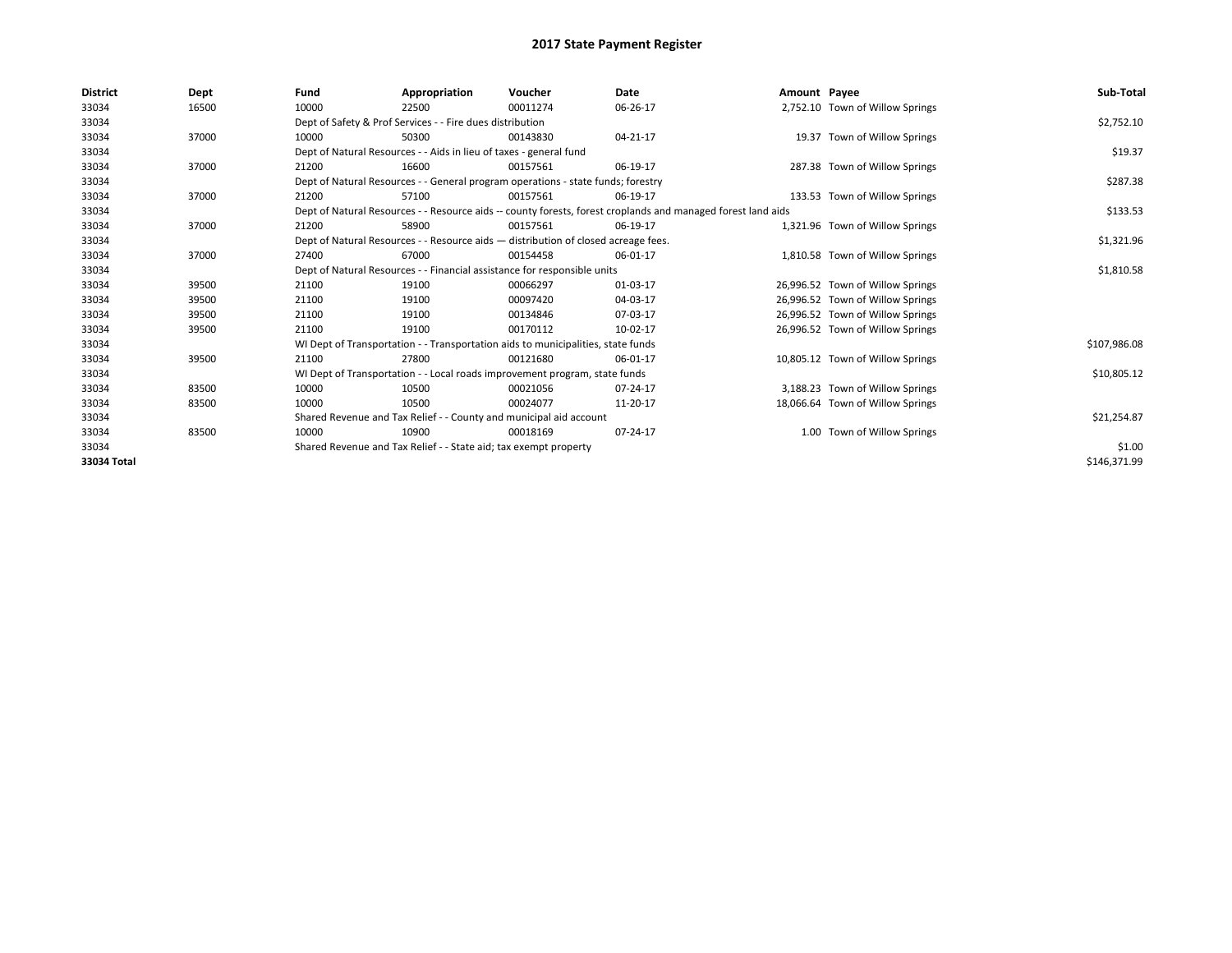| <b>District</b> | Dept  | Fund  | Appropriation                                                                      | Voucher  | Date                                                                                                         | Amount Payee |                         | Sub-Total    |
|-----------------|-------|-------|------------------------------------------------------------------------------------|----------|--------------------------------------------------------------------------------------------------------------|--------------|-------------------------|--------------|
| 33036           | 16500 | 10000 | 22500                                                                              | 00011275 | 06-26-17                                                                                                     |              | 2.872.97 Town of Wiota  |              |
| 33036           |       |       | Dept of Safety & Prof Services - - Fire dues distribution                          |          |                                                                                                              |              |                         | \$2,872.97   |
| 33036           | 37000 | 21200 | 16600                                                                              | 00157562 | 06-19-17                                                                                                     |              | 450.68 Town of Wiota    |              |
| 33036           |       |       | Dept of Natural Resources - - General program operations - state funds; forestry   |          |                                                                                                              |              |                         | \$450.68     |
| 33036           | 37000 | 21200 | 57100                                                                              | 00157562 | 06-19-17                                                                                                     |              | 218.27 Town of Wiota    |              |
| 33036           |       |       |                                                                                    |          | Dept of Natural Resources - - Resource aids -- county forests, forest croplands and managed forest land aids |              |                         | \$218.27     |
| 33036           | 37000 | 21200 | 58900                                                                              | 00157562 | 06-19-17                                                                                                     |              | 2,073.15 Town of Wiota  |              |
| 33036           |       |       | Dept of Natural Resources - - Resource aids - distribution of closed acreage fees. |          |                                                                                                              |              |                         | \$2,073.15   |
| 33036           | 37000 | 27400 | 67000                                                                              | 00154384 | 06-01-17                                                                                                     |              | 3,747.93 Town of Wiota  |              |
| 33036           |       |       | Dept of Natural Resources - - Financial assistance for responsible units           |          | \$3,747.93                                                                                                   |              |                         |              |
| 33036           | 39500 | 21100 | 19100                                                                              | 00066298 | 01-03-17                                                                                                     |              | 37,230.31 Town of Wiota |              |
| 33036           | 39500 | 21100 | 19100                                                                              | 00097421 | 04-03-17                                                                                                     |              | 37,230.31 Town of Wiota |              |
| 33036           | 39500 | 21100 | 19100                                                                              | 00134847 | 07-03-17                                                                                                     |              | 37,230.31 Town of Wiota |              |
| 33036           | 39500 | 21100 | 19100                                                                              | 00170113 | 10-02-17                                                                                                     |              | 37,230.33 Town of Wiota |              |
| 33036           |       |       | WI Dept of Transportation - - Transportation aids to municipalities, state funds   |          |                                                                                                              |              |                         | \$148,921.26 |
| 33036           | 50500 | 10000 | 74300                                                                              | 00043629 | 03-10-17                                                                                                     |              | 21.939.97 Town of Wiota |              |
| 33036           |       |       | Department of Administration - - Federal aid; local assistance                     |          |                                                                                                              |              |                         | \$21,939.97  |
| 33036           | 83500 | 10000 | 10500                                                                              | 00021057 | 07-24-17                                                                                                     |              | 3,618.13 Town of Wiota  |              |
| 33036           | 83500 | 10000 | 10500                                                                              | 00024078 | 11-20-17                                                                                                     |              | 20,502.72 Town of Wiota |              |
| 33036           |       |       | Shared Revenue and Tax Relief - - County and municipal aid account                 |          |                                                                                                              |              |                         | \$24,120.85  |
| 33036           | 83500 | 10000 | 10900                                                                              | 00018170 | 07-24-17                                                                                                     |              | 16.00 Town of Wiota     |              |
| 33036           |       |       | Shared Revenue and Tax Relief - - State aid; tax exempt property                   |          |                                                                                                              |              |                         | \$16.00      |
| 33036           | 83500 | 10000 | 11000                                                                              | 00021057 | 07-24-17                                                                                                     |              | 337.97 Town of Wiota    |              |
| 33036           | 83500 | 10000 | 11000                                                                              | 00024078 | 11-20-17                                                                                                     |              | 1,952.78 Town of Wiota  |              |
| 33036           |       |       | Shared Revenue and Tax Relief - - Public utility distribution account              |          |                                                                                                              |              |                         | \$2,290.75   |
| 33036 Total     |       |       |                                                                                    |          |                                                                                                              |              |                         | \$206,651.83 |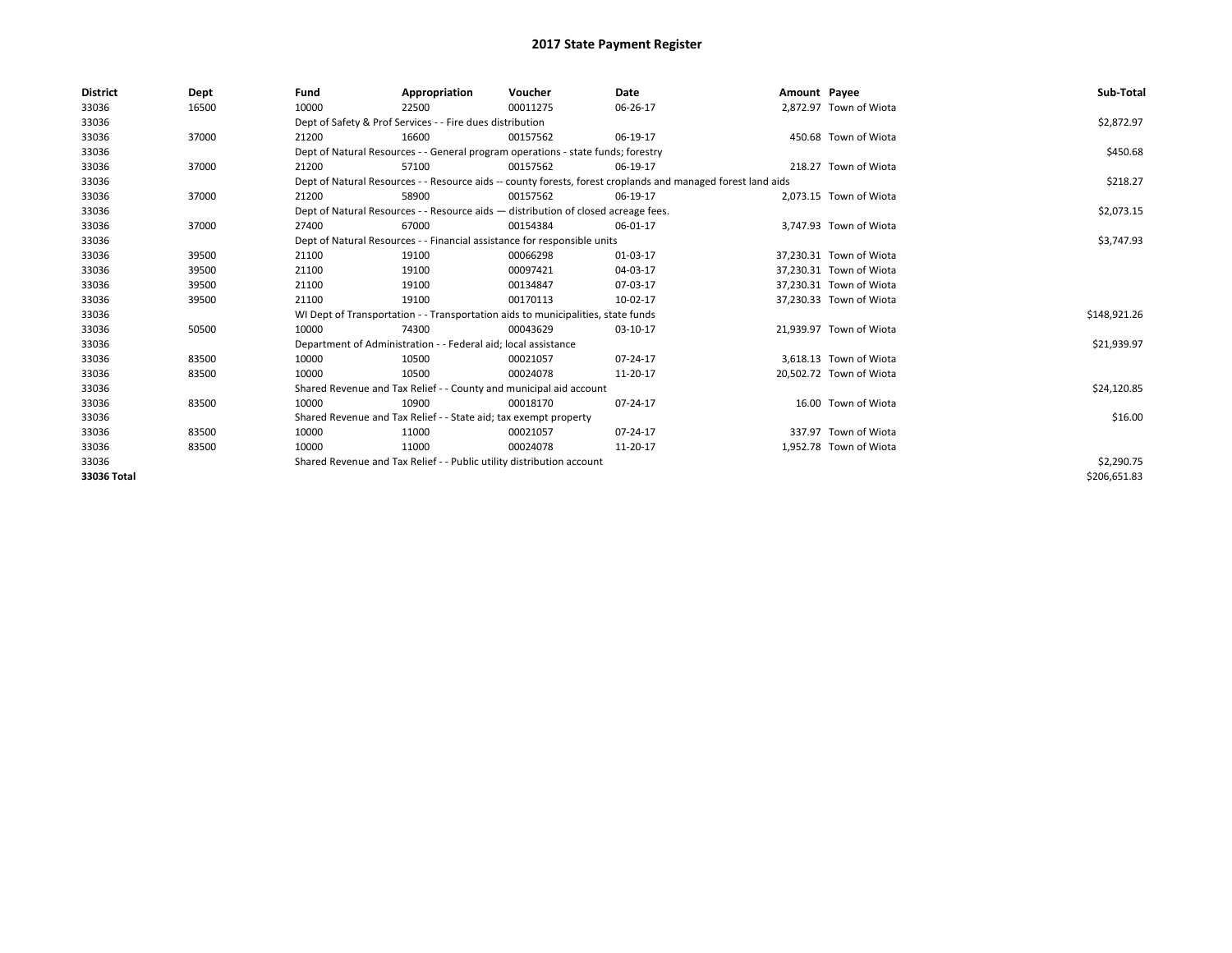| <b>District</b> | Dept  | Fund  | Appropriation                                                                    | Voucher  | Date       | Amount Payee |                              | Sub-Total    |  |  |  |
|-----------------|-------|-------|----------------------------------------------------------------------------------|----------|------------|--------------|------------------------------|--------------|--|--|--|
| 33101           | 11500 | 27400 | 77800                                                                            | 00026696 | $10-12-17$ |              | 975.00 Village Of Argyle     |              |  |  |  |
| 33101           |       |       | Dept of Ag, Trade & Cons Protc - - CLEAN SWEEP GRANTS                            |          |            |              |                              | \$975.00     |  |  |  |
| 33101           | 16500 | 10000 | 22500                                                                            | 00011276 | 06-26-17   |              | 1,691.55 Village Of Argyle   |              |  |  |  |
| 33101           |       |       | Dept of Safety & Prof Services - - Fire dues distribution                        |          |            |              |                              | \$1,691.55   |  |  |  |
| 33101           | 37000 | 21200 | 58300                                                                            | 00202994 | 12-26-17   |              | 7,271.15 Village Of Argyle   |              |  |  |  |
| 33101           |       |       | Dept of Natural Resources - - Recreation and resource aids, federal funds        |          |            |              |                              | \$7,271.15   |  |  |  |
| 33101           | 37000 | 27400 | 67000                                                                            | 00154261 | 06-01-17   |              | 4,579.91 Village Of Argyle   |              |  |  |  |
| 33101           |       |       | Dept of Natural Resources - - Financial assistance for responsible units         |          |            |              |                              | \$4,579.91   |  |  |  |
| 33101           | 39500 | 21100 | 19100                                                                            | 00066299 | 01-03-17   |              | 7,836.57 Village Of Argyle   |              |  |  |  |
| 33101           | 39500 | 21100 | 19100                                                                            | 00097422 | 04-03-17   |              | 7,836.57 Village Of Argyle   |              |  |  |  |
| 33101           | 39500 | 21100 | 19100                                                                            | 00134848 | 07-03-17   |              | 7,836.57 Village Of Argyle   |              |  |  |  |
| 33101           | 39500 | 21100 | 19100                                                                            | 00170114 | 10-02-17   |              | 7,836.60 Village Of Argyle   |              |  |  |  |
| 33101           |       |       | WI Dept of Transportation - - Transportation aids to municipalities, state funds |          |            |              |                              | \$31,346.31  |  |  |  |
| 33101           | 43500 | 10000 | 11900                                                                            | 00152354 | 09-01-17   |              | 4,967.02 Village Of Argyle   |              |  |  |  |
| 33101           |       |       | Department of Health Services - - Emergency medical services; aids               |          |            |              |                              |              |  |  |  |
| 33101           | 43500 | 00005 | 16300                                                                            | 01LGS    | 11-17-17   |              | 3,000.00 Village Of Argyle   |              |  |  |  |
| 33101           |       |       | Department of Health Services - - Guardianship grant program                     |          |            |              |                              | \$3,000.00   |  |  |  |
| 33101           | 45500 | 10000 | 23100                                                                            | 00021584 | 01-03-17   |              | 320.00 Village Of Argyle     |              |  |  |  |
| 33101           | 45500 | 10000 | 23100                                                                            | 00039706 | 12-26-17   |              | 320.00 Village Of Argyle     |              |  |  |  |
| 33101           |       |       | Department of Justice - - Law enforcement training fund, local assistance        |          |            |              |                              | \$640.00     |  |  |  |
| 33101           | 83500 | 10000 | 10500                                                                            | 00021058 | 07-24-17   |              | 30,002.73 Village Of Argyle  |              |  |  |  |
| 33101           | 83500 | 10000 | 10500                                                                            | 00024079 | 11-20-17   |              | 167,015.48 Village Of Argyle |              |  |  |  |
| 33101           |       |       | Shared Revenue and Tax Relief - - County and municipal aid account               |          |            |              |                              | \$197,018.21 |  |  |  |
| 33101           | 83500 | 10000 | 10900                                                                            | 00018171 | 07-24-17   |              | 260.00 Village Of Argyle     |              |  |  |  |
| 33101           | 83500 | 10000 | 10900                                                                            | 00019827 | 07-24-17   |              | 383.00 Village Of Argyle     |              |  |  |  |
| 33101           |       |       | Shared Revenue and Tax Relief - - State aid; tax exempt property                 |          |            |              |                              | \$643.00     |  |  |  |
| 33101           | 83500 | 10000 | 11000                                                                            | 00021058 | 07-24-17   |              | 174.98 Village Of Argyle     |              |  |  |  |
| 33101           | 83500 | 10000 | 11000                                                                            | 00024079 | 11-20-17   |              | 1,016.54 Village Of Argyle   |              |  |  |  |
| 33101           |       |       | Shared Revenue and Tax Relief - - Public utility distribution account            |          |            |              |                              | \$1,191.52   |  |  |  |
| 33101           | 83500 | 52100 | 36300                                                                            | 00015876 | 03-27-17   |              | 2,041.56 Village Of Argyle   |              |  |  |  |
| 33101           |       |       | Shared Revenue and Tax Relief - - Lottery and gaming credit                      |          |            |              |                              | \$2,041.56   |  |  |  |
| 33101 Total     |       |       |                                                                                  |          |            |              |                              | \$255,365.23 |  |  |  |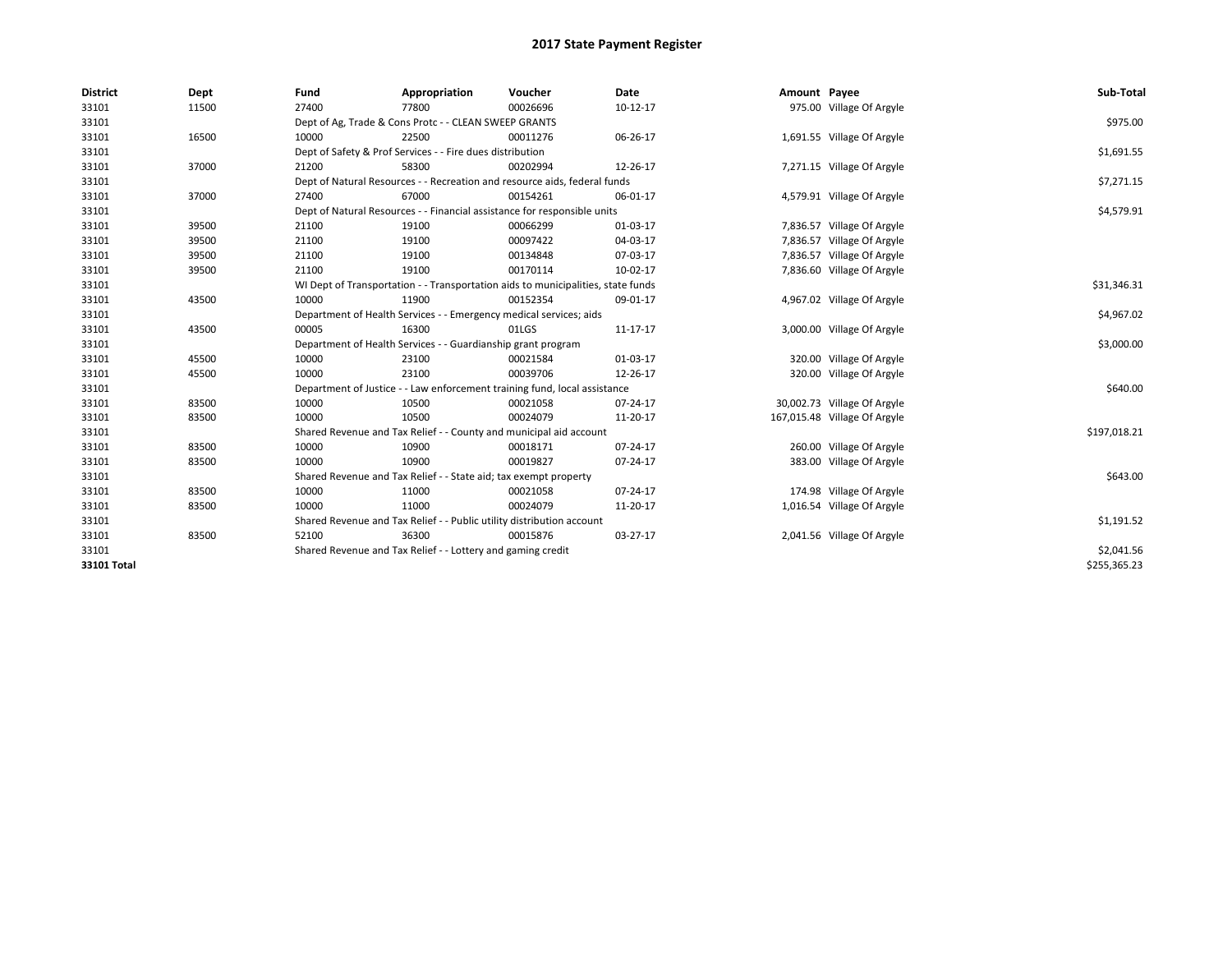| <b>District</b> | Dept  | Fund                                                                             | Appropriation                                                             | Voucher     | <b>Date</b> | Amount Payee |                               | Sub-Total    |
|-----------------|-------|----------------------------------------------------------------------------------|---------------------------------------------------------------------------|-------------|-------------|--------------|-------------------------------|--------------|
| 33106           | 16500 | 10000                                                                            | 22500                                                                     | 00011277    | 06-26-17    |              | 2,949.38 Village Of Belmont   |              |
| 33106           |       |                                                                                  | Dept of Safety & Prof Services - - Fire dues distribution                 |             |             |              |                               | \$2,949.38   |
| 33106           | 37000 | 10000                                                                            | 50300                                                                     | 00143852    | 04-21-17    |              | 8.39 Village Of Belmont       |              |
| 33106           |       |                                                                                  | Dept of Natural Resources - - Aids in lieu of taxes - general fund        |             |             |              |                               | \$8.39       |
| 33106           | 37000 | 27400                                                                            | 67000                                                                     | 00154270    | 06-01-17    |              | 3,110.88 Village Of Belmont   |              |
| 33106           |       |                                                                                  | Dept of Natural Resources - - Financial assistance for responsible units  |             |             |              |                               | \$3,110.88   |
| 33106           | 39500 | 21100                                                                            | 19100                                                                     | 00066300    | 01-03-17    |              | 10,935.53 Village Of Belmont  |              |
| 33106           | 39500 | 21100                                                                            | 19100                                                                     | 00097423    | 04-03-17    |              | 10,935.53 Village Of Belmont  |              |
| 33106           | 39500 | 21100                                                                            | 19100                                                                     | 00134849    | 07-03-17    |              | 10,935.53 Village Of Belmont  |              |
| 33106           | 39500 | 21100                                                                            | 19100                                                                     | 00170115    | 10-02-17    |              | 10,935.56 Village Of Belmont  |              |
| 33106           |       | WI Dept of Transportation - - Transportation aids to municipalities, state funds |                                                                           | \$43,742.15 |             |              |                               |              |
| 33106           | 45500 | 10000                                                                            | 23100                                                                     | 00039549    | 12-21-17    |              | 320.00 Village Of Belmont     |              |
| 33106           |       |                                                                                  | Department of Justice - - Law enforcement training fund, local assistance |             |             |              |                               | \$320.00     |
| 33106           | 83500 | 10000                                                                            | 10500                                                                     | 00021059    | 07-24-17    |              | 29,972.01 Village Of Belmont  |              |
| 33106           | 83500 | 10000                                                                            | 10500                                                                     | 00024080    | 11-20-17    |              | 169,841.40 Village Of Belmont |              |
| 33106           |       |                                                                                  | Shared Revenue and Tax Relief - - County and municipal aid account        |             |             |              |                               | \$199,813.41 |
| 33106           | 83500 | 10000                                                                            | 10900                                                                     | 00018172    | 07-24-17    |              | 129.00 Village Of Belmont     |              |
| 33106           | 83500 | 10000                                                                            | 10900                                                                     | 00019828    | 07-24-17    |              | 1,104.00 Village Of Belmont   |              |
| 33106           |       |                                                                                  | Shared Revenue and Tax Relief - - State aid; tax exempt property          |             |             |              |                               | \$1,233.00   |
| 33106           | 83500 | 10000                                                                            | 11000                                                                     | 00021059    | 07-24-17    |              | 1,455.54 Village Of Belmont   |              |
| 33106           | 83500 | 10000                                                                            | 11000                                                                     | 00024080    | 11-20-17    |              | 8,458.30 Village Of Belmont   |              |
| 33106           |       |                                                                                  | Shared Revenue and Tax Relief - - Public utility distribution account     |             |             |              |                               | \$9,913.84   |
| 33106           | 83500 | 52100                                                                            | 36300                                                                     | 00015877    | 03-27-17    |              | 769.56 Village Of Belmont     |              |
| 33106           |       |                                                                                  | Shared Revenue and Tax Relief - - Lottery and gaming credit               |             |             |              |                               | \$769.56     |
| 33106 Total     |       |                                                                                  |                                                                           |             |             |              |                               | \$261,860.61 |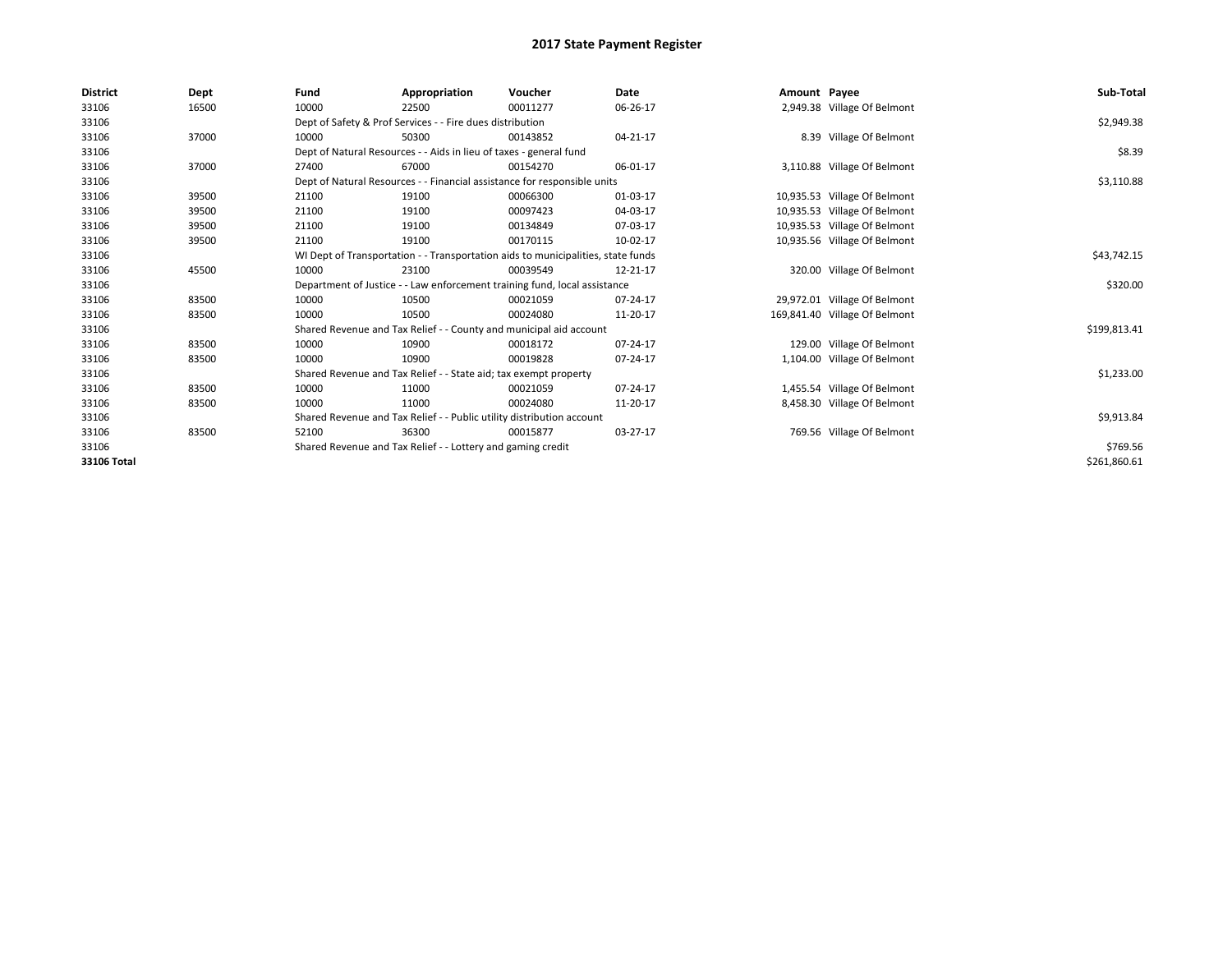| <b>District</b> | Dept  | Fund  | Appropriation                                                         | Voucher                                                                          | Date     | Amount Payee |                              | Sub-Total    |  |  |  |  |
|-----------------|-------|-------|-----------------------------------------------------------------------|----------------------------------------------------------------------------------|----------|--------------|------------------------------|--------------|--|--|--|--|
| 33107           | 16500 | 10000 | 22500                                                                 | 00011278                                                                         | 06-26-17 |              | 1,984.98 Village Of Benton   |              |  |  |  |  |
| 33107           |       |       | Dept of Safety & Prof Services - - Fire dues distribution             |                                                                                  |          |              |                              |              |  |  |  |  |
| 33107           | 37000 | 27400 | 67000                                                                 | 00154222                                                                         | 06-01-17 |              | 3,230.53 Village Of Benton   |              |  |  |  |  |
| 33107           |       |       |                                                                       | Dept of Natural Resources - - Financial assistance for responsible units         |          |              |                              | \$3,230.53   |  |  |  |  |
| 33107           | 39500 | 21100 | 19100                                                                 | 00066301                                                                         | 01-03-17 |              | 11,681.57 Village Of Benton  |              |  |  |  |  |
| 33107           | 39500 | 21100 | 19100                                                                 | 00097424                                                                         | 04-03-17 |              | 11,681.57 Village Of Benton  |              |  |  |  |  |
| 33107           | 39500 | 21100 | 19100                                                                 | 00134850                                                                         | 07-03-17 |              | 11,681.57 Village Of Benton  |              |  |  |  |  |
| 33107           | 39500 | 21100 | 19100                                                                 | 00170116                                                                         | 10-02-17 |              | 11,681.59 Village Of Benton  |              |  |  |  |  |
| 33107           |       |       |                                                                       | WI Dept of Transportation - - Transportation aids to municipalities, state funds |          |              |                              | \$46,726.30  |  |  |  |  |
| 33107           | 83500 | 10000 | 10500                                                                 | 00021060                                                                         | 07-24-17 |              | 42,013.71 Village Of Benton  |              |  |  |  |  |
| 33107           | 83500 | 10000 | 10500                                                                 | 00024081                                                                         | 11-20-17 |              | 238,077.95 Village Of Benton |              |  |  |  |  |
| 33107           |       |       |                                                                       | Shared Revenue and Tax Relief - - County and municipal aid account               |          |              |                              | \$280,091.66 |  |  |  |  |
| 33107           | 83500 | 10000 | 10900                                                                 | 00018173                                                                         | 07-24-17 |              | 40.00 Village Of Benton      |              |  |  |  |  |
| 33107           |       |       | Shared Revenue and Tax Relief - - State aid; tax exempt property      |                                                                                  |          |              |                              | \$40.00      |  |  |  |  |
| 33107           | 83500 | 10000 | 11000                                                                 | 00021060                                                                         | 07-24-17 |              | 8.35 Village Of Benton       |              |  |  |  |  |
| 33107           | 83500 | 10000 | 11000                                                                 | 00024081                                                                         | 11-20-17 |              | 48.52 Village Of Benton      |              |  |  |  |  |
| 33107           |       |       | Shared Revenue and Tax Relief - - Public utility distribution account |                                                                                  |          |              |                              | \$56.87      |  |  |  |  |
| 33107 Total     |       |       |                                                                       |                                                                                  |          |              |                              | \$332,130.34 |  |  |  |  |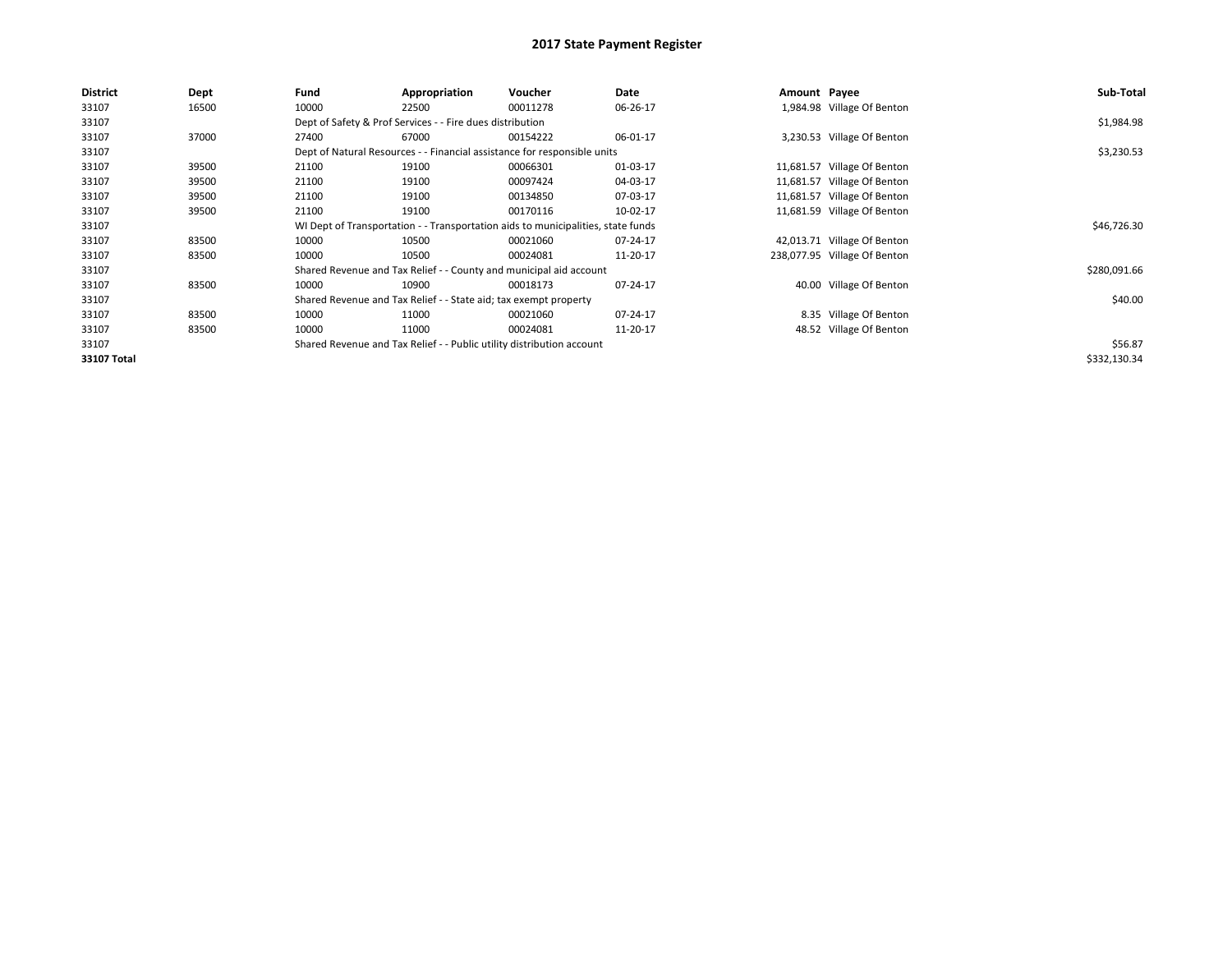| <b>District</b> | Dept  | Fund  | Appropriation                                                    | Voucher                                                                          | Date     | Amount Payee |                                      | Sub-Total    |
|-----------------|-------|-------|------------------------------------------------------------------|----------------------------------------------------------------------------------|----------|--------------|--------------------------------------|--------------|
| 33108           | 39500 | 21100 | 19100                                                            | 00066302                                                                         | 01-03-17 |              | 8,124.98 Village of Blanchardville   |              |
| 33108           | 39500 | 21100 | 19100                                                            | 00097425                                                                         | 04-03-17 |              | 8,124.98 Village of Blanchardville   |              |
| 33108           | 39500 | 21100 | 19100                                                            | 00134851                                                                         | 07-03-17 |              | 8,124.98 Village of Blanchardville   |              |
| 33108           | 39500 | 21100 | 19100                                                            | 00170117                                                                         | 10-02-17 |              | 8,124.98 Village of Blanchardville   |              |
| 33108           |       |       |                                                                  | WI Dept of Transportation - - Transportation aids to municipalities, state funds |          |              |                                      | \$32,499.92  |
| 33108           | 43500 | 00005 | 16300                                                            | 01LGS                                                                            | 11-17-17 |              | 2,000.00 Village of Blanchardville   |              |
| 33108           |       |       | Department of Health Services - - Guardianship grant program     |                                                                                  |          |              |                                      | \$2,000.00   |
| 33108           | 83500 | 10000 | 10100                                                            | 00021061                                                                         | 07-24-17 |              | 4,548.10 Village of Blanchardville   |              |
| 33108           |       |       |                                                                  | Shared Revenue and Tax Relief - - Expenditure restraint program account          |          |              |                                      | \$4,548.10   |
| 33108           | 83500 | 10000 | 10500                                                            | 00021061                                                                         | 07-24-17 |              | 38,316.45 Village of Blanchardville  |              |
| 33108           | 83500 | 10000 | 10500                                                            | 00024082                                                                         | 11-20-17 |              | 215,126.53 Village of Blanchardville |              |
| 33108           |       |       |                                                                  | Shared Revenue and Tax Relief - - County and municipal aid account               |          |              |                                      | \$253,442.98 |
| 33108           | 83500 | 10000 | 10900                                                            | 00018174                                                                         | 07-24-17 |              | 735.00 Village of Blanchardville     |              |
| 33108           |       |       | Shared Revenue and Tax Relief - - State aid; tax exempt property |                                                                                  |          |              |                                      | \$735.00     |
| 33108 Total     |       |       |                                                                  |                                                                                  |          |              |                                      | \$293,226.00 |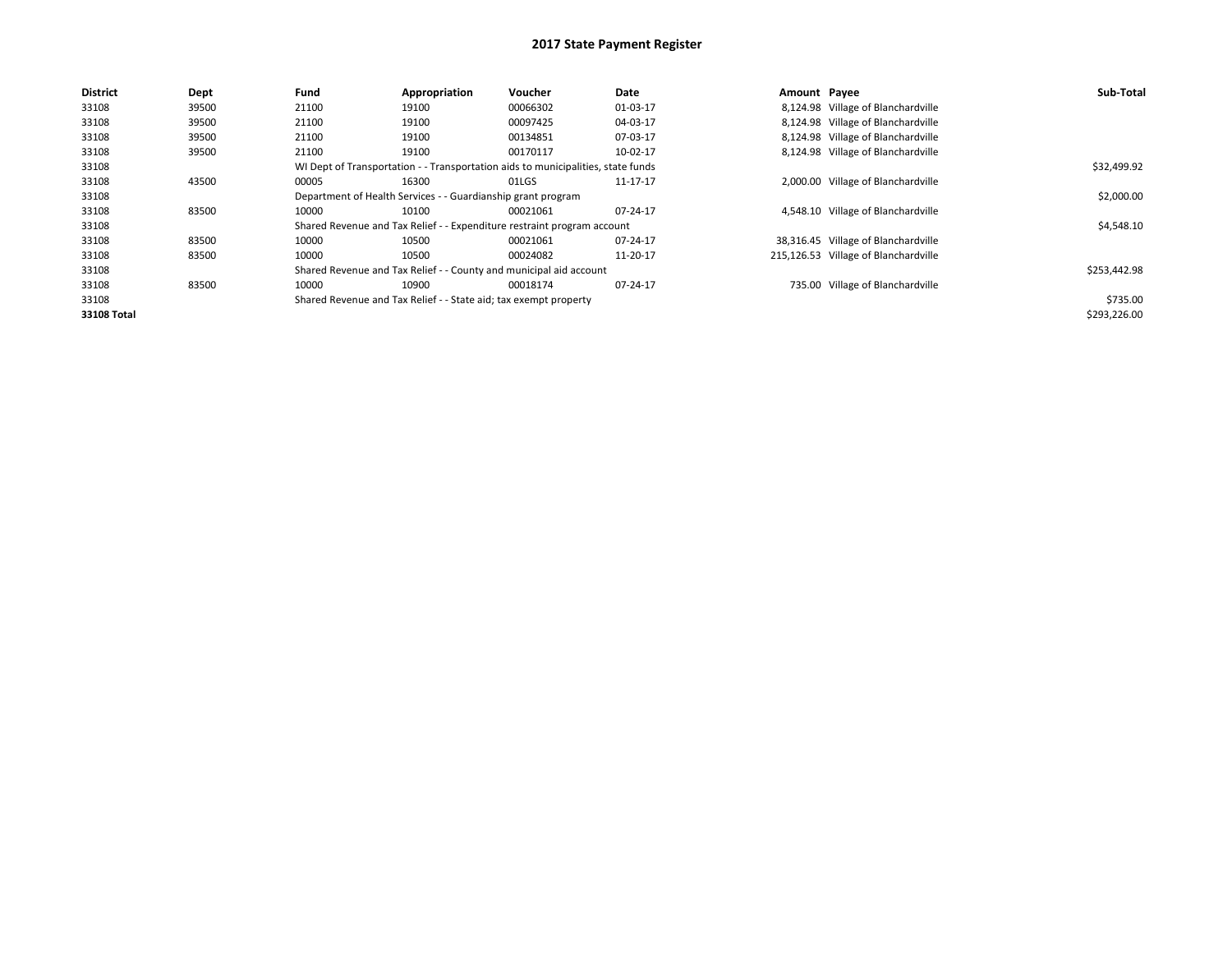| <b>District</b> | Dept  | Fund  | Appropriation                                                                    | Voucher  | Date     | Amount Payee |                              | Sub-Total    |  |  |  |
|-----------------|-------|-------|----------------------------------------------------------------------------------|----------|----------|--------------|------------------------------|--------------|--|--|--|
| 33131           | 16500 | 10000 | 22500                                                                            | 00011279 | 06-26-17 |              | 376.41 Village of Gratiot    |              |  |  |  |
| 33131           |       |       | Dept of Safety & Prof Services - - Fire dues distribution                        |          |          |              |                              |              |  |  |  |
| 33131           | 39500 | 21100 | 19100                                                                            | 00066303 | 01-03-17 |              | 3,560.16 Village of Gratiot  |              |  |  |  |
| 33131           | 39500 | 21100 | 19100                                                                            | 00097426 | 04-03-17 |              | 3,560.16 Village of Gratiot  |              |  |  |  |
| 33131           | 39500 | 21100 | 19100                                                                            | 00134852 | 07-03-17 |              | 3,560.16 Village of Gratiot  |              |  |  |  |
| 33131           | 39500 | 21100 | 19100                                                                            | 00170118 | 10-02-17 |              | 3,560.16 Village of Gratiot  |              |  |  |  |
| 33131           |       |       | WI Dept of Transportation - - Transportation aids to municipalities, state funds |          |          |              |                              | \$14,240.64  |  |  |  |
| 33131           | 50500 | 10000 | 74300                                                                            | 00044012 | 03-10-17 |              | 37,684.26 Village of Gratiot |              |  |  |  |
| 33131           | 50500 | 10000 | 74300                                                                            | 00047210 | 04-18-17 |              | 45,606.22 Village of Gratiot |              |  |  |  |
| 33131           | 50500 | 10000 | 74300                                                                            | 00051458 | 06-01-17 |              | 21,895.00 Village of Gratiot |              |  |  |  |
| 33131           | 50500 | 10000 | 74300                                                                            | 00063340 | 10-30-17 |              | 24,669.00 Village of Gratiot |              |  |  |  |
| 33131           |       |       | Department of Administration - - Federal aid; local assistance                   |          |          |              |                              | \$129,854.48 |  |  |  |
| 33131           | 83500 | 10000 | 10100                                                                            | 00021062 | 07-24-17 |              | 2,572.58 Village of Gratiot  |              |  |  |  |
| 33131           |       |       | Shared Revenue and Tax Relief - - Expenditure restraint program account          |          |          |              |                              | \$2,572.58   |  |  |  |
| 33131           | 83500 | 10000 | 10500                                                                            | 00021062 | 07-24-17 |              | 14,184.40 Village of Gratiot |              |  |  |  |
| 33131           | 83500 | 10000 | 10500                                                                            | 00024083 | 11-20-17 |              | 80,378.24 Village of Gratiot |              |  |  |  |
| 33131           |       |       | Shared Revenue and Tax Relief - - County and municipal aid account               |          |          |              |                              |              |  |  |  |
| 33131           | 83500 | 10000 | 10900                                                                            | 00019829 | 07-24-17 |              | 520.00 Village of Gratiot    |              |  |  |  |
| 33131           |       |       | Shared Revenue and Tax Relief - - State aid; tax exempt property                 |          |          |              |                              | \$520.00     |  |  |  |
| 33131 Total     |       |       |                                                                                  |          |          |              |                              | \$242,126.75 |  |  |  |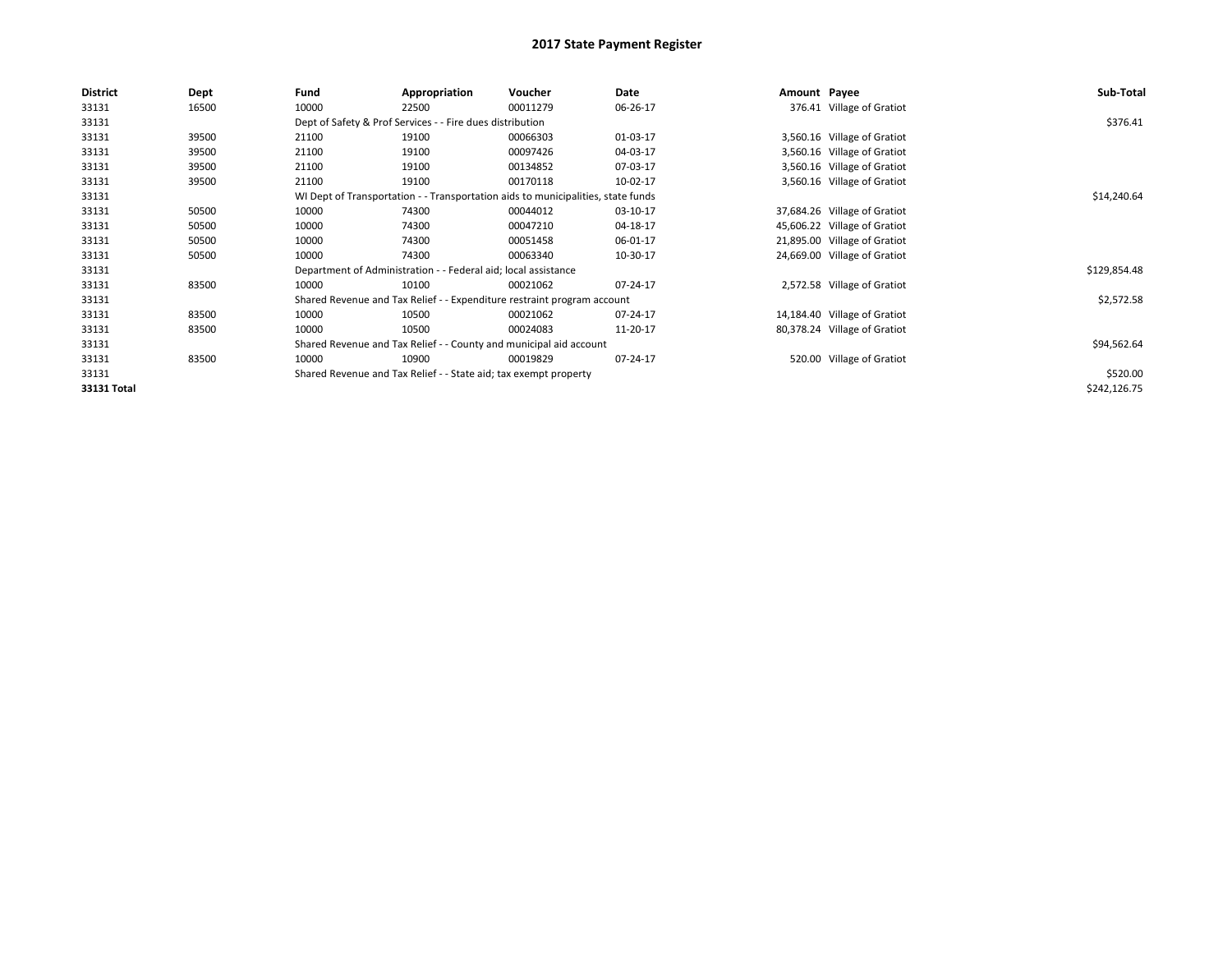| <b>District</b> | <b>Dept</b> | Fund  | Appropriation                                                                    | Voucher  | Date     | Amount Payee |                                   | Sub-Total    |  |  |  |
|-----------------|-------------|-------|----------------------------------------------------------------------------------|----------|----------|--------------|-----------------------------------|--------------|--|--|--|
| 33181           | 16500       | 10000 | 22500                                                                            | 00011280 | 06-26-17 |              | 928.01 Village Of South Wayne     |              |  |  |  |
| 33181           |             |       | Dept of Safety & Prof Services - - Fire dues distribution                        |          |          |              |                                   | \$928.01     |  |  |  |
| 33181           | 39500       | 21100 | 19100                                                                            | 00066304 | 01-03-17 |              | 10,857.21 Village Of South Wayne  |              |  |  |  |
| 33181           | 39500       | 21100 | 19100                                                                            | 00097427 | 04-03-17 |              | 10,857.21 Village Of South Wayne  |              |  |  |  |
| 33181           | 39500       | 21100 | 19100                                                                            | 00134853 | 07-03-17 |              | 10,857.21 Village Of South Wayne  |              |  |  |  |
| 33181           | 39500       | 21100 | 19100                                                                            | 00170119 | 10-02-17 |              | 10,857.21 Village Of South Wayne  |              |  |  |  |
| 33181           |             |       | WI Dept of Transportation - - Transportation aids to municipalities, state funds |          |          |              |                                   | \$43,428.84  |  |  |  |
| 33181           | 50500       | 10000 | 74300                                                                            | 00056770 | 08-03-17 |              | 45,809.00 Village Of South Wayne  |              |  |  |  |
| 33181           | 50500       | 10000 | 74300                                                                            | 00058549 | 09-05-17 |              | 129,385.00 Village Of South Wayne |              |  |  |  |
| 33181           | 50500       | 10000 | 74300                                                                            | 00061031 | 10-06-17 |              | 178,806.00 Village Of South Wayne |              |  |  |  |
| 33181           | 50500       | 10000 | 74300                                                                            | 00062486 | 10-13-17 |              | 121,000.00 Village Of South Wayne |              |  |  |  |
| 33181           |             |       | Department of Administration - - Federal aid; local assistance                   |          |          |              |                                   | \$475,000.00 |  |  |  |
| 33181           | 83500       | 10000 | 10500                                                                            | 00021063 | 07-24-17 |              | 25,145.78 Village Of South Wayne  |              |  |  |  |
| 33181           | 83500       | 10000 | 10500                                                                            | 00024084 | 11-20-17 |              | 142,492.77 Village Of South Wayne |              |  |  |  |
| 33181           |             |       | Shared Revenue and Tax Relief - - County and municipal aid account               |          |          |              |                                   |              |  |  |  |
| 33181           | 83500       | 10000 | 10900                                                                            | 00018175 | 07-24-17 |              | 223.00 Village Of South Wayne     |              |  |  |  |
| 33181           |             |       | Shared Revenue and Tax Relief - - State aid; tax exempt property                 |          |          |              |                                   | \$223.00     |  |  |  |
| 33181 Total     |             |       |                                                                                  |          |          |              |                                   | \$687,218.40 |  |  |  |
|                 |             |       |                                                                                  |          |          |              |                                   |              |  |  |  |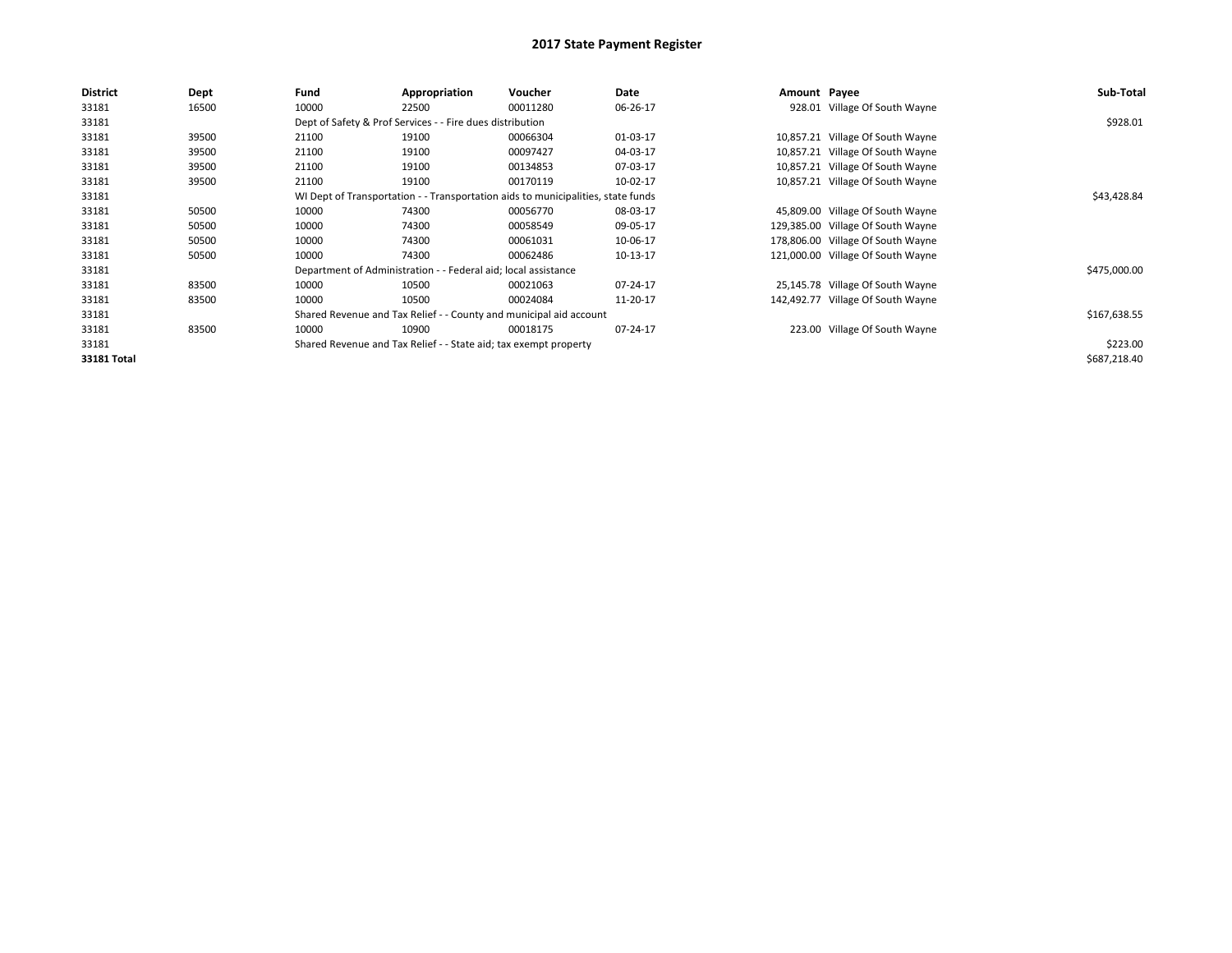| <b>District</b> | Dept  | Fund                                                      | Appropriation                                                                    | Voucher    | Date     | Amount Payee |                               | Sub-Total      |
|-----------------|-------|-----------------------------------------------------------|----------------------------------------------------------------------------------|------------|----------|--------------|-------------------------------|----------------|
| 33216           | 16500 | 10000                                                     | 22500                                                                            | 00011281   | 06-26-17 |              | 5,516.59 City Of Darlington   |                |
| 33216           |       | Dept of Safety & Prof Services - - Fire dues distribution |                                                                                  | \$5,516.59 |          |              |                               |                |
| 33216           | 37000 | 27400                                                     | 67000                                                                            | 00154274   | 06-01-17 |              | 8,083.84 City Of Darlington   |                |
| 33216           |       |                                                           | Dept of Natural Resources - - Financial assistance for responsible units         |            |          |              |                               | \$8,083.84     |
| 33216           | 37000 | 36300                                                     | TH100                                                                            | 00170118   | 07-26-17 |              | 1,400.00 City Of Darlington   |                |
| 33216           | 37000 | 36300                                                     | TH100                                                                            | 00201469   | 12-13-17 |              | 219,953.30 City Of Darlington |                |
| 33216           |       |                                                           | Dept of Natural Resources - - URBAN NONPOINT SOURCE COST-SHA                     |            |          |              |                               | \$221,353.30   |
| 33216           | 39500 | 21100                                                     | 19100                                                                            | 00066305   | 01-03-17 |              | 27,397.02 City Of Darlington  |                |
| 33216           | 39500 | 21100                                                     | 19100                                                                            | 00097428   | 04-03-17 |              | 27,397.02 City Of Darlington  |                |
| 33216           | 39500 | 21100                                                     | 19100                                                                            | 00134854   | 07-03-17 |              | 27,397.02 City Of Darlington  |                |
| 33216           | 39500 | 21100                                                     | 19100                                                                            | 00170120   | 10-02-17 |              | 27,397.03 City Of Darlington  |                |
| 33216           |       |                                                           | WI Dept of Transportation - - Transportation aids to municipalities, state funds |            |          |              |                               | \$109,588.09   |
| 33216           | 43500 | 00005                                                     | 16300                                                                            | 01LGS      | 11-17-17 |              | 4,188.68 City Of Darlington   |                |
| 33216           |       |                                                           | Department of Health Services - - Guardianship grant program                     |            |          |              |                               | \$4,188.68     |
| 33216           | 45500 | 10000                                                     | 23100                                                                            | 00039727   | 12-26-17 |              | 960.00 City Of Darlington     |                |
| 33216           |       |                                                           | Department of Justice - - Law enforcement training fund, local assistance        |            |          |              |                               | \$960.00       |
| 33216           | 83500 | 10000                                                     | 10100                                                                            | 00021064   | 07-24-17 |              | 47,070.37 City Of Darlington  |                |
| 33216           |       |                                                           | Shared Revenue and Tax Relief - - Expenditure restraint program account          |            |          |              |                               | \$47,070.37    |
| 33216           | 83500 | 10000                                                     | 10500                                                                            | 00021064   | 07-24-17 |              | 95,038.78 City Of Darlington  |                |
| 33216           | 83500 | 10000                                                     | 10500                                                                            | 00024085   | 11-20-17 |              | 534,364.40 City Of Darlington |                |
| 33216           |       |                                                           | Shared Revenue and Tax Relief - - County and municipal aid account               |            |          |              |                               | \$629,403.18   |
| 33216           | 83500 | 10000                                                     | 10900                                                                            | 00018176   | 07-24-17 |              | 1,240.00 City Of Darlington   |                |
| 33216           | 83500 | 10000                                                     | 10900                                                                            | 00019830   | 07-24-17 |              | 2,411.00 City Of Darlington   |                |
| 33216           |       |                                                           | Shared Revenue and Tax Relief - - State aid; tax exempt property                 |            |          |              |                               | \$3,651.00     |
| 33216           | 83500 | 10000                                                     | 11000                                                                            | 00021064   | 07-24-17 |              | 459.20 City Of Darlington     |                |
| 33216           | 83500 | 10000                                                     | 11000                                                                            | 00024085   | 11-20-17 |              | 2,654.52 City Of Darlington   |                |
| 33216           |       |                                                           | Shared Revenue and Tax Relief - - Public utility distribution account            |            |          |              |                               | \$3,113.72     |
| 33216           | 83500 | 52100                                                     | 36300                                                                            | 00015878   | 03-27-17 |              | 1,414.78 City Of Darlington   |                |
| 33216           |       |                                                           | Shared Revenue and Tax Relief - - Lottery and gaming credit                      |            |          |              |                               | \$1,414.78     |
| 33216 Total     |       |                                                           |                                                                                  |            |          |              |                               | \$1,034,343.55 |